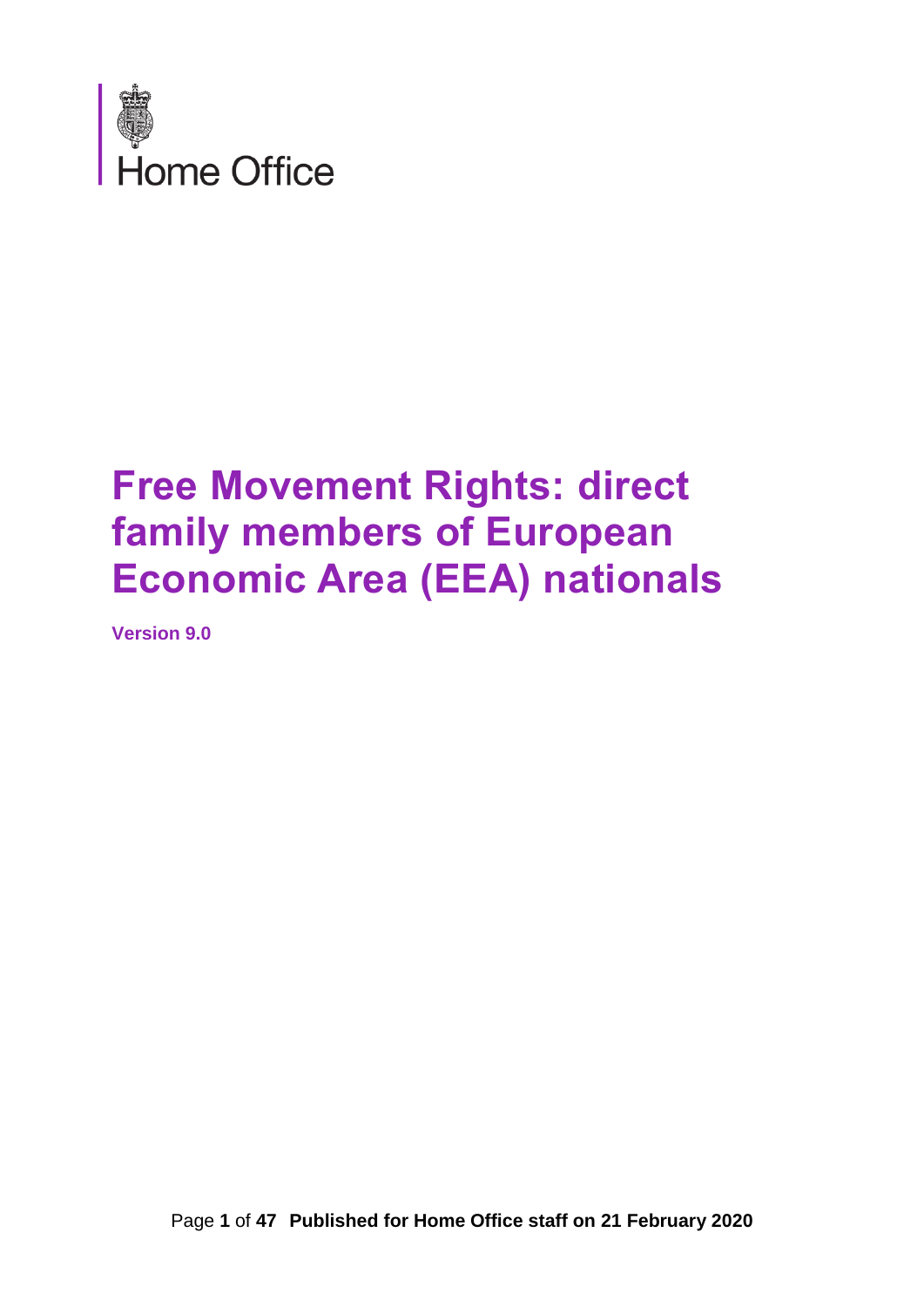# <span id="page-1-0"></span>**Contents**

| Refusing for public policy, public security or public health reasons 14 |
|-------------------------------------------------------------------------|
|                                                                         |
|                                                                         |
|                                                                         |
|                                                                         |
|                                                                         |
|                                                                         |
|                                                                         |

## Page 2 of 47 Published for Home Office staff on 21 February 2020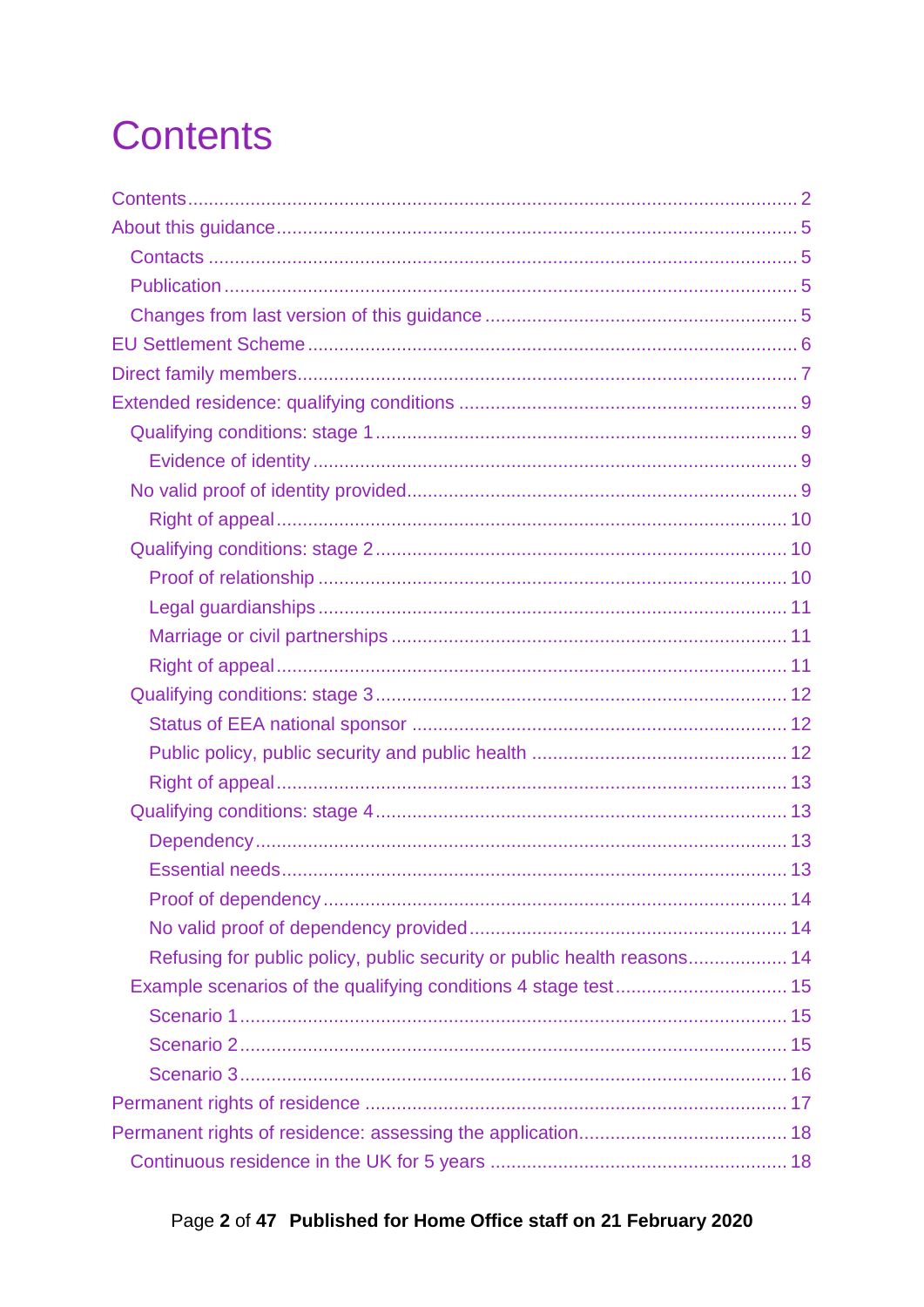| Immigration (European Economic Area) (Amendment) Regulations 2019Domestic       |  |
|---------------------------------------------------------------------------------|--|
|                                                                                 |  |
|                                                                                 |  |
|                                                                                 |  |
| Family member of a dual British and EEA national: qualifying conditions for EEA |  |
|                                                                                 |  |
|                                                                                 |  |
|                                                                                 |  |
|                                                                                 |  |
|                                                                                 |  |
|                                                                                 |  |
|                                                                                 |  |
|                                                                                 |  |
|                                                                                 |  |
|                                                                                 |  |
|                                                                                 |  |
|                                                                                 |  |
|                                                                                 |  |
|                                                                                 |  |
| Family members of dual British and EEA nationals before 16 July 2012  32        |  |
|                                                                                 |  |
|                                                                                 |  |
| Persons who had applied for an EEA family permit before 16 July 2012 32         |  |
|                                                                                 |  |
|                                                                                 |  |
|                                                                                 |  |
|                                                                                 |  |
| Applicants applying as a spouse or civil partner of an EEA national 35          |  |
| Applicants applying as the durable partner of an EEA national 35                |  |

## Page **3** of **47 Published for Home Office staff on 21 February 2020**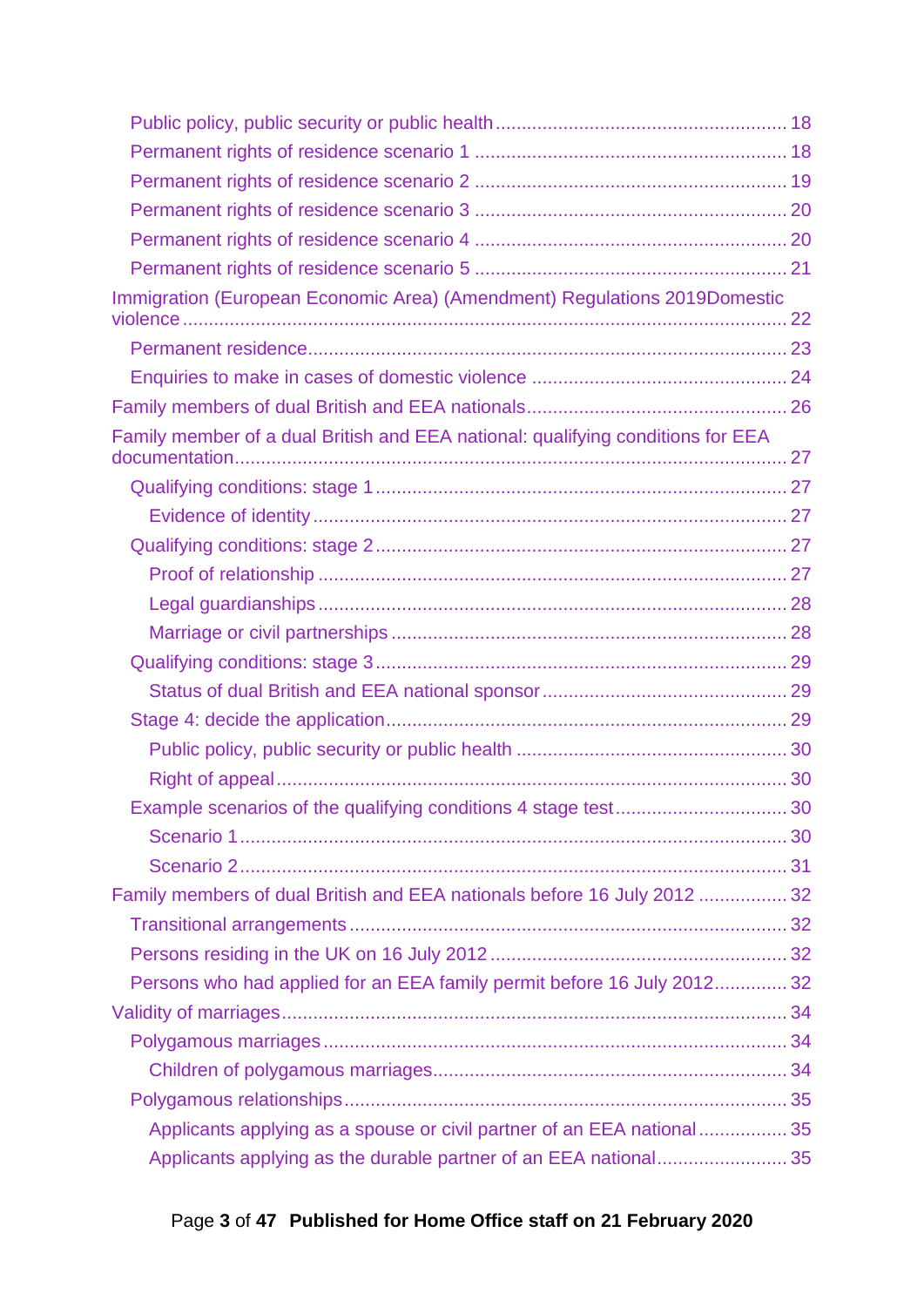| Factors which may indicate a marriage or civil partnership of convenience 38 |  |
|------------------------------------------------------------------------------|--|
|                                                                              |  |
|                                                                              |  |
|                                                                              |  |
| Referring the case to a senior caseworker to recommend conducting a marriage |  |
|                                                                              |  |
|                                                                              |  |
|                                                                              |  |
|                                                                              |  |
|                                                                              |  |
|                                                                              |  |
|                                                                              |  |
|                                                                              |  |
|                                                                              |  |
|                                                                              |  |
|                                                                              |  |
|                                                                              |  |
|                                                                              |  |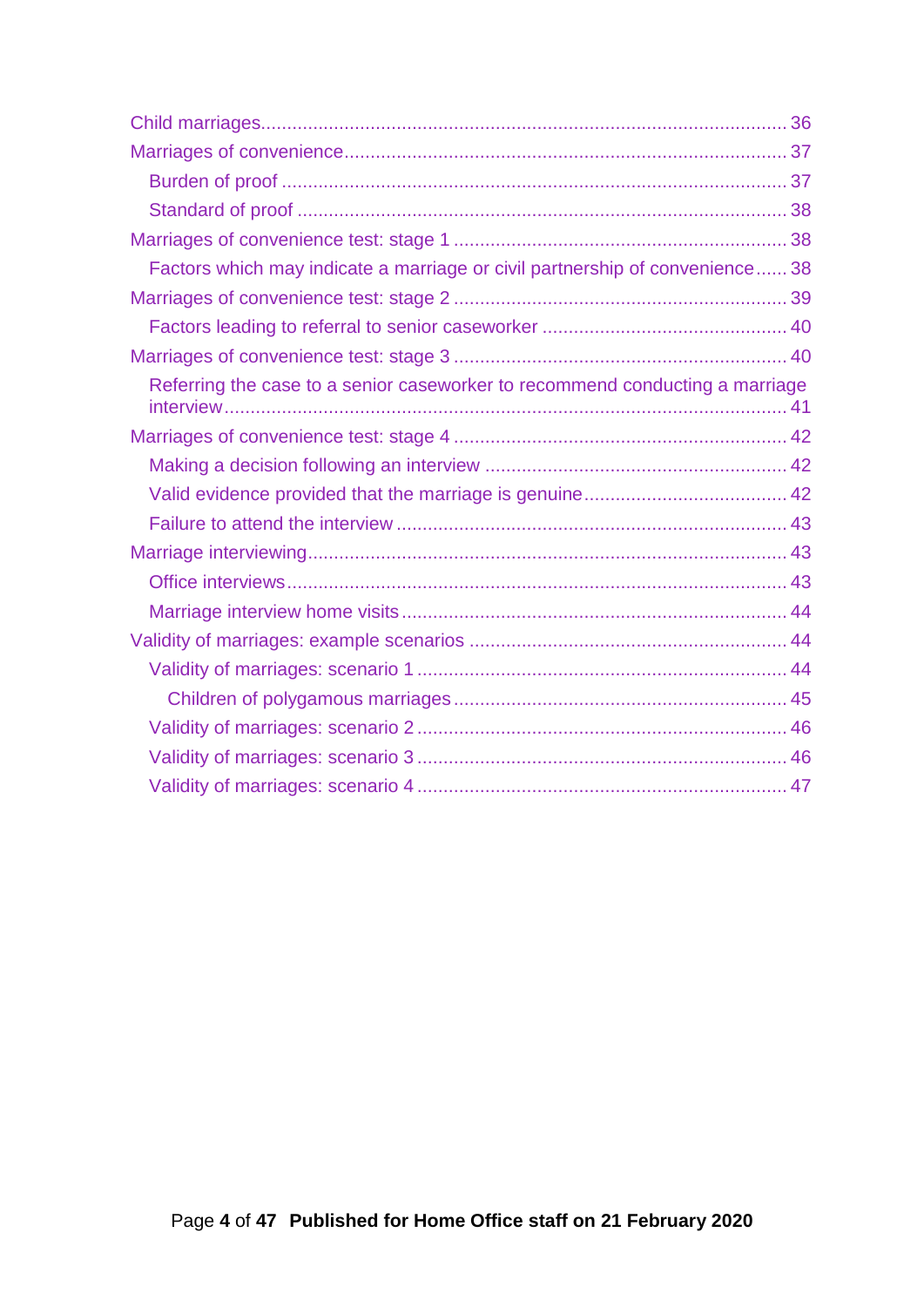# <span id="page-4-0"></span>About this guidance

This guidance applies and interprets the [Immigration \(European Economic Area\)](http://www.legislation.gov.uk/uksi/2016/1052/contents/made)  [Regulations 2016](http://www.legislation.gov.uk/uksi/2016/1052/contents/made) (as amended) ('the 2016 regulations'), which transpose the Free Movement Directive 2004/38/EC into national law.

Throughout this guidance document, any reference to the '2016 regulations' includes both the Immigration (European Economic Area) Regulations 2016 and all subsequent amendments up to and including the Immigration (European Economic Area) (Amendment) Regulations 2019.

## <span id="page-4-1"></span>**Contacts**

If you have any questions about the guidance and your line manager or senior caseworker cannot help you or you think that the guidance has factual errors then email the European Migration and Citizens' Rights Unit.

If you notice any formatting errors in this guidance (broken links, spelling mistakes and so on) or have any comments about the layout or navigability of the guidance then you can email the Guidance Rules and Forms Team.

## <span id="page-4-2"></span>**Publication**

Below is information on when this version of the guidance was published:

- version **9.0**
- published for Home Office staff on **21 February 2020**

### <span id="page-4-3"></span>**Changes from last version of this guidance**

This guidance document has been updated to remove any information regarding nodeal following the UK's exit from the EU.

#### **Related content**

**[Contents](#page-0-0)** 

#### **Related external links**

[Immigration \(European Economic Area\)](http://www.legislation.gov.uk/uksi/2006/1003) Regulations 2006 [Immigration \(European Economic Area\) Regulations 2016](http://www.legislation.gov.uk/uksi/2016/1052/contents/made) [Free Movement of Persons Directive \(2004/38/EC\)](http://eur-lex.europa.eu/LexUriServ/LexUriServ.do?uri=OJ:L:2004:158:0077:0123:EN:PDF) [Immigration \(European Economic Area\) \(Amendment\) Regulations 2019](http://www.legislation.gov.uk/uksi/2019/1155/contents/made)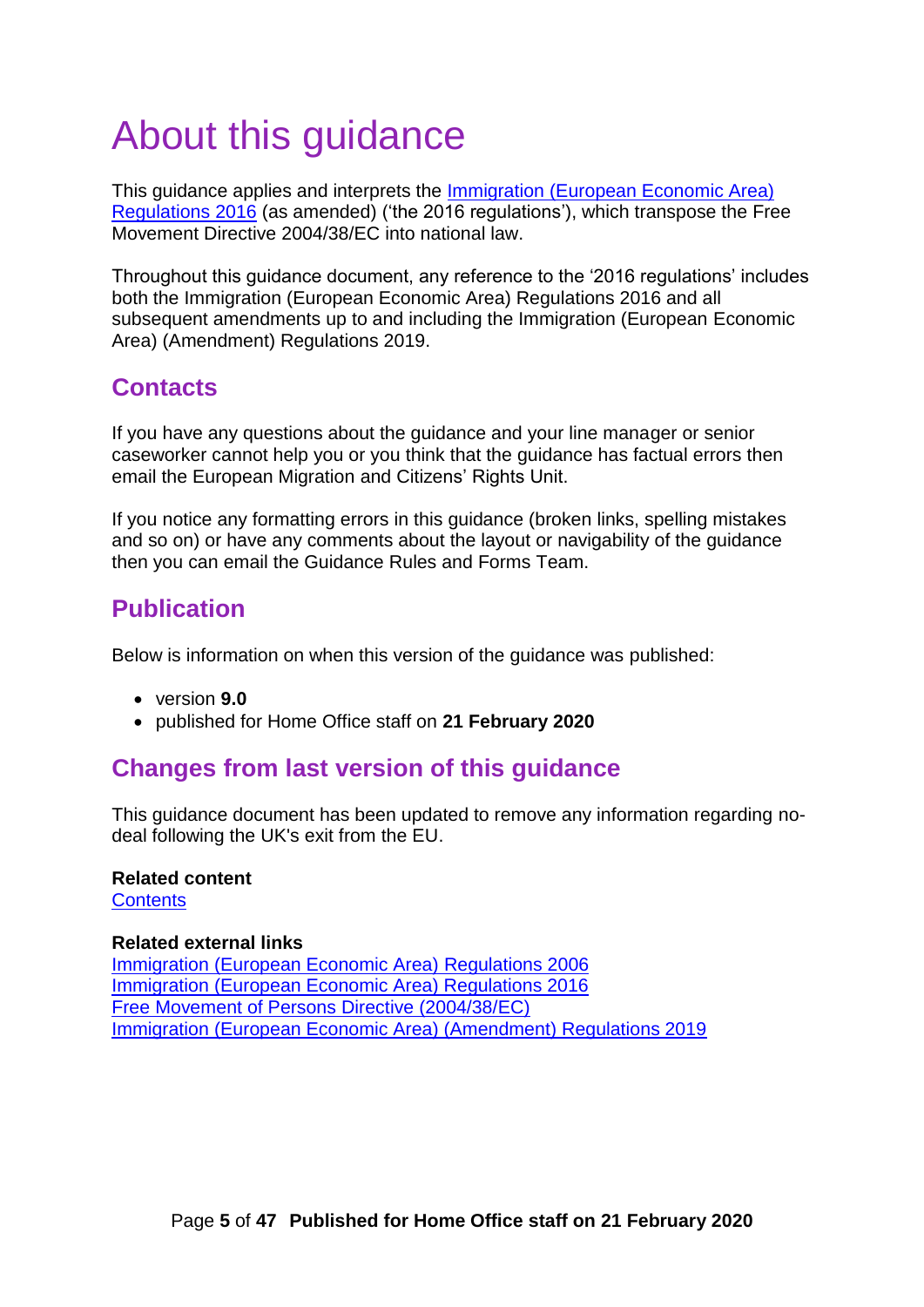# <span id="page-5-0"></span>EU Settlement Scheme

After the UK leaves the European Union (EU), EU free movement will be brought to an end and all documentation issued to European Economic Area (EEA) and Swiss citizens, and their family members, under EU law will cease to be valid. After free movement is brought to an end, EEA and Swiss citizens and their family members will require a UK immigration status in order to remain in the UK.

The EU Settlement Scheme provides a basis, consistent with the Withdrawal Agreement with the EU published on 19 October 2019 and with the citizens' rights agreements reached with the other European Economic Area (EEA) countries and Switzerland, for EEA and Swiss citizens continuously resident in the UK, and their family members, to apply for the UK immigration status which they will require in order to remain here beyond the end of the transition period on 31 December 2020.

EEA and Swiss citizens and their family members may therefore choose to apply to the EU Settlement Scheme instead of applying for documentation under EU law.

For further information please see: [EU Settlement Scheme: EU, other EEA and](https://www.gov.uk/government/publications/eu-settlement-scheme-caseworker-guidance)  [Swiss citizens and their family members.](https://www.gov.uk/government/publications/eu-settlement-scheme-caseworker-guidance)

#### **Related content**

**[Contents](#page-0-0)** 

#### **Related external links**

[Immigration \(European Economic Area\) Regulations 2006](http://www.legislation.gov.uk/uksi/2006/1003) [Immigration \(European Economic Area\) Regulations 2016](http://www.legislation.gov.uk/uksi/2016/1052/contents/made) [Immigration \(European Economic Area\) \(Amendment\) Regulations 2019](http://www.legislation.gov.uk/uksi/2019/1155/contents/made) [EU Settlement Scheme: EU, other EEA and Swiss citizens and their family members](https://www.gov.uk/government/publications/eu-settlement-scheme-caseworker-guidance)  [guidance](https://www.gov.uk/government/publications/eu-settlement-scheme-caseworker-guidance)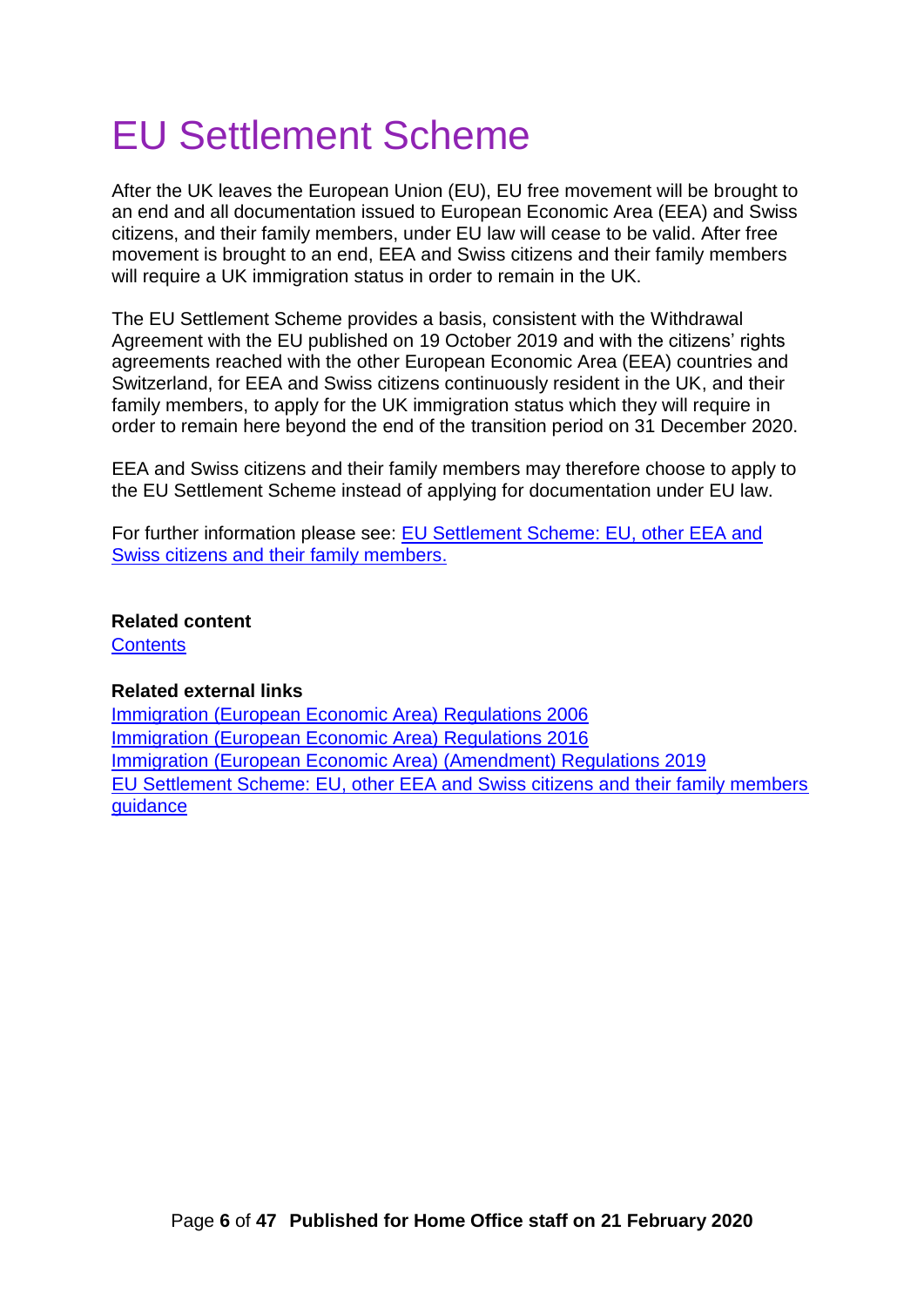# <span id="page-6-0"></span>Direct family members

This section tells you how to consider whether a person is the direct family member of a European Economic Area (EEA) national.

Family members who come under regulation  $7(1)(a)$ , (b) and (c) of the Immigration [\(European Economic Area\)](http://www.legislation.gov.uk/uksi/2016/1052/regulation/7/made) Regulations 2016 (as amended) (the 2016 regulations) are often called 'direct' family members in order to distinguish this group from extended family members. This guidance refers to family members of an EEA national, as defined by regulation 7, as 'direct family members' throughout for that reason.

The following can be considered as direct family members:

- spouse or civil partner of an EEA national
- direct descendants of the EEA national, or of their spouse or civil partner, who are either:
	- o under the age of 21
	- o dependent upon the EEA national or their spouse or civil partner
- dependent direct relatives in the ascending line of the EEA national or their spouse or civil partner

Where the EEA national sponsor is exercising their Treaty rights as a student and has resided in the UK for more than 3 months, a family member will only have a right to reside if either:

- they are the dependent child of the EEA national or the EEA national's spouse or civil partner
- the EEA national sponsor is also exercising their Treaty rights as a:
	- o jobseeker
	- o worker
	- o self-employed person
	- o self-sufficient person
- they are a qualified person in their own right

Any other applicant should be considered under the provisions relating to extended family members. For guidance on extended family members, see: [Extended family](https://assets.publishing.service.gov.uk/government/uploads/system/uploads/attachment_data/file/636193/Extended-family-members-V5_0.pdf)  [members of EEA nationals.](https://assets.publishing.service.gov.uk/government/uploads/system/uploads/attachment_data/file/636193/Extended-family-members-V5_0.pdf)

Direct family members have an automatic right of residence in the UK for as long as they remain the family member of that EEA national sponsor and the sponsor:

- is entitled to reside in the UK for an initial period of 3 months
- is a qualified person
- has a right of permanent residence

For guidance on how to assess an application, see: [Extended residence: qualifying](#page-8-0)  [conditions.](#page-8-0)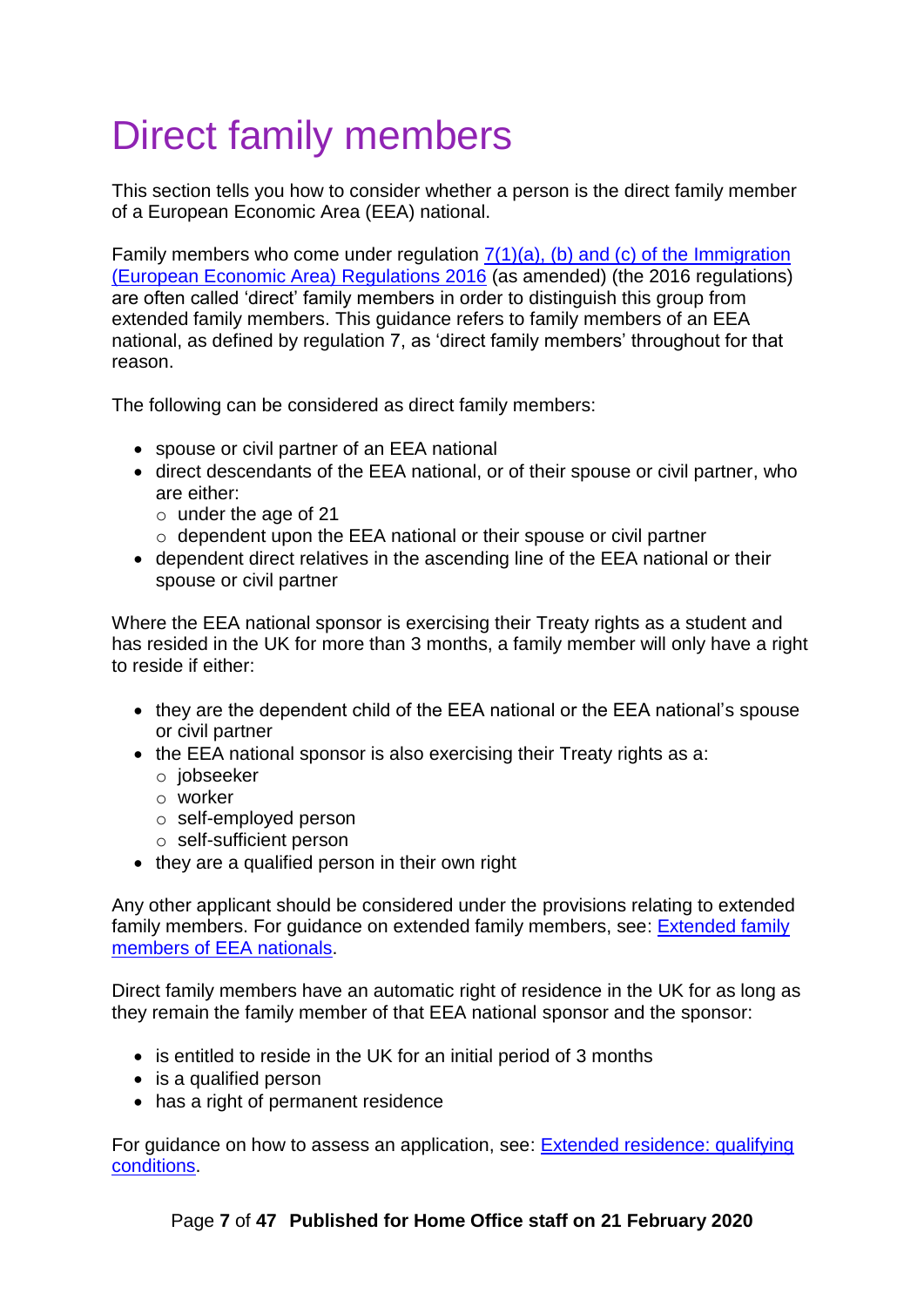Article 23 of *Directive 2004/38/EC* (the Free Movement Directive) allows the family members of EEA nationals who have the right of residence in the UK to work or become self-employed.

Direct family members of an EEA national sponsor may not automatically lose the right of residence if their relationship ends. For guidance on how a direct family member can keep the right of residence in the UK, see: Family members of EEA nationals who have retained the right of residence.

You must use the 4 stage test to consider applications from people claiming to be direct family members of an EEA national. For more information on each stage of the test, see: [Extended residence: qualifying conditions.](#page-8-0)

If the applicant says they cannot provide evidence about their EEA sponsor because their relationship broke down due to domestic violence you must take a pragmatic approach. For more information, see: [Domestic violence.](#page-22-1)

For guidance on family members of British citizens, see: [Free movement rights:](https://www.gov.uk/government/publications/free-movement-rights-family-members-of-british-citizens)  [Family members of British](https://www.gov.uk/government/publications/free-movement-rights-family-members-of-british-citizens) citizens.

#### **Related content**

**[Contents](#page-0-0)** Procedures – applications forms Policy and procedures – identification document requirements Procedures – fees Biometric information: introduction

#### **Related external links**

<span id="page-7-0"></span>[Immigration \(European Economic Area\)](http://www.legislation.gov.uk/uksi/2006/1003) Regulations 2006 [Immigration \(European Economic Area\) Regulations 2016](http://www.legislation.gov.uk/uksi/2016/1052/contents/made) [Free Movement of Persons Directive \(2004/38/EC\)](http://eur-lex.europa.eu/LexUriServ/LexUriServ.do?uri=OJ:L:2004:158:0077:0123:EN:PDF) [Immigration \(European Economic Area\) \(Amendment\) Regulations 2019](http://www.legislation.gov.uk/uksi/2019/1155/contents/made)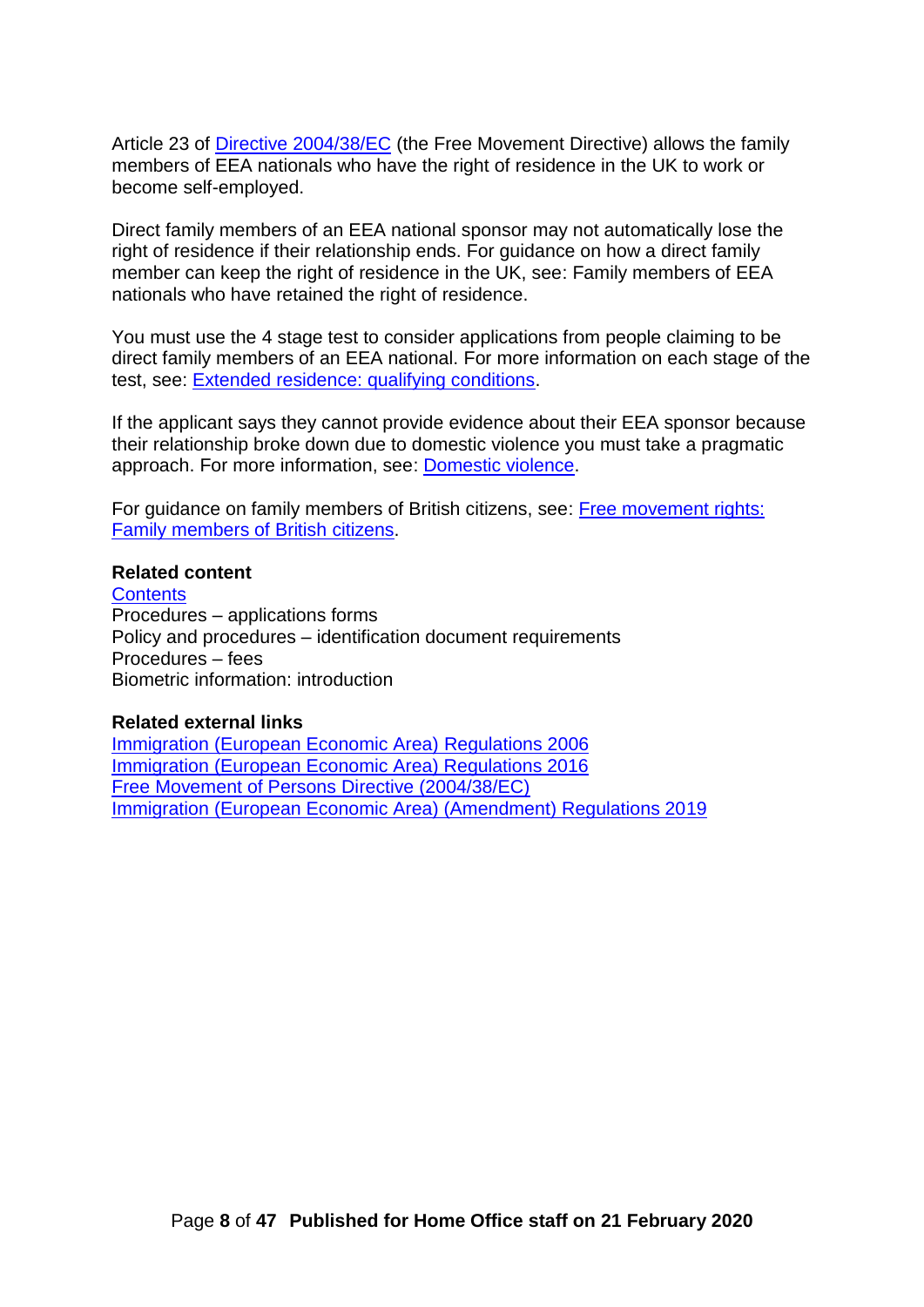# <span id="page-8-0"></span>Extended residence: qualifying conditions

This section tells you about the 4 stage consideration process for applications from direct family members of European Economic Area (EEA) nationals.

For information on the family members of dual British and EEA nationals see: [Family](#page-24-0)  [members of dual British and EEA nationals.](#page-24-0)

You must follow these stages when you are assessing if a direct family member of an EEA national can be issued a document confirming their right of residence in the UK in line with the [Immigration \(European Economic Area\) Regulations 2016](http://www.legislation.gov.uk/uksi/2016/1052/contents/made) (as amended) (the 2016 regulations).

## <span id="page-8-1"></span>**Qualifying conditions: stage 1**

The first stage of the process for assessing a registration certificate or residence card application from a direct family member of an EEA national assesses the identity and nationality of the family member and the EEA national sponsor.

## <span id="page-8-2"></span>Evidence of identity

The applicant must provide evidence of identity and nationality for themselves and their EEA sponsor in the form of a:

- valid passport (or alternatively a valid EEA national identity card if they themselves are an EEA national)
- valid EEA passport or valid EEA national identity card for their EEA national sponsor

For information on how to consider this evidence see: [Processes and procedures](https://www.gov.uk/government/publications/processes-and-procedures-for-eea-documentation-applications)  [alternative evidence of identity.](https://www.gov.uk/government/publications/processes-and-procedures-for-eea-documentation-applications)

If the applicant provides sufficient evidence, you can go to [stage 2.](#page-9-3)

If the applicant does not provide sufficient evidence of identity or nationality, you must reject the application as invalid **except** for instances where a person cannot obtain or produce the required document due to circumstances beyond the person's control.

## <span id="page-8-3"></span>**No valid proof of identity provided**

In line with regulation 42 of the 2016 regulations, you may accept alternative evidence of identity if a person cannot provide a valid passport or identity card due to circumstances beyond their control.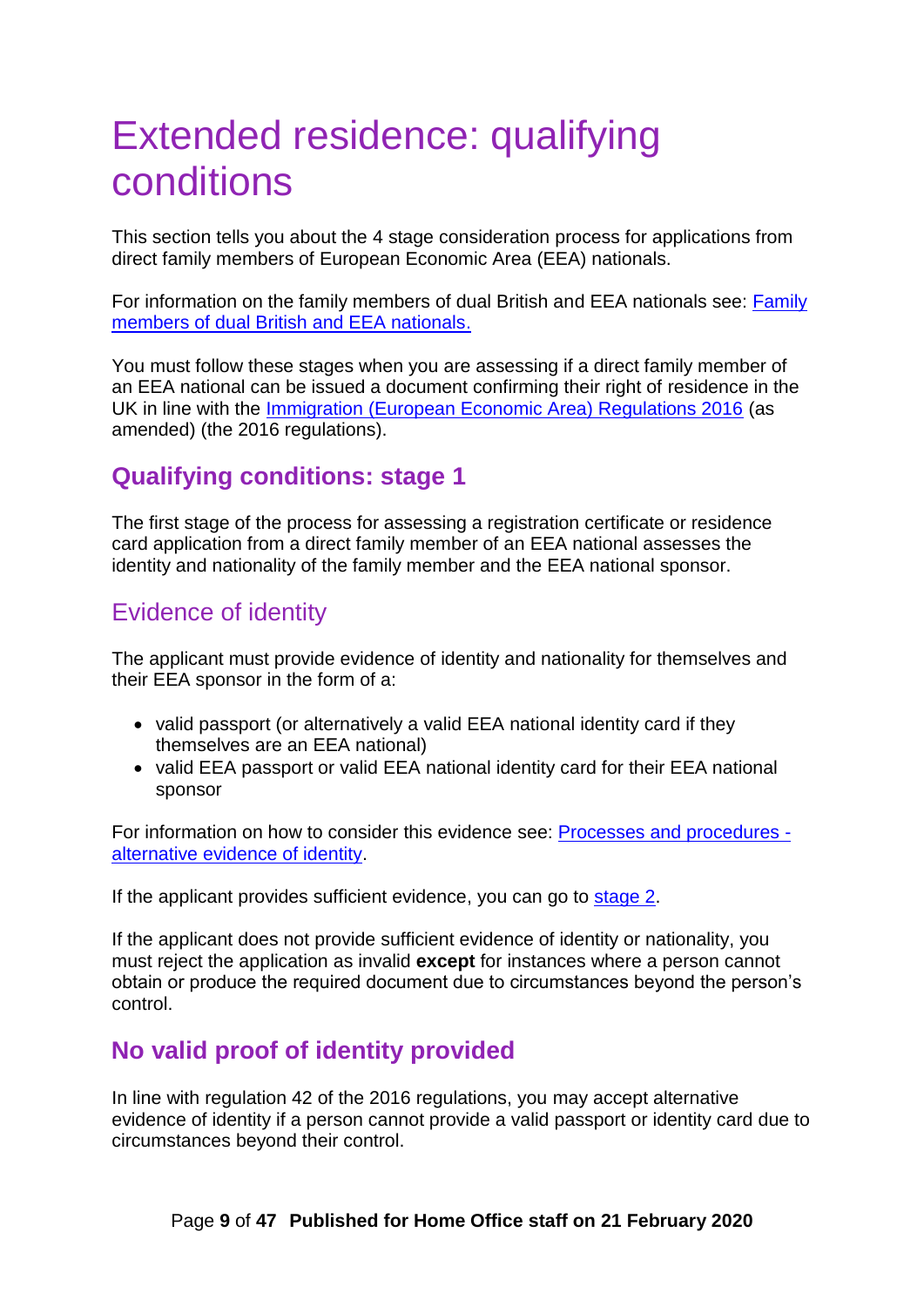For more information on alternative forms of ID see: [processes and procedures](https://www.gov.uk/government/publications/processes-and-procedures-for-eea-documentation-applications)  [guidance\]](https://www.gov.uk/government/publications/processes-and-procedures-for-eea-documentation-applications).

## <span id="page-9-0"></span>Right of appeal

Under regulation 36 of the 2016 regulations, an EEA national who claims to be the family member of another EEA national will have a right of appeal even if they do not produce evidence to show they meet the definition of "family member" in regulation 7(1), as long as they have produced a valid passport or national identity card as evidence to show they are an EEA national.

A non-EEA national does not have a right of appeal if they do not produce a valid passport or evidence to show they meet the definition of "family member" in regulation 7(1). Evidence to show that they meet the definition of a "family member"' may include EEA documentation, such as an EEA family permit or residence card, issued by the Home Office, confirming the applicant has or had a right of residence as the family member of the relevant EEA national sponsor.

If the applicant does not provide any proof that they meet the definition of "family member" in regulation 7(1), you must reject the application as invalid.

A rejection is not a formal conclusion as to whether a person has a right of residence under the 2016 regulations. Therefore, a rejection is not considered to be an 'EEA decision', as defined by regulation 2, and rejecting an application does not attract a right of appeal.

If the applicant has provided some evidence but it is insufficient, you must refuse the application.

<span id="page-9-3"></span>For information on appeal rights, see: [Rights of appeal.](https://assets.publishing.service.gov.uk/government/uploads/system/uploads/attachment_data/file/730527/right-of-appeal-v7.0.pdf)

## <span id="page-9-1"></span>**Qualifying conditions: stage 2**

You must not start this test until you have considered the application under [stage 1.](#page-8-1)

### <span id="page-9-2"></span>Proof of relationship

The applicant must provide evidence of their relationship to the EEA national sponsor as follows. This can include, as follows, for:

- a spouse a marriage certificate:
	- $\circ$  if a UK issued marriage certificate is missing, you can assess if the other evidence provided sufficiently evidences the spousal relationship
- a civil partner a civil partnership certificate:
	- $\circ$  if a UK issued civil partnership certificate is missing, you can assess if the other evidence provided sufficiently evidences the partnership
- a child or stepchild documents which name the EEA national sponsor or their spouse as the parent(s), for example a full birth certificate: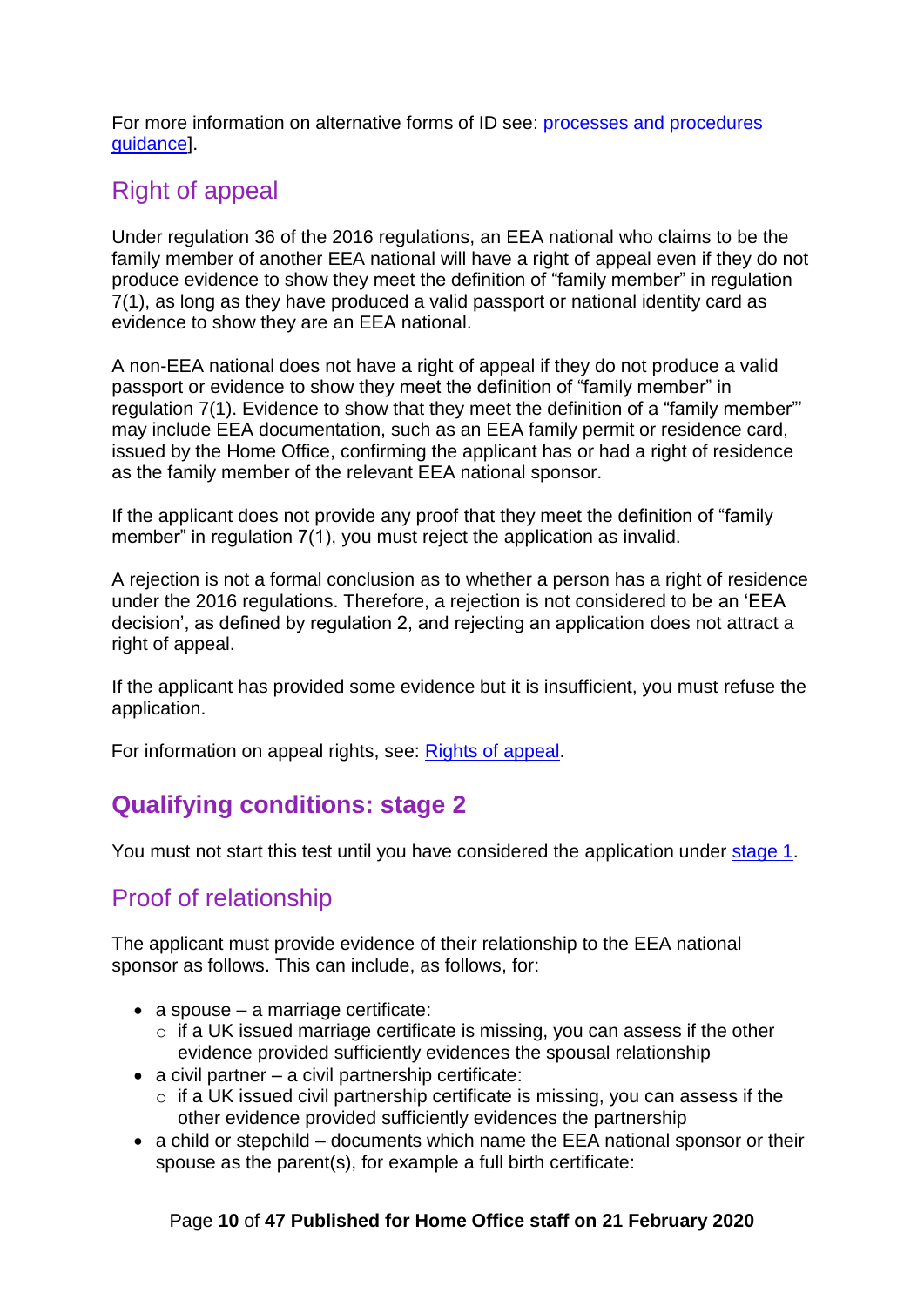- $\circ$  a short birth certificate, which does not name the parents, can only be accepted if you are satisfied that the other evidence submitted in support of the application corroborates it and that you have no concerns about the child's relationship to the sponsor
- an adopted child a legal adoption document confirming that the EEA national or their spouse or civil partner are the adoptive parent of the child. You must be satisfied that a certificate provided in this context is for an adoption and not for a non-adoptive legal guardianship order, which is considered in the [extended family members guidance](https://www.gov.uk/government/publications/extended-family-members-of-eea-nationals)
- a relative in the ascending line documents to show the full ascending line, for example:
	- $\circ$  a father or mother must produce their child's birth certificate naming them as the parent
	- $\circ$  a grandfather or grandmother must produce their child's birth certificate naming them as the parent, and their grandchild's birth certificate, which names their parent

## <span id="page-10-0"></span>Legal guardianships

In situations where the EEA national or their spouse or civil partner are the legal guardians of a child, that child will only fall for consideration as the direct family member of an EEA national if they are the biological or adoptive child of that EEA national or of their spouse or civil partner. This was confirmed by the Court of Justice of the European Union in the case of SM (Algeria) (Case C-129/18).

If the child does not fall within definition of ['direct descendant',](#page-6-0) they must not be considered as such. The child may, if they meet the criteria of regulation 8(1A), fall for consideration as an extended family member. Further information on whether the child of a legal guardian can be found in the [extended family member guidance.](https://www.gov.uk/government/publications/extended-family-members-of-eea-nationals)

## <span id="page-10-1"></span>Marriage or civil partnerships

You must decide if marriages or civil partnerships are legally valid and are not marriages of convenience before going to [stage 3](#page-11-0) of the consideration process. For guidance on the marriages or civil partnerships of convenience test, see: [Marriages](#page-36-0)  [of convenience.](#page-36-0)

## <span id="page-10-2"></span>Right of appeal

Under regulation 36(2) of the 2016 regulations, an EEA national who claims to be the family member of another EEA national will have a right of appeal even if they do not produce evidence to show they meet the definition of "family member" in regulation 7(1), as long as they have produced a valid passport or national identity card as evidence to show they are an EEA national.

A non-EEA national does not have a right of appeal if they do not produce a valid passport or evidence to show they meet the definition of "family member" in regulation 7(1). Evidence to show that they meet the definition of a "family member"' may include EEA documentation, such as an EEA family permit or residence card,

#### Page **11** of **47 Published for Home Office staff on 21 February 2020**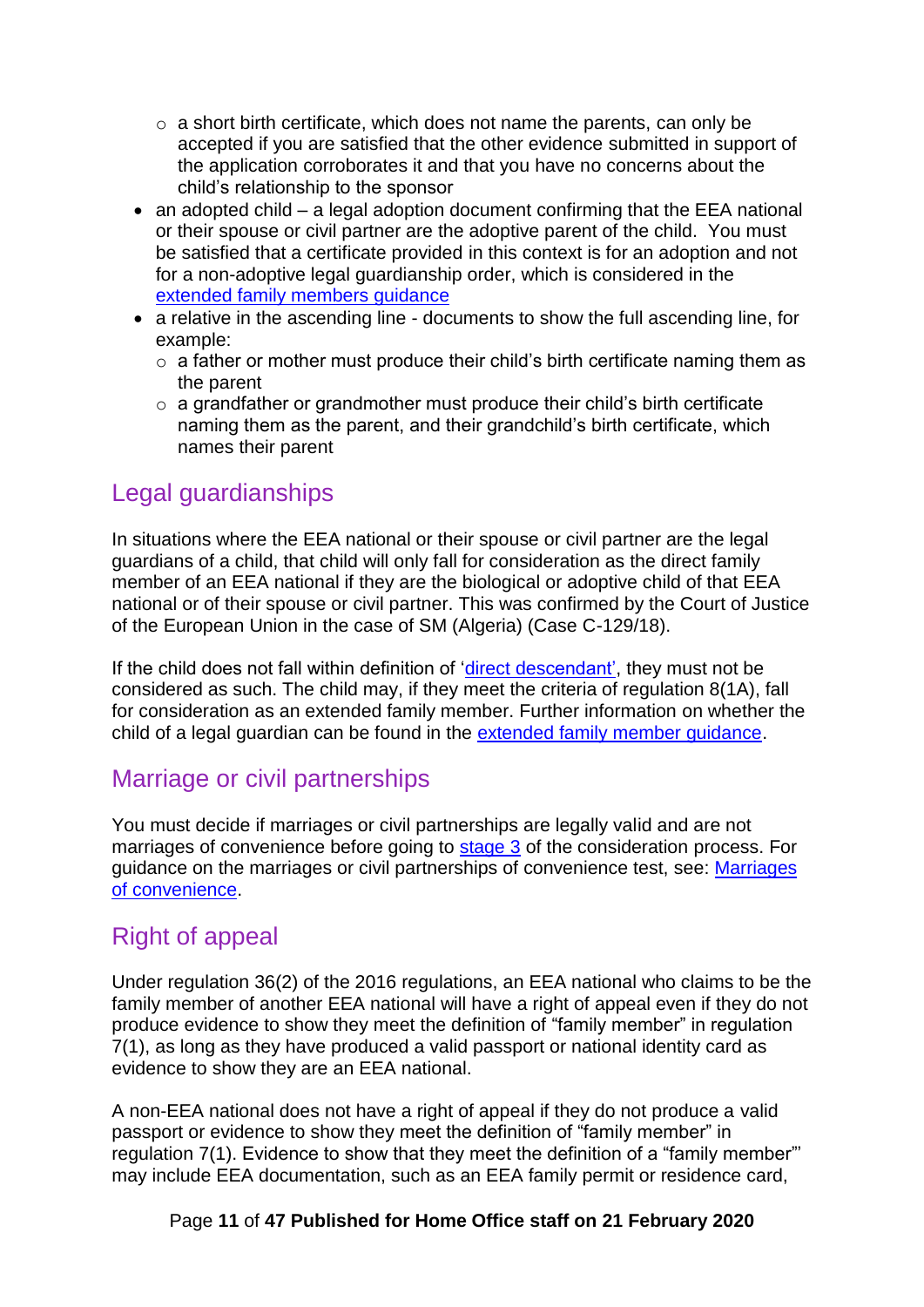issued by the Home Office, confirming the applicant has or had a right of residence as the family member of the relevant EEA national sponsor.

If the applicant does not provide any proof that they meet the definition of "family member" in regulation 7(1), you must reject the application as invalid.

A rejection is not a formal conclusion as to whether a person has a right of residence under the 2016 regulations. Therefore, a rejection is not considered to be an 'EEA decision', as defined by regulation 2, and rejecting an application does not attract a right of appeal.

If the applicant has provided some evidence but it is insufficient, you must refuse the application.

For information on appeal rights, see: [Rights of appeal.](https://assets.publishing.service.gov.uk/government/uploads/system/uploads/attachment_data/file/730527/right-of-appeal-v7.0.pdf)

## <span id="page-11-0"></span>**Qualifying conditions: stage 3**

You must have considered [stage 1](#page-8-1) and [stage 2](#page-9-3) of this test before moving on to stage 3.

#### <span id="page-11-1"></span>Status of EEA national sponsor

The applicant must provide proof the EEA national is either:

- living in the UK as a qualified person
- has a permanent right of residence in the UK

For further guidance on assessing whether an EEA national is a qualified person or has permanent residence and how to evidence this, see: European Economic Area nationals qualified persons.

Unless there are public policy, public security or public health grounds which would justify a refusal, and the EEA national sponsor provides evidence they are a qualified person, you must issue a:

- registration certificate (if the applicant is an EEA national)
- residence card (if the applicant is a non-EEA national)

You must refuse the application if:

• evidence has not been provided to show the EEA national's status as a qualified person or a person with a permanent right of residence

### <span id="page-11-2"></span>Public policy, public security and public health

Before issuing a registration certificate or residence card, you must be certain there are no reasons to refuse on the grounds of public policy, public security or public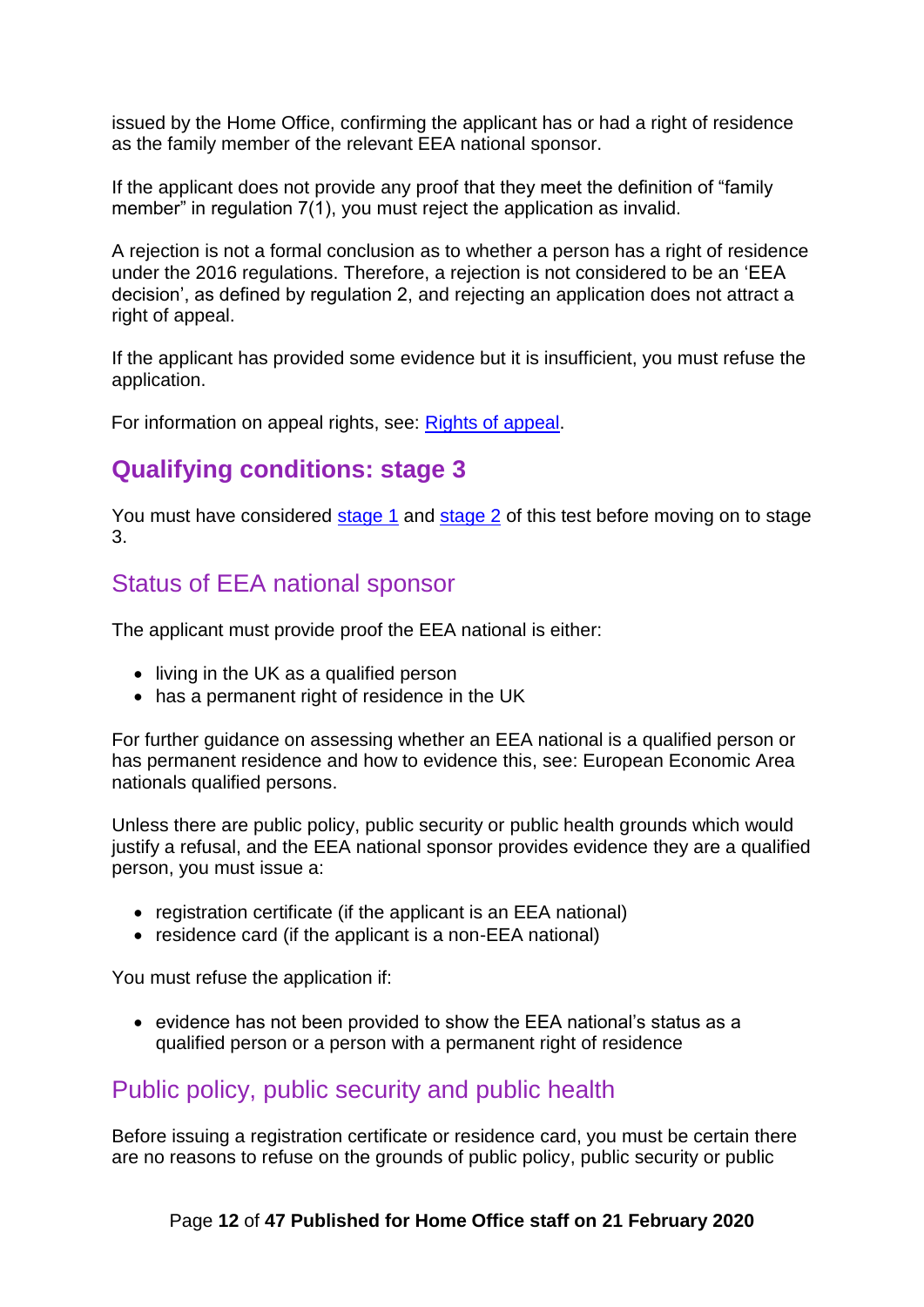health. For further information see: EEA decisions on grounds of public policy and public security.

You must refuse the application if:

• refusal is justified on public policy, public security or public health grounds

## <span id="page-12-0"></span>Right of appeal

Under regulation 36 of the 2016 regulations, an EEA national who claims to be the family member of another EEA national will have a right of appeal even if they do not produce evidence to show they meet the definition of "family member" in regulation 7(1), as long as they have produced a valid passport or national identity card as evidence to show they are an EEA national.

A non-EEA national does not have a right of appeal if they do not produce a valid passport or evidence to show they meet the definition of "family member" in regulation 7(1). Evidence to show that they meet the definition of a "family member"' may include EEA documentation, such as an EEA family permit or residence card, issued by the Home Office, confirming the applicant has or had a right of residence as the family member of the relevant EEA national sponsor.

For more information on appeal rights, see: [Rights of appeal](https://assets.publishing.service.gov.uk/government/uploads/system/uploads/attachment_data/file/730527/right-of-appeal-v7.0.pdf)

## <span id="page-12-1"></span>**Qualifying conditions: stage 4**

You must have considered [stage](#page-9-3) 1, stage 2 and [stage 3](#page-11-0) of this test before moving on to stage 4.

## <span id="page-12-2"></span>**Dependency**

A child aged 21 or over and any relatives in the ascending family line must prove they are dependent on the EEA national sponsor or their spouse or civil partner.

Where dependency is necessary, the family member does not need to be living or have lived in an EEA state where the EEA national sponsor also lives or has lived. Their dependency on the EEA national sponsor does not need to have existed before they came to the UK.

This follows from the Court of Appeal judgment in [Pedro v Secretary of State for](http://www.bailii.org/ew/cases/EWCA/Civ/2009/1358.html)  [Work and Pensions \[2009\] EWCA Civ 1358 \(14 December 2009\).](http://www.bailii.org/ew/cases/EWCA/Civ/2009/1358.html)

## <span id="page-12-3"></span>Essential needs

You must consider the following:

• does the applicant need financial support to meet their essential needs from the EEA national, their spouse or civil partner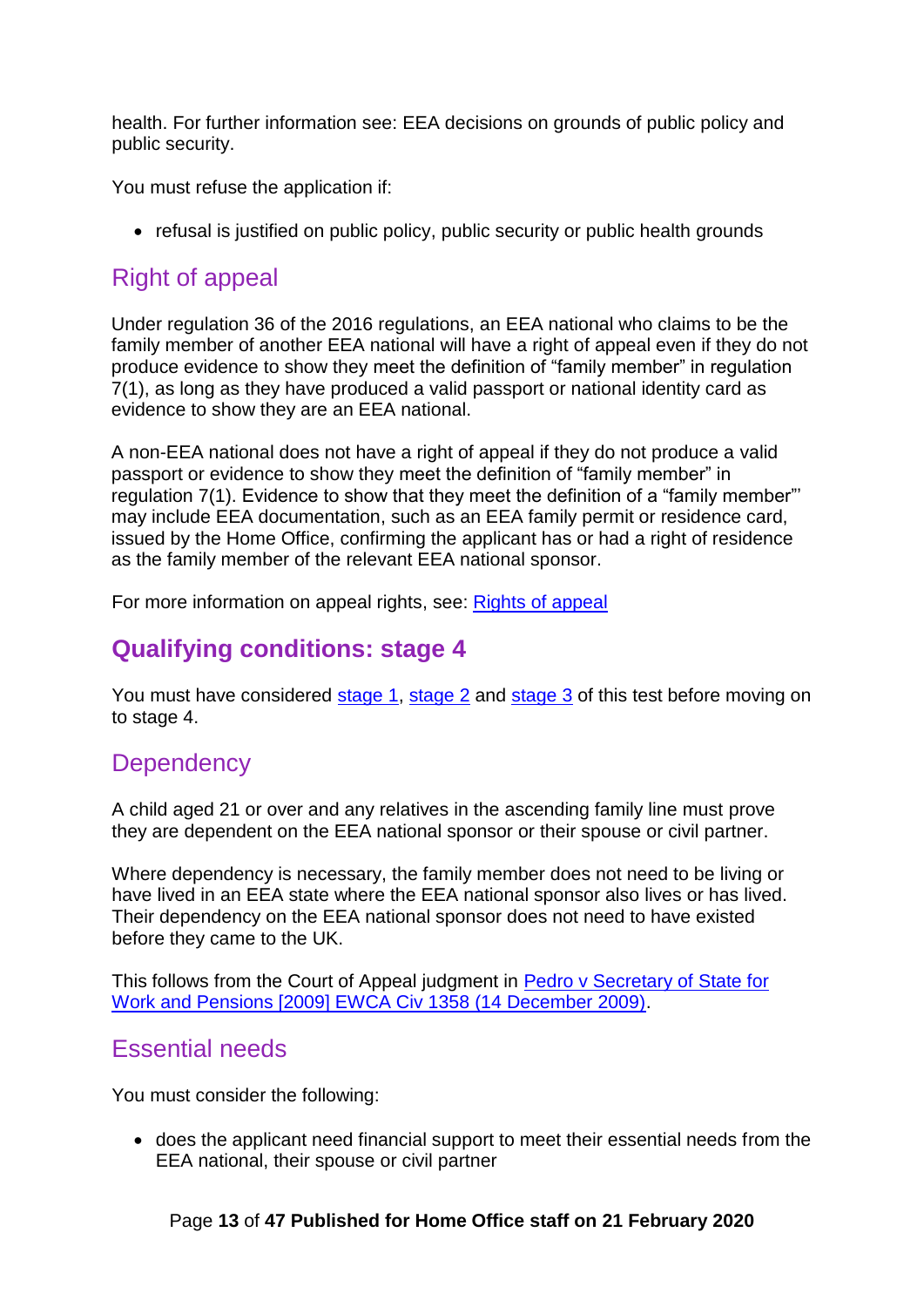• if the applicant cannot meet their essential living needs without the financial support of the EEA national, they must be considered dependent even if they also receive financial support or income somewhere else

You do not need to consider the reasons why the applicant needs the financial support or whether they are able to support themselves by working.

Essential needs include accommodation, utilities and food. Dependency will normally be shown by financial documents that show money being sent by the sponsor to the applicant.

If the applicant is receiving financial support from the EEA national as well as others, they must show that the support from the EEA national is supporting their essential needs.

The applicant does not need to be dependent on the relevant EEA national to meet all or most of their essential needs. For example, an applicant can still be considered dependent if they receive a pension to cover half of their essential needs and money from the relevant EEA national to cover the other half.

## <span id="page-13-0"></span>Proof of dependency

The applicant must provide proof of their dependency. This can include:

- bank or building society statements
- evidence of money transfers
- evidence of living in the same household if applicable
- other evidence to show their EEA national sponsor has enough money to support them and the applicant is reliant on them for this

These are illustrative examples and other documentation may be provided which satisfies this requirement.

### <span id="page-13-1"></span>No valid proof of dependency provided

If the applicant cannot provide valid proof to show they are currently dependent on their EEA national sponsor or the sponsor's spouse or civil partner, the application must be refused.

For examples of how to apply the 4 stage test see: [Example scenarios of](#page-14-0) the [qualifying conditions 4](#page-14-0) stage test.

#### <span id="page-13-2"></span>Refusing for public policy, public security or public health reasons

Before issuing a registration certificate or a residence card, you must be certain there are no reasons to refuse on the grounds of public policy, public security or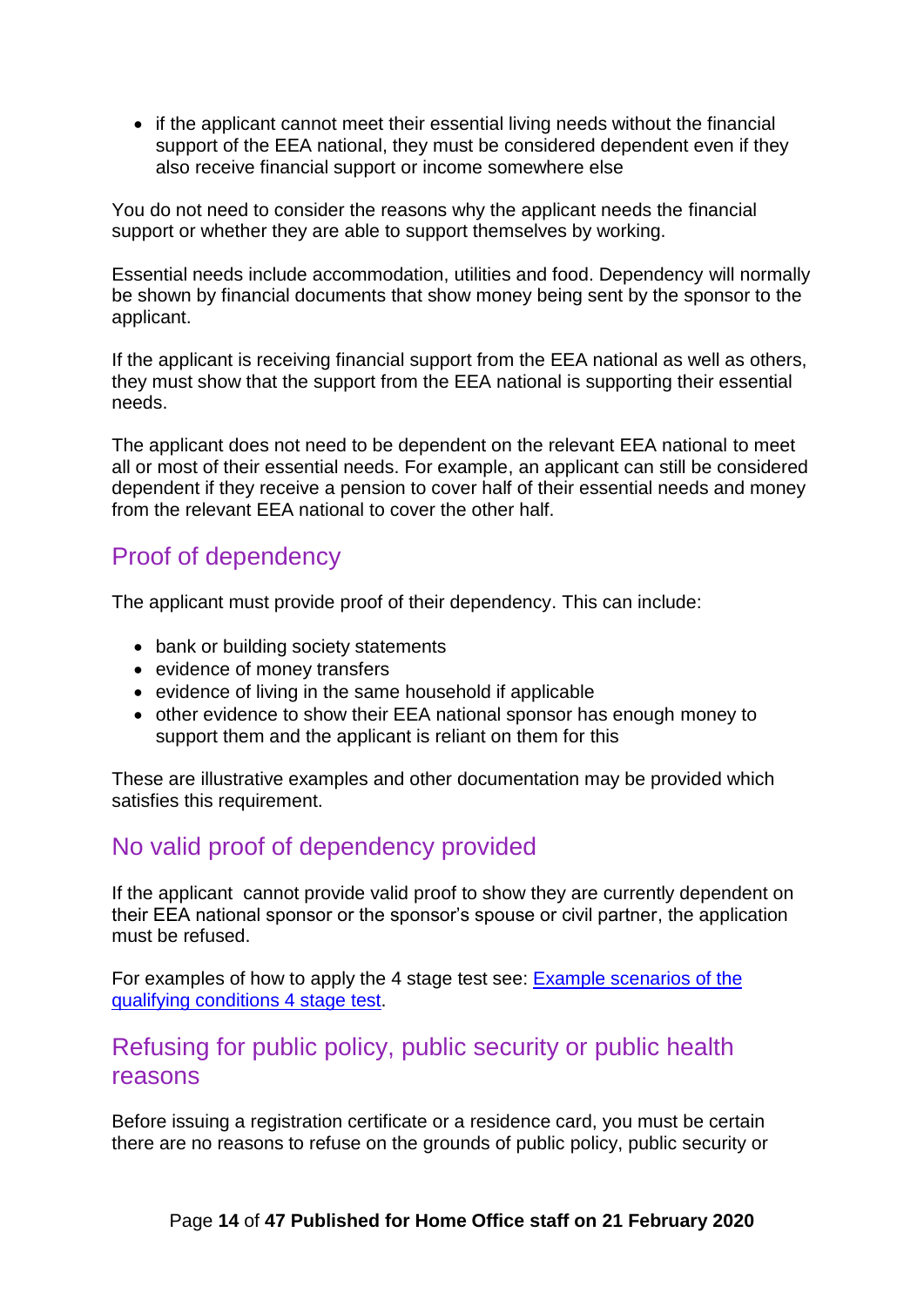public health. For further information see: EEA decisions on grounds of public policy and public security.

## <span id="page-14-0"></span>**Example scenarios of the qualifying conditions 4 stage test**

Example scenarios of how to apply the 4 stage test for assessing whether a person qualifies as direct family members of a European Economic Area (EEA) national worker.

#### <span id="page-14-1"></span>Scenario 1

Mrs A, a French national, entered the UK with her son, aged 7, using their French passports. She came to the UK to join her husband who is also a French national. He is in full time employment in the UK.

Three months after arriving in the UK, Mrs A applies for documents to confirm the right of residence for herself and her son. Mr A has not applied for his own registration certificate.

In support of her application Mrs A sends in her:

- own, her husband's and her son's French passports
- marriage certificate
- son's birth certificate
- husband's last 3 months wage slips, and a letter from his employer

You consider the 4 stage test and find Mrs A has provided proof of her own, her husband's and her son's identity. She has provided proof that her husband is a qualified person and she is related as claimed. You can issue a registration certificate to Mrs A and her son.

### <span id="page-14-2"></span>Scenario 2

Mrs B, an Italian national, enters the UK using her Italian passport. She has come to the UK to join her Italian national daughter who she claims is a self-sufficient person in the UK.

Three months after arriving in the UK Mrs B applies for a document to confirm her right of residence. In support of her application Mrs B sends in her:

- own and her daughter's Italian passports
- daughter's birth certificate
- own and her daughter's bank statements for the last year, showing that her only income is provided by her daughter

You consider the 4 stage test and find Mrs B has provided proof of her own and her daughter's identity.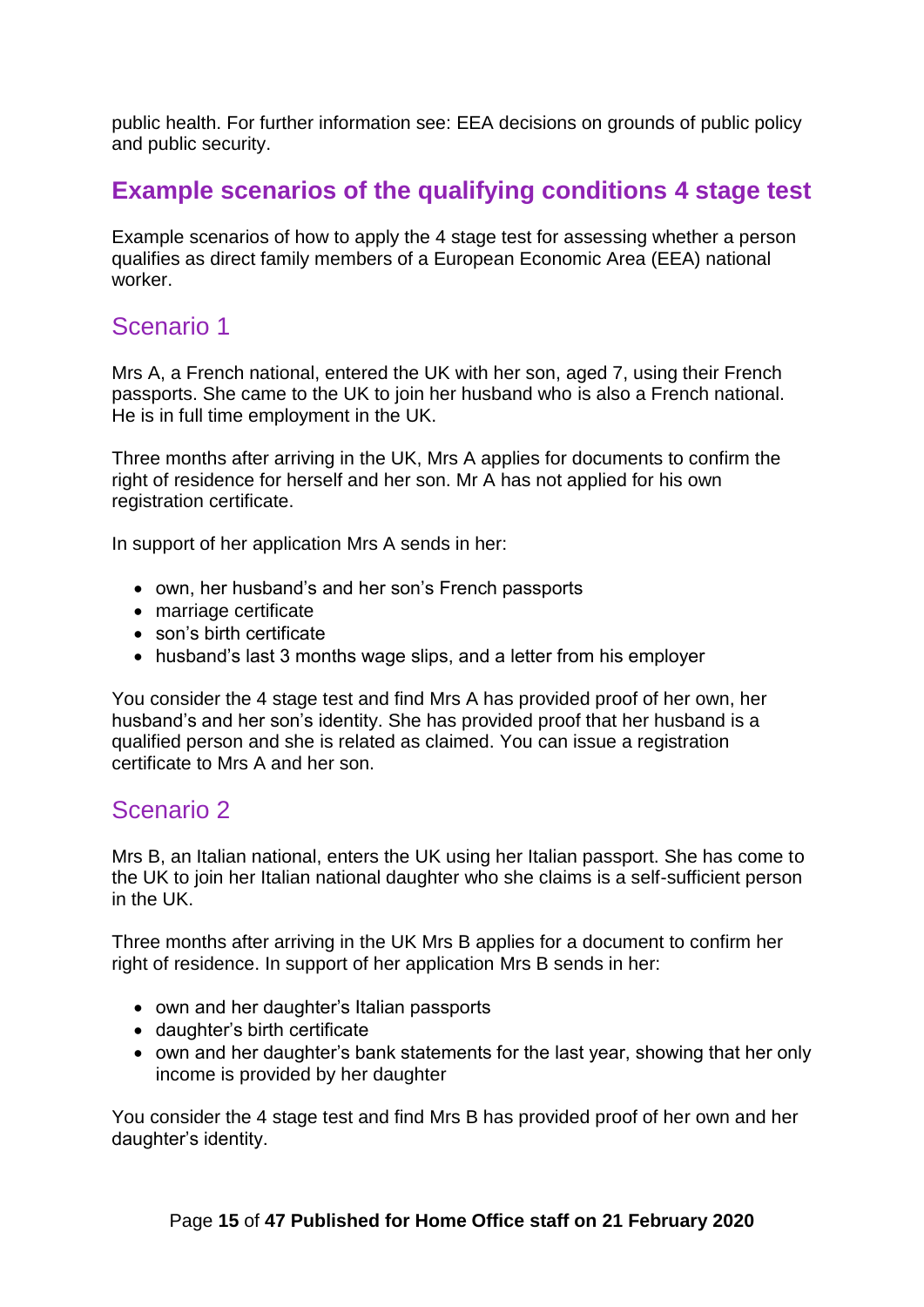She has also provided proof that she is related to her daughter as claimed. However, she has not provided proof that her daughter has comprehensive sickness insurance.

You also consider whether Mrs B is dependent on her daughter in order to produce a comprehensive refusal letter. You find that Mrs B is dependent on her daughter, but you refuse the application with a right of appeal because Mrs B's daughter is not a qualified person as she does not hold comprehensive sickness insurance.

## <span id="page-15-0"></span>Scenario 3

Mr C, a Brazilian national, enters the UK to join his Portuguese national daughter who is in full-time employment in the UK. Before coming to the UK, Mr C lived in Brazil in the same town as his son.

Three months after arriving in the UK Mr C applies for a document to confirm his right of residence. In support of his application he sends in his:

- own Brazilian passport
- daughter's birth certificate and Portuguese passport
- daughter's last 3 months wage slips and a letter from her employer
- own and his daughter's bank statements for the last 18 months which show Mr C receives a monthly pension in Brazil, there are also occasional deposits from both his son and daughter, the last deposit from his daughter was 8 months before he came to the UK

You consider the 4 stage test and find that Mr C has provided proof of his own and his daughter's identity. He has also provided proof that his daughter is a qualified person and they are related as claimed.

However, you refuse the application with a right of appeal because Mr C is not financially dependent on his daughter, as his bank statements show his pension covers his monthly outgoings and he is able to support himself.

#### **Related content**

#### **[Contents](#page-0-0)**

#### **Related external links**

[Immigration \(European Economic Area\)](http://www.legislation.gov.uk/uksi/2006/1003) Regulations 2006 [Immigration \(European Economic Area\) Regulations 2016](http://www.legislation.gov.uk/uksi/2016/1052/contents/made) [Free Movement of Persons Directive \(2004/38/EC\)](http://eur-lex.europa.eu/LexUriServ/LexUriServ.do?uri=OJ:L:2004:158:0077:0123:EN:PDF) [Immigration \(European Economic Area\) \(Amendment\) Regulations 2019](http://www.legislation.gov.uk/uksi/2019/1155/contents/made)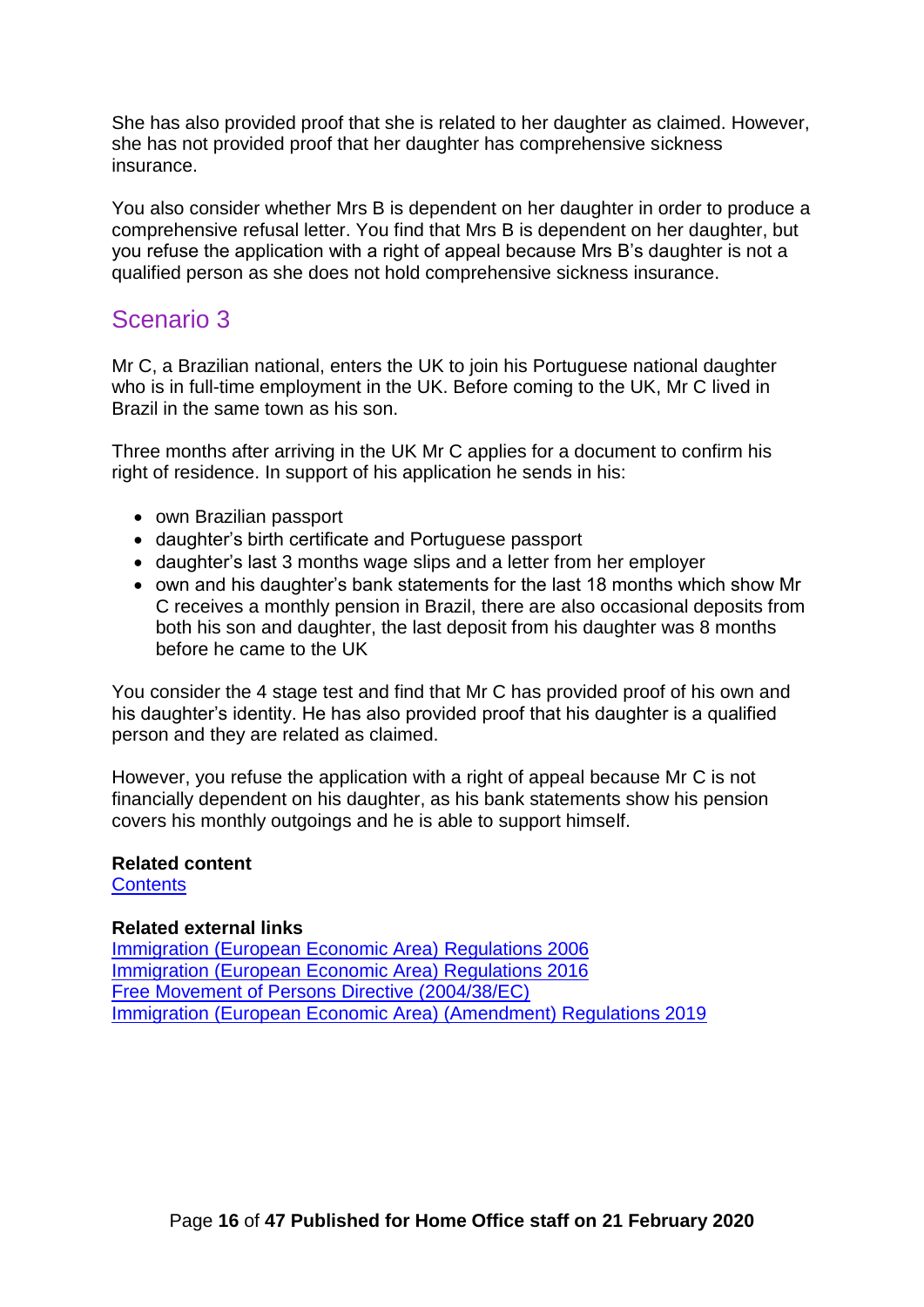# <span id="page-16-0"></span>Permanent rights of residence

This section tells you the circumstances in which European Economic Area (EEA) nationals and their family members may live in the UK on a permanent basis.

If they have lived in the UK lawfully for a continuous period of 5 years, direct family members of an EEA national sponsor are allowed to live in the UK on a permanent basis.

This also applies to the family members of dual British and EEA nationals who satisfy the requirements of regulation 9A of the **Immigration (European Economic** [Area\) Regulations 2016](http://www.legislation.gov.uk/uksi/2016/1052/contents/made) (as amended).

For more information on the family members of dual British and EEA nationals see: [Family members of dual British and EEA nationals.](#page-24-0)

They must meet all the conditions of regulation 15(1)(a) or (b) of the [Immigration](http://www.legislation.gov.uk/uksi/2016/1052/contents/made)  [\(European Economic Area\) Regulations 2016](http://www.legislation.gov.uk/uksi/2016/1052/contents/made) (as amended).

In certain circumstances, direct family members of an EEA national are not required to complete 5 years continuous residence and can get permanent residence before this. If the EEA national is a:

- worker or self-employed person who has ceased activity (in line with regulation 5)
- worker or self-employed person who has died:
	- o the family member must have resided with the worker or self-employed person continuously in the UK for 2 years or more immediately before their death
	- o the death was as a result of an accident at work or an occupational disease

For more information on workers who have ceased activity, see: the workers section in the Qualified persons guidance.

#### **Related content**

**[Contents](#page-0-0)** 

#### **Related external links**

<span id="page-16-1"></span>[Immigration \(European Economic Area\)](http://www.legislation.gov.uk/uksi/2006/1003) Regulations 2006 [Immigration \(European Economic Area\) Regulations 2016](http://www.legislation.gov.uk/uksi/2016/1052/contents/made) [Free Movement of Persons Directive \(2004/38/EC\)](http://eur-lex.europa.eu/LexUriServ/LexUriServ.do?uri=OJ:L:2004:158:0077:0123:EN:PDF) [Immigration \(European Economic Area\) \(Amendment\) Regulations 2019](http://www.legislation.gov.uk/uksi/2019/1155/contents/made)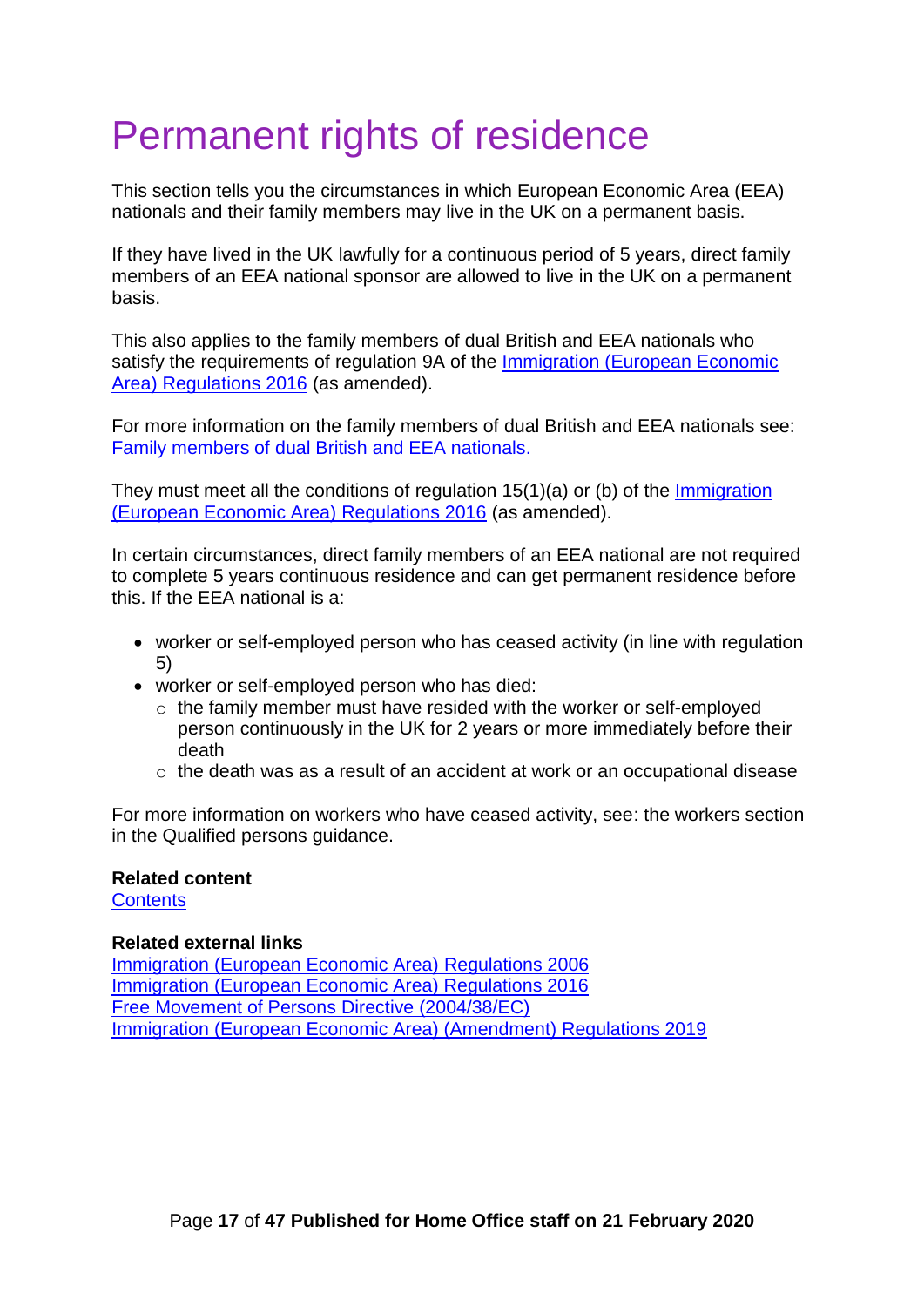# <span id="page-17-0"></span>Permanent rights of residence: assessing the application

This section tells you about assessing an application from a direct family member of a European Economic Area (EEA) national for a document confirming their right of permanent residence.

You must consider if a person meets the requirements showing they are a direct family member of an EEA national. See: [Extended residence: qualifying conditions.](#page-8-0)

## <span id="page-17-1"></span>**Continuous residence in the UK for 5 years**

You must make sure the applicant, their EEA national sponsor and any family members included in the application have been resident in the UK for a continuous period of 5 years. You should note that EEA nationals and their family members who are claiming a right of permanent residence on the basis that the EEA national is a worker or self-employed person who has ceased activity are not required to have completed 5 years residence in the UK.

For information on calculating the continuous residence period, see: the assessing continuous residence section in the Qualified persons guidance.

## <span id="page-17-2"></span>**Public policy, public security or public health**

Before issuing a document certifying permanent residence or a permanent residence card, you must be certain there are no reasons to refuse on the grounds of public policy, security or health. For further information see: EEA decisions on grounds of public policy and public security.

For examples of permanent residence applications see:

- [permanent rights of residence scenario 1](#page-17-3)
- [permanent rights of residence scenario 2](#page-18-0)
- [permanent rights of residence scenario 3](#page-19-0)
- [permanent rights of residence scenario 4](#page-19-1)
- [permanent rights of residence scenario 5](#page-20-0)

#### <span id="page-17-3"></span>**Permanent rights of residence scenario 1**

This is an example scenario of how to apply the permanent right of residence test for direct family members of a self-employed EEA national.

Mr A and his 18 year old son, Norwegian nationals, live in the UK with Mrs A, a Swedish national. Mrs A is a self-employed caterer working in the UK.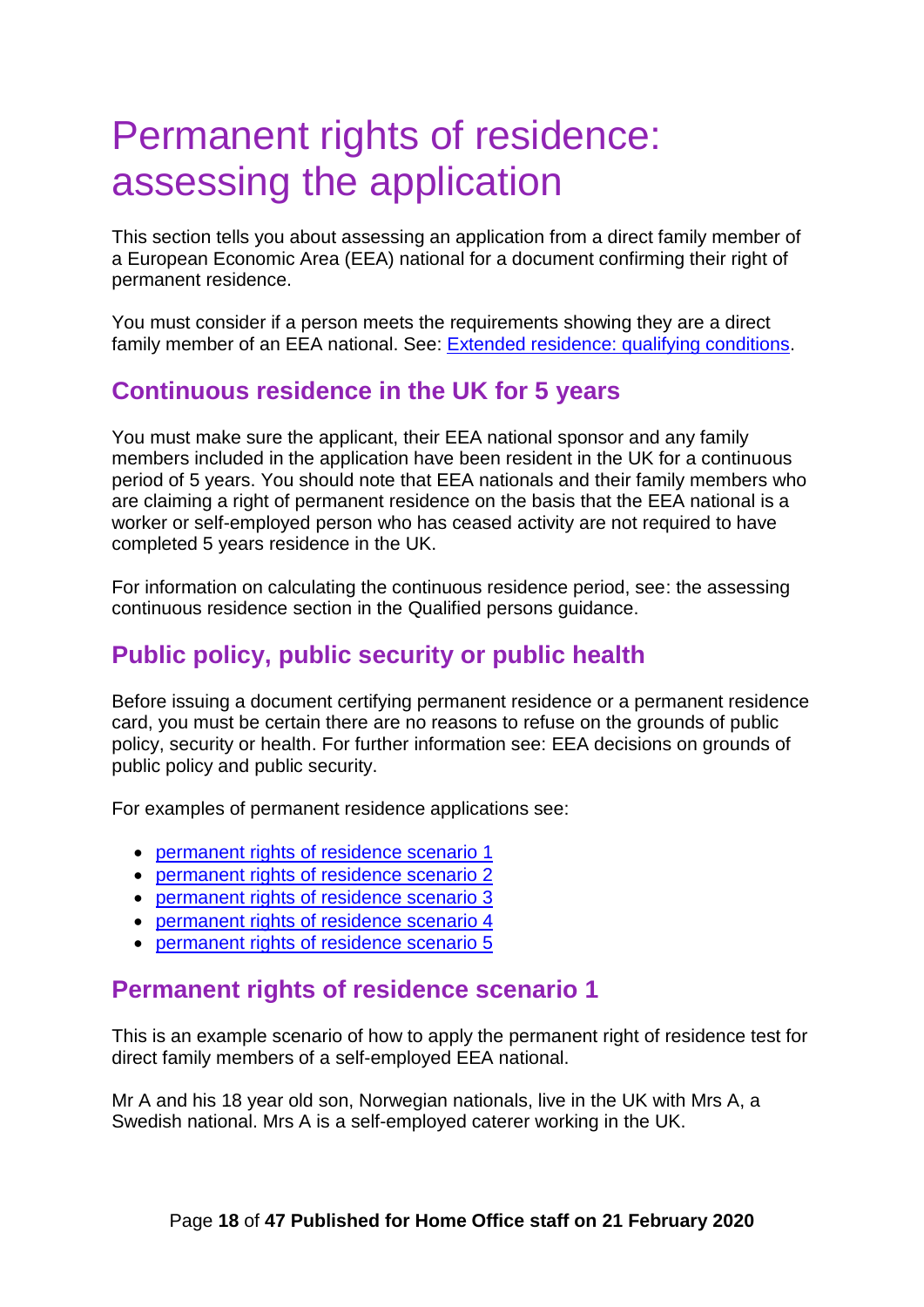Five years after arriving in the UK, Mr A applies for a document to confirm his own and his son's right of residence. He and his wife have not previously applied for any documentation under the [Immigration \(European Economic Area\)](http://www.legislation.gov.uk/uksi/2006/1003/contents/made) Regulations 2006 or the [Immigration \(European Economic Area\)](http://www.legislation.gov.uk/uksi/2016/1052/contents/made) Regulations 2016 (as amended).

In support of his application Mr A sends in:

- his own and his son's Norwegian passports and his wife's Swedish passport
- his marriage certificate and his son's birth certificate
- his wife's business accounts and tax returns for the last 5 years, along with the leases on the premises she has used to conduct her business for the last 5 years
- utility bills covering the last 5 years in joint names with his wife
- a covering letter with details of absences that the family has had from the UK this includes an absence of 9 months in the previous year when he and his son went travelling

You consider the 5 stage test and accept that Mr A has provided proof of his and his family's identities and that his wife has been a qualified person continuously for the last 5 years. You also accept that he and his family are related as claimed.

However, you refuse the applications with a right of appeal because Mr A and his son have had an absence from the UK of more than 6 months that cannot be regarded as being for an important reason. Therefore, they have not been continuously resident in the UK for 5 years.

### <span id="page-18-0"></span>**Permanent rights of residence scenario 2**

This is an example scenario of how to apply the permanent right of residence test for direct family members of an EEA national worker.

Mrs B, a Jamaican national, lives in the UK with her husband, a German national, who works full time in the UK. Five years after entering the UK, Mrs B applies for a document to confirm her right of residence. Mrs B was granted a residence card 4 and a half years ago.

In support of her application Mrs B sends in:

- her own Jamaican passport
- her husband's German passport
- their marriage certificate
- her husband's P60's for the last 5 years and a letter from his employer
- utility bills and bank statements in joint names covering the last 5 years

You accept that Mrs B has provided proof of her own and her husband's identity. You also accept they are related as claimed and that Mrs B's husband has been a qualified person for the last 5 years.

You also accept that Mrs B and her husband have been continuously resident in the UK for 5 years. Therefore, you issue a permanent residence card to Mrs B.

#### Page **19** of **47 Published for Home Office staff on 21 February 2020**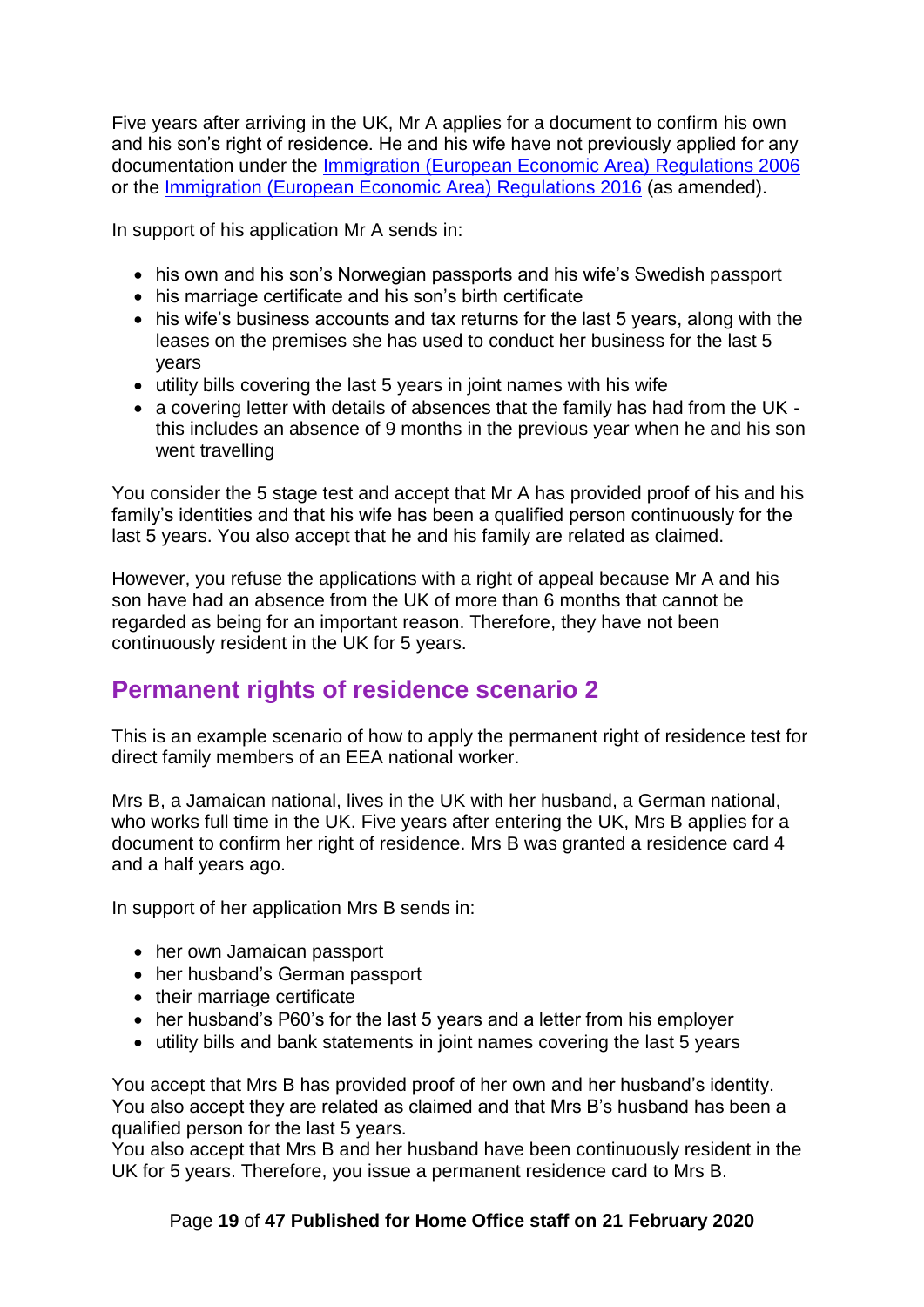## <span id="page-19-0"></span>**Permanent rights of residence scenario 3**

An example scenario of how to apply the permanent right of residence test for direct family members of an EEA)national worker.

Mr C and Mrs C, Belgian nationals, live in the UK. Mrs C is currently working full time in the UK. Five years after entering the UK, Mr C applies for a document to confirm his right of residence. Mr C was granted a registration certificate 4 years ago.

In support of his application Mr C sends in:

- his own and his wife's Belgian passport
- their marriage certificate
- his wife's P60s and a letter from her employers showing that she had a break in her employment in the third year that they were resident in the UK - the break lasted 11 months after she was made redundant
- bank statements and utility bills for the last 5 years

You accept that Mr C has provided proof of his own and his wife's identities.

However, you refuse the application because Mr C has not shown that his wife was a qualified person throughout the 5 year period. This is because Mr C has not provided proof of his wife being a qualified person for the 11 month period that she was out of work.

Also they could not be considered to be self-sufficient during this time, as they did not have comprehensive sickness insurance.

#### <span id="page-19-1"></span>**Permanent rights of residence scenario 4**

This is an example scenario of how to apply the permanent right of residence test for direct family members of an EEA national worker.

This example involves a period of residence completed before 30 April 2006.

Mr D and his civil partner Mr E, German nationals, came to the UK in January 2000. Mr D has been working full time continuously since arriving in the UK. Mr E applies for a document to confirm his permanent right of residence.

In support of his application Mr E sends in:

- his own and Mr D's German passports
- their civil partnership certificate
- Mr D's P60s and a letter from his employers, showing that he has been continuously employed
- bank statements and utility bills, dating back to when they entered the UK
- a covering letter, which states that Mr E returned to Germany for a 9 month period from March 2005 to December 2005

#### Page **20** of **47 Published for Home Office staff on 21 February 2020**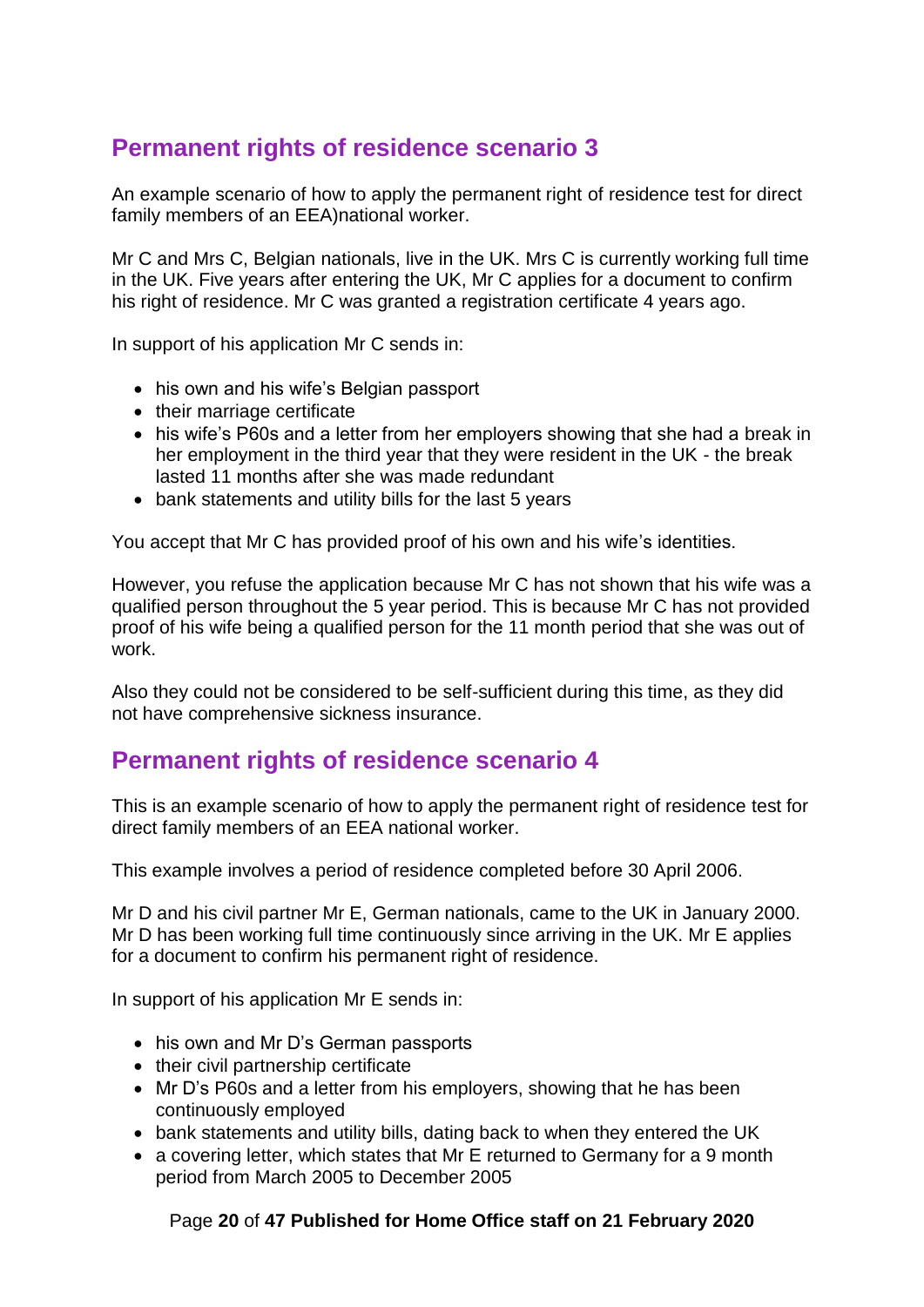You accept Mr E has provided proof of his own and Mr D's identities and that Mr D has been a qualified person since he came to the UK.

You also accept Mr E completed a continuous period of 5 years residence in the UK in January 2005 in line with the regulations that were in force at that time.

Therefore, on the basis of the Court of Justice of the European Union (CJEU) judgment in [Lassal \(C-162/09\),](http://curia.europa.eu/juris/liste.jsf?language=en&num=C-162/09) he acquired the right of permanent residence on 30 April 2006, when the [Immigration \(European Economic Area\) Regulations 2006](http://www.legislation.gov.uk/uksi/2006/1003/contents/made) came into force.

Although you can see from the bank statements he had a 9 month absence in 2005, it does not affect his application because only absences exceeding 2 years lead to the right to acquire permanent residence on 30 April 2006 being lost.

You issue a document certifying permanent residence to Mr E.

#### <span id="page-20-0"></span>**Permanent rights of residence scenario 5**

This is an example scenario of how to apply the permanent right of residence test for direct family members of EEA nationals who have ceased activity.

Mrs F, an American national, came to the UK with her Belgian national husband 3 years ago. Mr F worked full-time in the UK from the time he entered the UK until 3 months ago, when he injured his back in a car accident.

Mrs F applies for a document to confirm her right of residence. In support of her application Mrs F sends in:

- her own American passport
- her husband's Belgian passport
- their marriage certificate
- a letter from her husband's ex-employer confirming the period he was working for them
- a report from her husband's hospital consultant showing that he will no longer be able to work
- her husband's document certifying permanent residence

You consider the 4 stage process; public security, public policy and public health considerations; and their period of continuous residence, and find that Mrs F has provided proof of her own and her husband's identity and they are related as claimed.

The letter provided from Mrs F's former employer confirms that she was employed with them immediately before the accident, therefore her continuity of residence had not been broken.

You find that Mrs F has provided proof that her husband has the right of permanent residence as a worker who has ceased activity. Therefore, Mrs F automatically has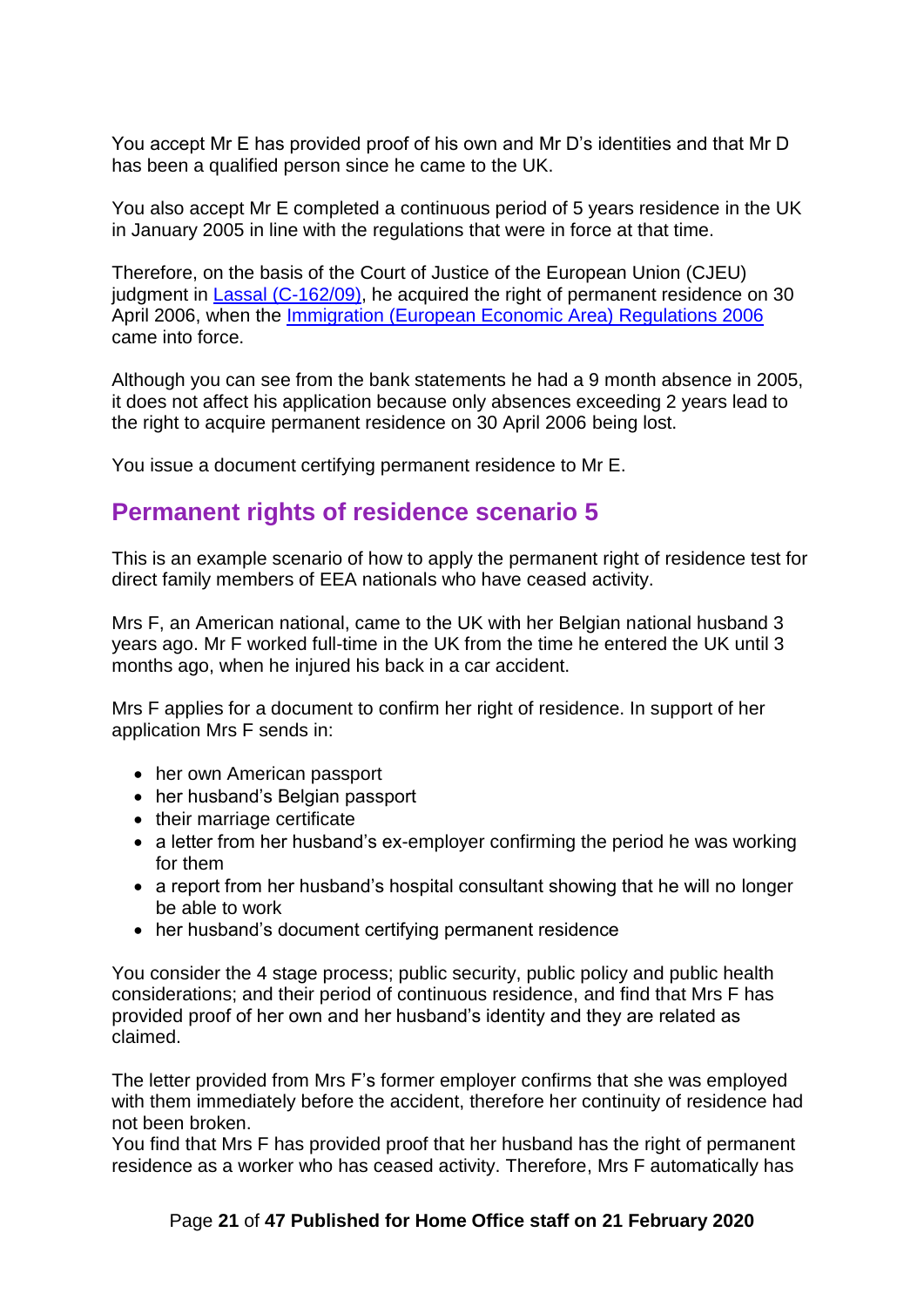the right of permanent residence and you issue a permanent residence card to Mrs F.

#### **Related content**

**[Contents](#page-0-0)** 

#### **Related external links**

<span id="page-21-0"></span>[Immigration \(European Economic Area\)](http://www.legislation.gov.uk/uksi/2006/1003) Regulations 2006 [Immigration \(European Economic Area\) Regulations 2016](http://www.legislation.gov.uk/uksi/2016/1052/contents/made) [Free Movement of Persons Directive \(2004/38/EC\)](http://eur-lex.europa.eu/LexUriServ/LexUriServ.do?uri=OJ:L:2004:158:0077:0123:EN:PDF) [Immigration \(European Economic Area\) \(Amendment\) Regulations 2019](http://www.legislation.gov.uk/uksi/2019/1155/contents/made)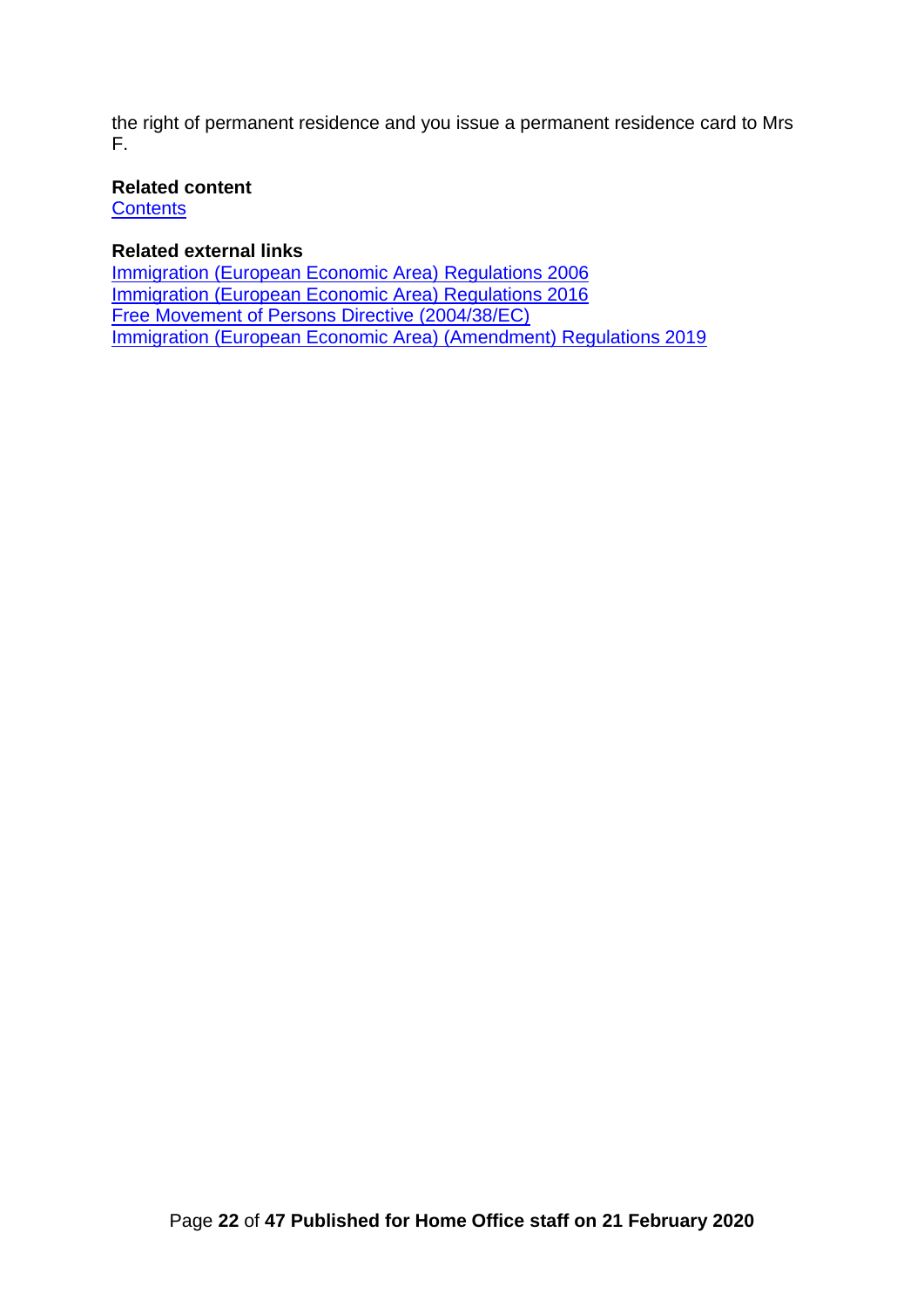# <span id="page-22-1"></span>Domestic violence

This section tells you how to deal with applications from family members of European Economic Area (EEA) nationals who are victims of domestic violence.

The relevant parts of the [Immigration \(European Economic Area\) Regulations 2016](http://www.legislation.gov.uk/uksi/2016/1052/contents/made) (as amended) (the 2016 regulations) are:

- $\bullet$  [regulation 10](http://www.legislation.gov.uk/uksi/2016/1052/regulation/10/made) retained rights
- [regulation 15](http://www.legislation.gov.uk/uksi/2016/1052/regulation/15/made) permanent residence

If there has been a breakdown in the relationship between the applicant and their EEA national sponsor, it may not always be possible for them to get the documents needed to support their application.

For example, proof of the EEA national sponsor's nationality and evidence they are exercising free movement rights.

You must take a pragmatic approach if the applicant provides proof to show they were the victim of domestic violence and cannot provide evidence relating to their EEA national sponsor's nationality or free movement rights. Asking them to do so in these circumstances could put the applicant at risk.

The pragmatic approach does not apply if there has been a breakdown in the relationship but there is no element of domestic violence involved.

For further information on what evidence must be presented to accept cases involving domestic violence, see: Victims of domestic violence.

### <span id="page-22-0"></span>**Permanent residence**

Applicants may have difficulty providing evidence to cover a continuous 5 year period when they are applying for a document confirming a permanent right of residence.

If there are periods of time that the applicant cannot provide documents for or where checks with Her Majesty's Revenue & Customs (HMRC) do not cover the full 5 year period you must discuss the case with your senior caseworker.

They will decide whether you can apply discretion based on the individual circumstances of the case.

The senior caseworker must look at the amount of information provided by the applicant along with the level of evidence that has been gathered.

For more information to help you consider the application, see: [Enquiries to make in](#page-23-0) [cases of domestic violence.](#page-23-0)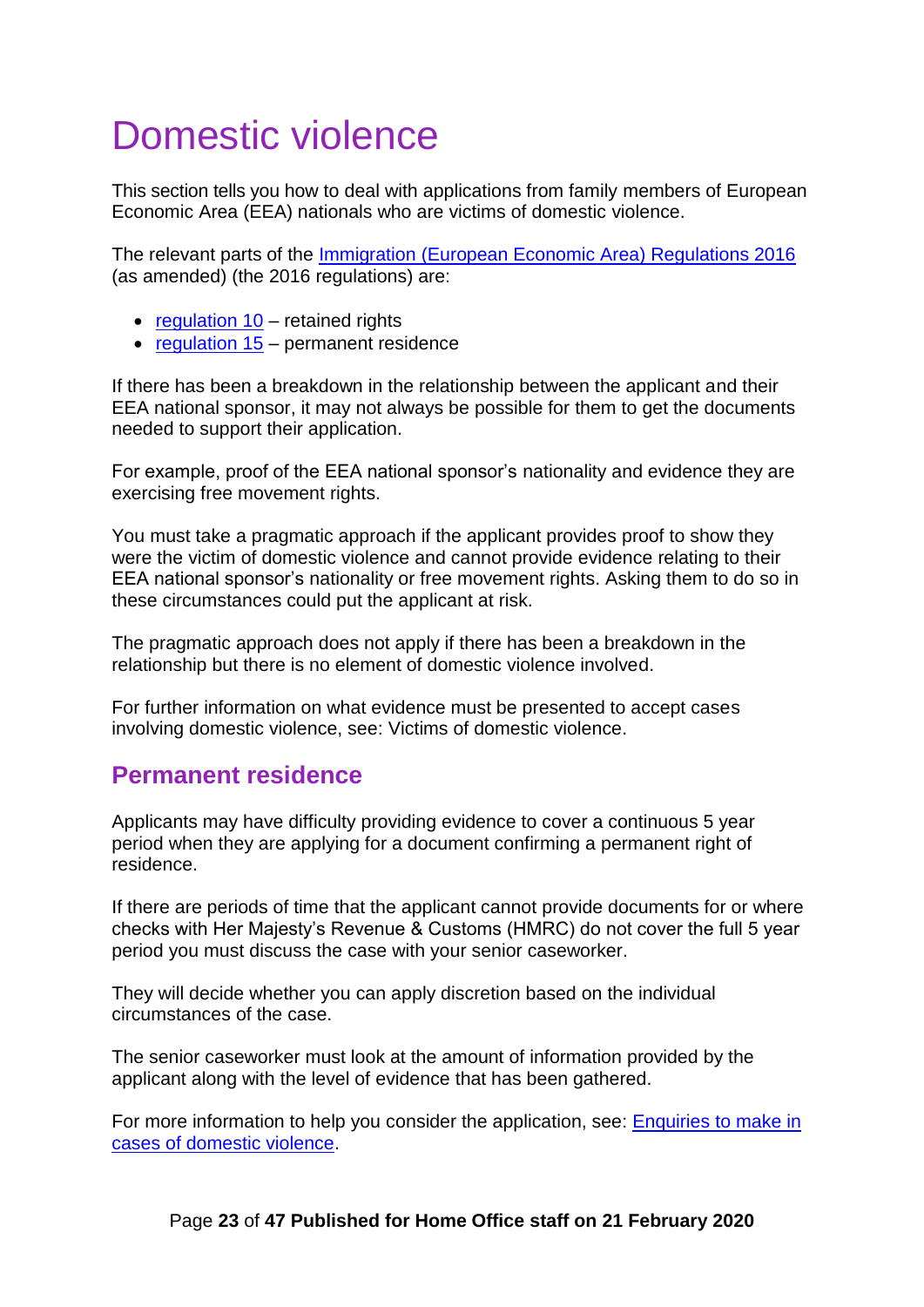## <span id="page-23-0"></span>**Enquiries to make in cases of domestic violence**

There are a number of enquiries you can make if you receive an application for a registration certificate or residence card from family members of European Economic Area (EEA) nationals who suffer domestic violence.

If it is agreed by your senior caseworker that you can make additional enquiries, the applicant must give you as much detail as they can about the EEA national sponsor:

- if they cannot provide proof of the EEA national sponsor's identity, nationality or proof of relationship, then you must check existing records on CID to see if their identity has been established in any previous applications
- if known, you can contact the employer or educational establishment to enquire if the EEA national sponsor is working or studying there.
- the decision to contact the employer or educational establishment must be made according to the facts of the individual case and along with a senior caseworker and you must not mention the domestic violence to the employer or educational establishment
- if the decision is made not to get information directly from the EEA national's employer or educational establishment, you must make enquiries with Her Majesty's Revenue & Customs (HMRC) to try and gather the necessary information, for example because:
	- o of the exceptional circumstances of the case
	- o the EEA national is self-employed

#### **Official – sensitive: Start of section**

The information on this page has been removed as it is restricted for internal Home Office use.

The information on this page has been removed as it is restricted for internal Home Office use.

#### **Official – sensitive: End of section**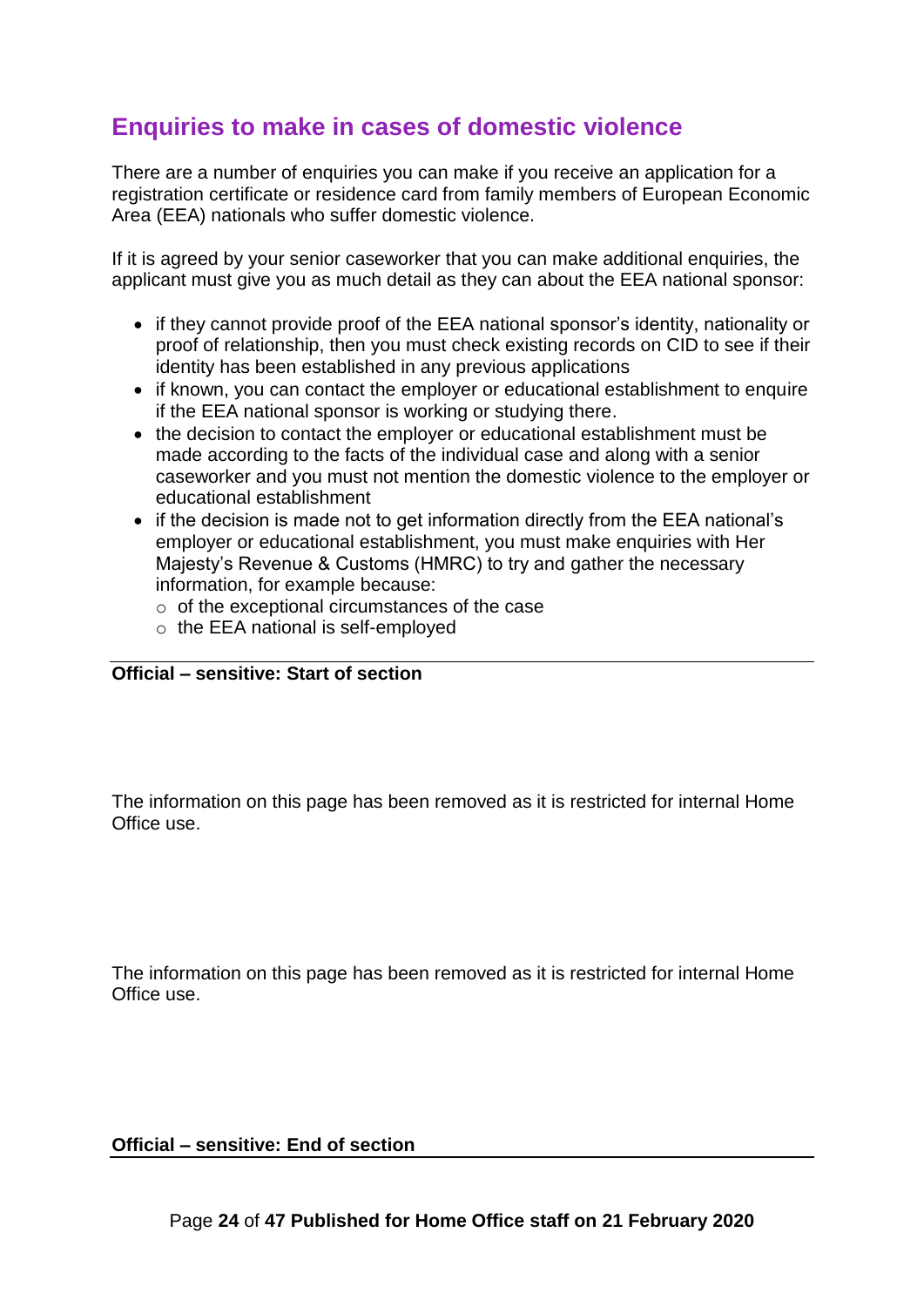It will not be possible to make enquiries on behalf of the applicant if the EEA national sponsor:

- is exercising free movement rights as a self-sufficient person
- is studying but the applicant cannot state where
- needs to have comprehensive sickness insurance, but no previous application has been made for a registration certificate and the applicant is unable to provide evidence of comprehensive sickness insurance for themselves and the EEA national

In such cases, and where any enquiries you have made on behalf of the applicant have not given you the information needed, you must discuss the case with your senior caseworker.

They will then decide if you can apply discretion based on the particular circumstances of the case.

If they decide that you cannot apply discretion, then you must refuse the application.

#### **Related content**

**[Contents](#page-0-0)** 

#### **Related external links**

<span id="page-24-0"></span>[Immigration \(European Economic Area\)](http://www.legislation.gov.uk/uksi/2006/1003) Regulations 2006 [Immigration \(European Economic Area\) Regulations 2016](http://www.legislation.gov.uk/uksi/2016/1052/contents/made) [Free Movement of Persons Directive \(2004/38/EC\)](http://eur-lex.europa.eu/LexUriServ/LexUriServ.do?uri=OJ:L:2004:158:0077:0123:EN:PDF) [Immigration \(European Economic Area\) \(Amendment\) Regulations 2019](http://www.legislation.gov.uk/uksi/2019/1155/contents/made)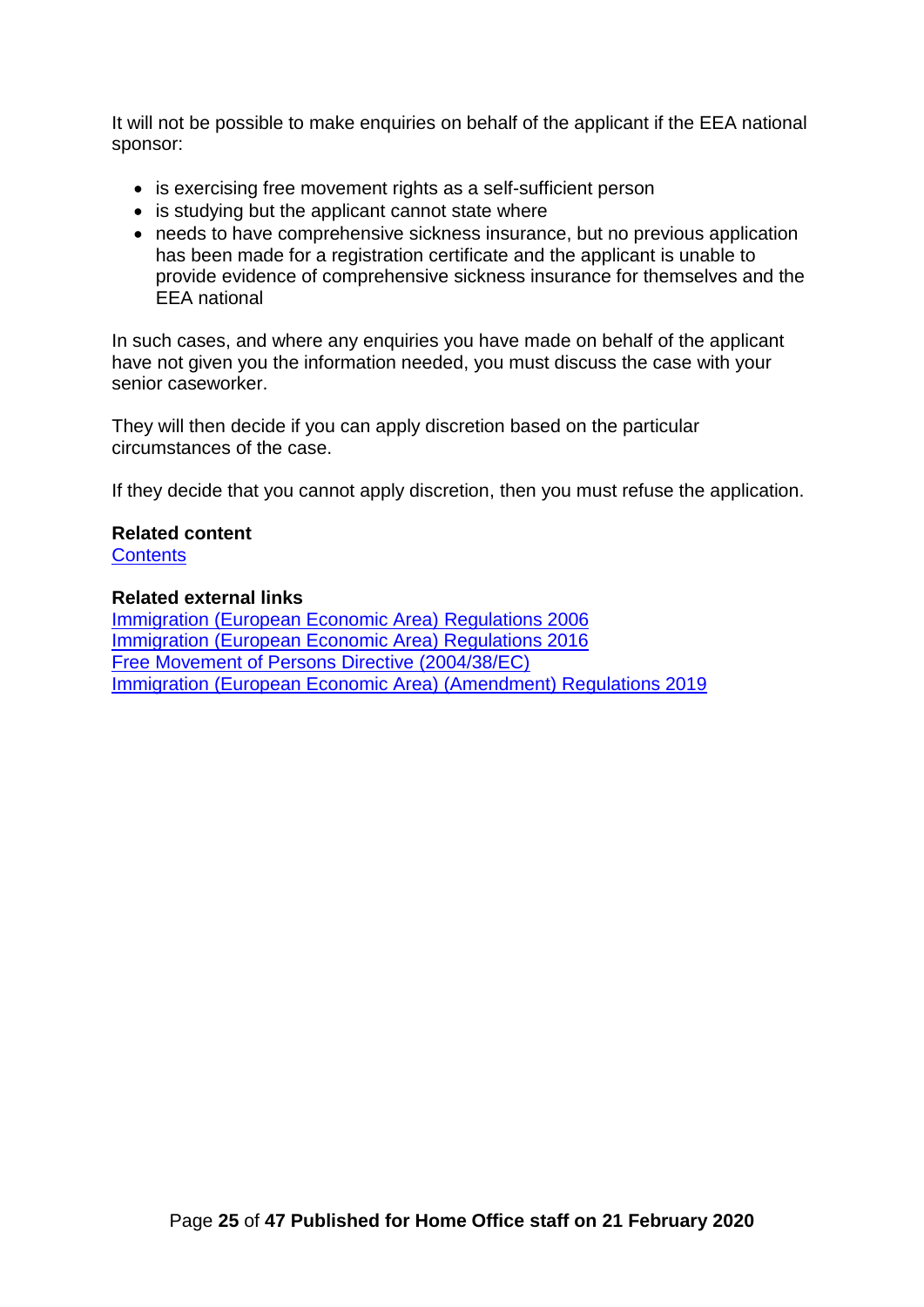# <span id="page-25-0"></span>Family members of dual British and EEA nationals

This section explains the conditions to be met when a family member of a dual British and European Economic Area (EEA) national applies for a document confirming a right to reside in the UK. These are often described as so-called '*Lounes*' cases after the Court of Justice of the European Union case of that name [\(C-165/16\).](http://curia.europa.eu/juris/document/document.jsf;jsessionid=9ea7d0f130da4dda703306aa4858a868d0781ec3c9b0.e34KaxiLc3eQc40LaxqMbN4Pb3eTe0?text=&docid=196641&pageIndex=0&doclang=EN&mode=lst&dir=&occ=first&part=1&cid=106645)

The relevant conditions for this type of application are at regulation 9A of the Immigration (European Economic Area) Regulations 2016 (as amended) (the 2016 Regulations) and should be treated as if they were in force at all relevant times.

A dual British and EEA national will continue to be an EEA national for the purposes of the 2016 Regulations, as defined in regulation 2(1), if:

- the dual British and EEA national exercised free movement rights in the UK as a worker, self-employed person, self-sufficient person or student, or had a right of permanent residence in the UK prior to the acquisition of British citizenship
- subsequently acquired British citizenship, while also retaining their nationality of origin
- the dual British and EEA national continues to exercise Treaty rights or holds a right of permanent residence

The family members of dual British and EEA nationals meeting these criteria will continue to be eligible to apply for the documentation available under regulations 12, 17, 18 or 19 of the 2016 Regulations.

#### **Related content**

**[Contents](#page-0-0)** 

#### **Related external links**

[Immigration \(European Economic Area\) Regulations 2006](http://www.legislation.gov.uk/uksi/2006/1003) [Immigration \(European Economic Area\) Regulations 2016](http://www.legislation.gov.uk/uksi/2016/1052/contents/made) [Free Movement of Persons Directive \(2004/38/EC\)](http://eur-lex.europa.eu/LexUriServ/LexUriServ.do?uri=OJ:L:2004:158:0077:0123:EN:PDF) [Immigration \(European Economic Area\) \(Amendment\) Regulations 2019](http://www.legislation.gov.uk/uksi/2019/1155/contents/made)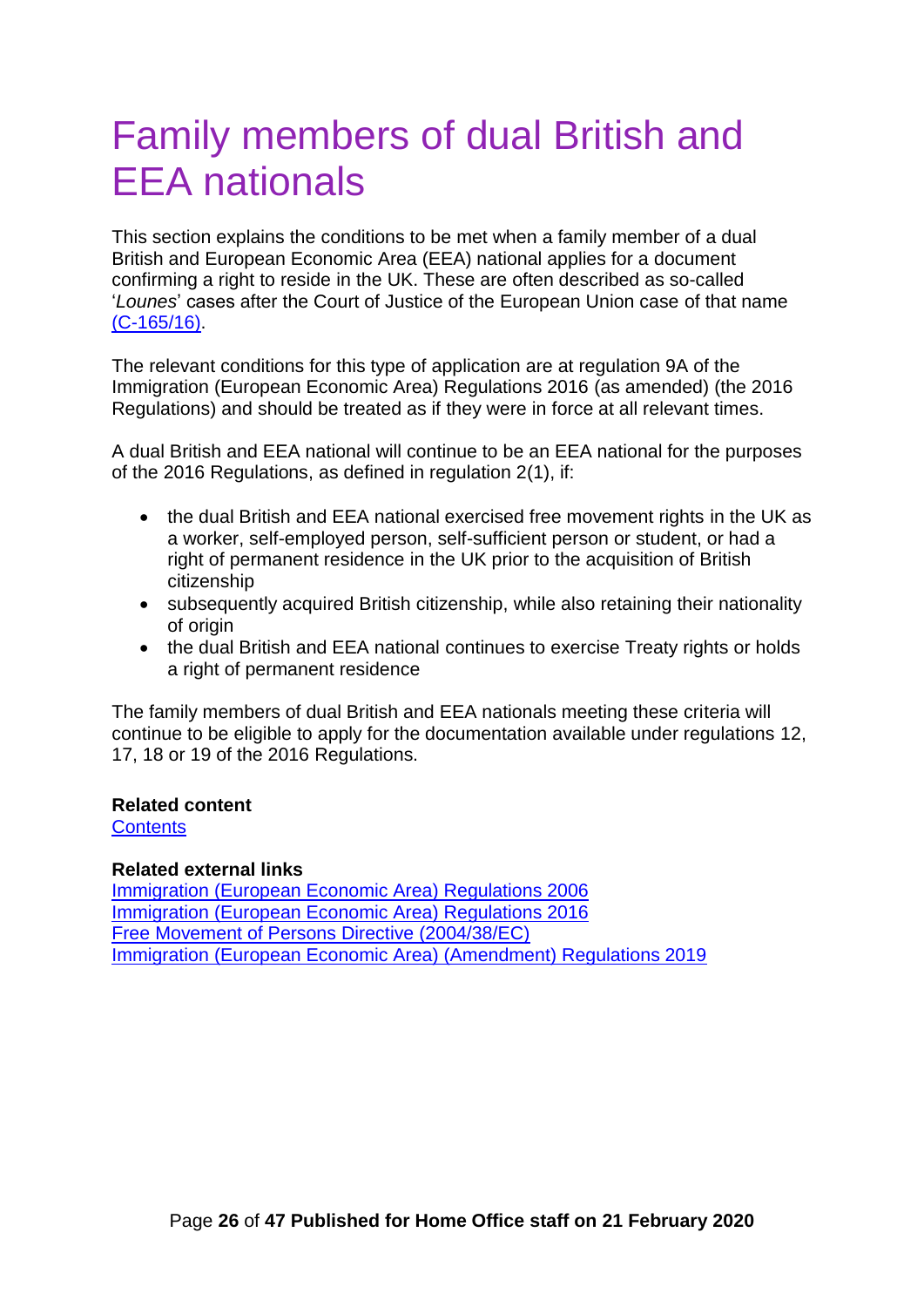## <span id="page-26-0"></span>Family member of a dual British and EEA national: qualifying conditions for EEA documentation

This section tells you about the 4 stage consideration process for applications from family members of dual British and European Economic Area (EEA) nationals.

## <span id="page-26-1"></span>**Qualifying conditions: stage 1**

The first stage of the process for assessing an application for EEA documentation from a family member of dual British and EEA national is to assess the identity and nationality of the family member and the dual British and EEA national sponsor.

## <span id="page-26-2"></span>Evidence of identity

The applicant must provide evidence of identity and nationality for themselves and their EEA sponsor in the form of a:

- valid passport (or alternatively a valid EEA national identity card if they themselves are an EEA national)
- valid British passport, and valid EEA passport or valid EEA national identity card for their sponsor

For information, including on when alternative evidence of identity can be acceptable for the purposes of establishing a right of residence under 2016 regulations see guidance: [Processes and procedures.](https://www.gov.uk/government/publications/processes-and-procedures-for-eea-documentation-applications)

If the applicant provides sufficient evidence of identity and nationality you can go to [stage 2.](#page-9-3)

If the applicant does not provide sufficient evidence of identity or nationality, you must reject the application as invalid **except** for instances where a person cannot obtain or produce the required document due to circumstances beyond the person's control. See 'Alternative Evidence of Identity' in guidance: [Processes and](https://www.gov.uk/government/publications/processes-and-procedures-for-eea-documentation-applications)  [procedures](https://www.gov.uk/government/publications/processes-and-procedures-for-eea-documentation-applications)

## <span id="page-26-3"></span>**Qualifying conditions: stage 2**

You must have considered the application under stage 1 and be satisfied as to the applicant's identity before moving on to stage 2.

## <span id="page-26-4"></span>Proof of relationship

The applicant must provide evidence of their relationship to the dual British and EEA national sponsor. This can include, for:

#### Page **27** of **47 Published for Home Office staff on 21 February 2020**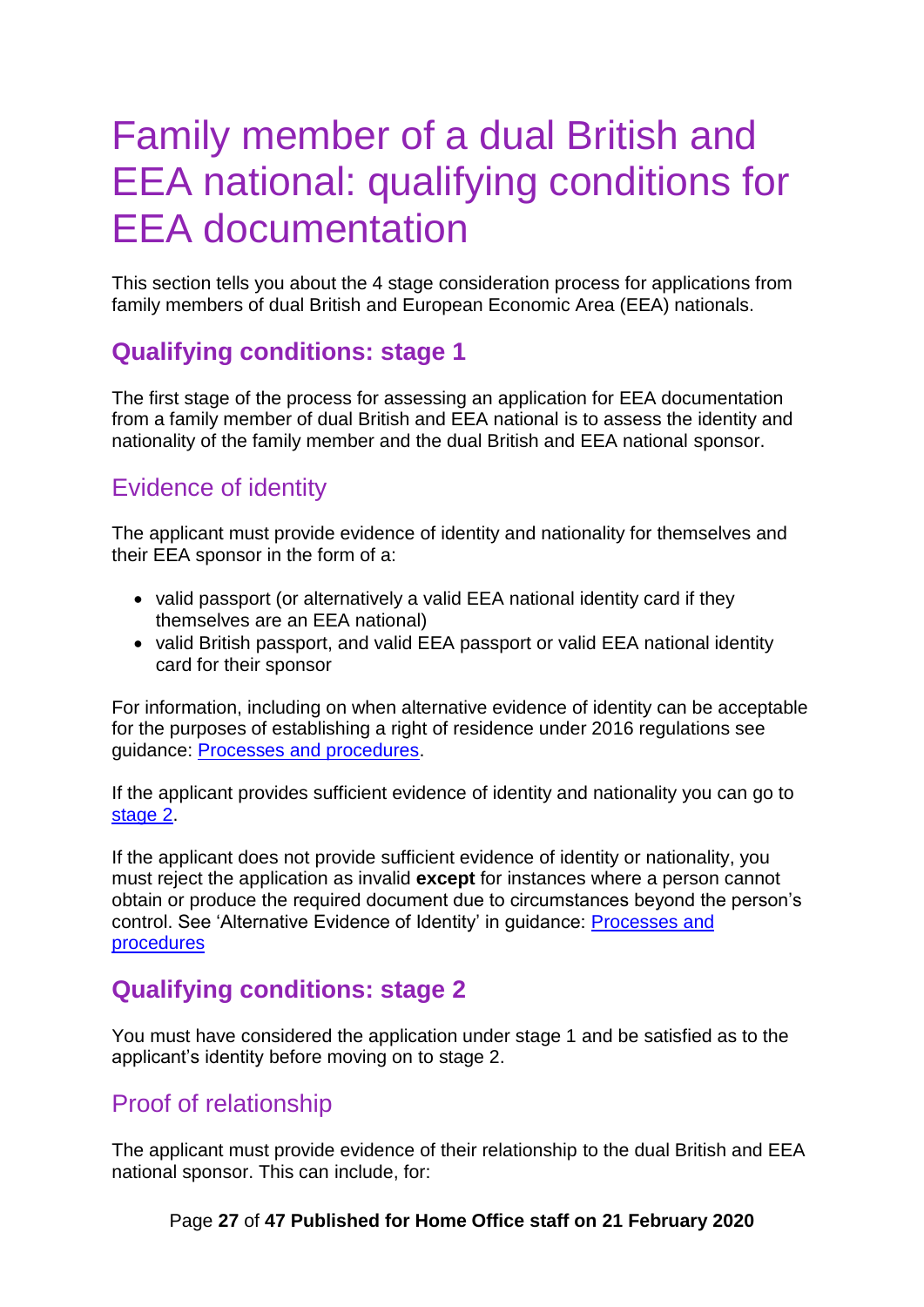- a spouse a marriage certificate:
	- o if a UK issued marriage certificate is missing, you can assess if the other evidence provided sufficiently evidences the spousal relationship
- a civil partner civil partnership certificate:
	- o if a UK issued civil partnership certificate is missing, you can assess if the other evidence provided sufficiently evidences the partnership
- a child or stepchild documents which name the EEA national sponsor or their spouse as the parent, for example a full birth certificate:
	- $\circ$  a short birth certificate, which does not name the parents, can only be accepted if you are satisfied that the other evidence submitted in support of the application corroborates it and that you have no concerns about the child's relationship to the sponsor
- an adopted child a legal adoption document confirming that the EEA national or their spouse or civil partner are the adoptive parent of the child. You must be satisfied that a certificate provided in this context is for an adoption and not for a non-adoptive legal guardianship order, which is considered in the [extended](https://www.gov.uk/government/publications/extended-family-members-of-eea-nationals)  family members quidance
- a relative in the ascending line documents to show the full ascending line, for example:
	- $\circ$  a father or mother must produce their child's birth certificate naming them as the parent
	- o a grandfather or grandmother must produce their child's birth certificate naming them as the parent, and their grandchild's birth certificate, which names their parent

### <span id="page-27-0"></span>Legal guardianships

In situations where the dual British and EEA national or their spouse or civil partner are the legal guardians of a child, that child will only fall for consideration as the direct family member of a dual British and EEA national if they are the biological or adoptive child of that dual British and EEA national or of their spouse or civil partner.

If the child does not fall within definition of ['direct descendant',](#page-6-0) they must not be considered as such. The child may, if they meet the criteria of regulation 8(1A), fall for consideration as an extended family member. Further information can be found in the [extended family member guidance.](https://www.gov.uk/government/publications/extended-family-members-of-eea-nationals)

### <span id="page-27-1"></span>Marriage or civil partnerships

You must decide if marriages or civil partnerships are legally valid and are not marriages of convenience before going to [stage 3](#page-11-0) of the consideration process. For guidance on the marriages or civil partnerships of convenience test, see: [Marriages](#page-36-0)  [of convenience.](#page-36-0)

If the applicant does not provide any proof of relationship, you must reject the application as invalid. If the applicant has provided some evidence but it is insufficient, you must refuse the application.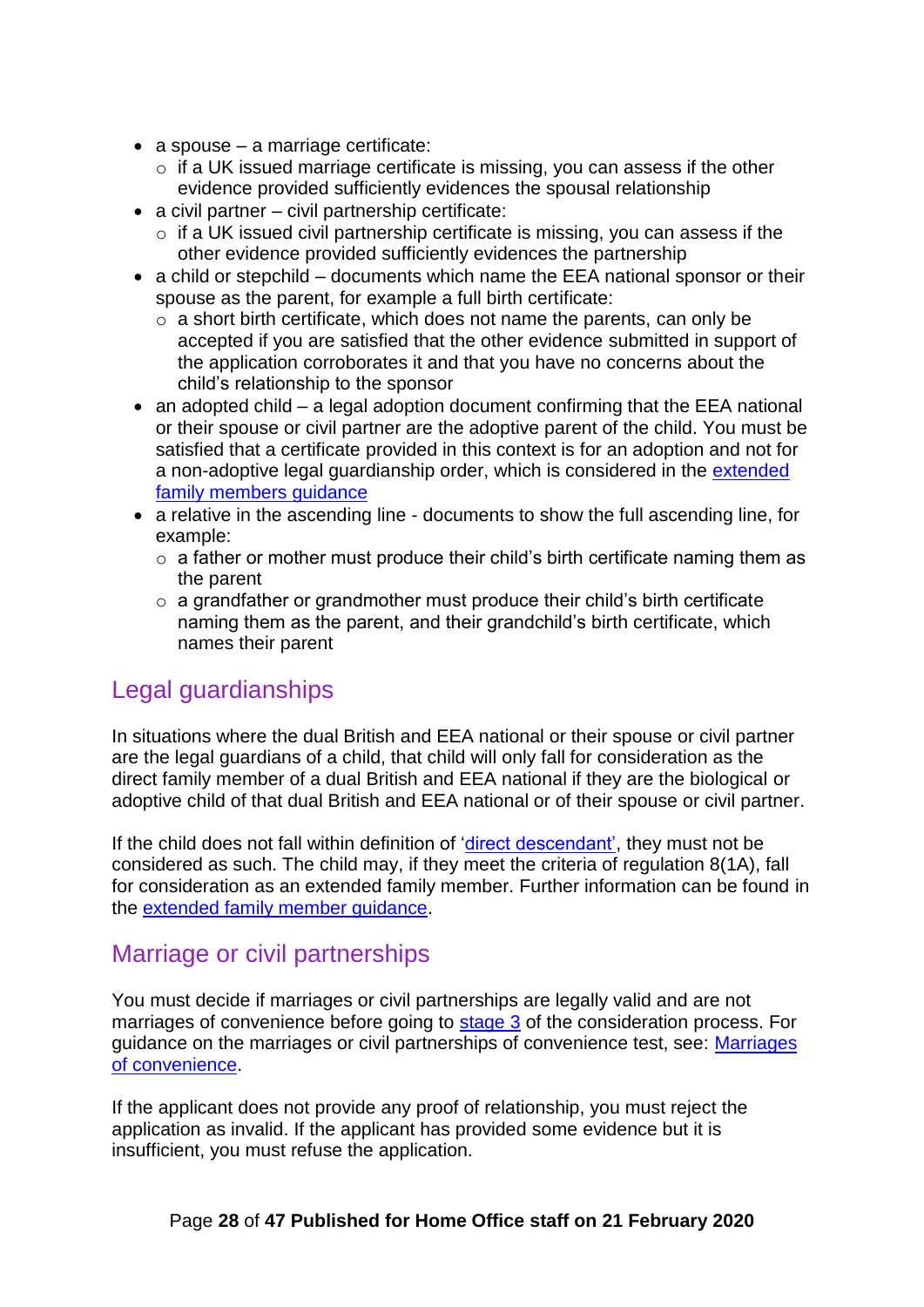## <span id="page-28-0"></span>**Qualifying conditions: stage 3**

You must have considered the application under [stage 1](#page-8-1) and [stage 2](#page-9-3) before moving on to stage 3.

## <span id="page-28-1"></span>Status of dual British and EEA national sponsor

The applicant must provide proof the dual British and EEA national sponsor meets the following 3 conditions:

- prior to the acquisition of British citizenship, they exercised free movement rights in the UK as a worker, self-employed person, self-sufficient person or student, or had a right of permanent residence.
- they subsequently acquired British citizenship, while also retaining their nationality of origin
- they have not, at any point since having acquired British citizenship, lost their status as a qualified person or lost their right of permanent residence

The sponsor must meet all 3 conditions to be eligible to sponsor the family member's application. If any of these conditions are not met the application must be refused.

For further guidance on assessing whether an EEA national is a qualified person or has permanent residence, see: European Economic Area nationals qualified persons.

For stage 4 consideration please see: **Qualifying conditions: stage 4.** 

## <span id="page-28-2"></span>**Stage 4: decide the application**

This section details the fourth stage of assessing whether the family member of a dual British citizen and European Economic Area (EEA) national is entitled to a residence document.

Your assessment will depend on the document type the applicant has applied for. If the application has passed stages 1-3 you must then assess them against the normal criteria for issuing that document type.

Criteria for issuing a document can be found within the relevant sections of this guidance:

- [Extended residence –](#page-7-0) qualifying conditions
- [Permanent residence –](#page-16-1) qualifying conditions

If the applicant meets the relevant qualifying conditions, and there are no public policy, security or health issues, you must issue the document for which an application has been made.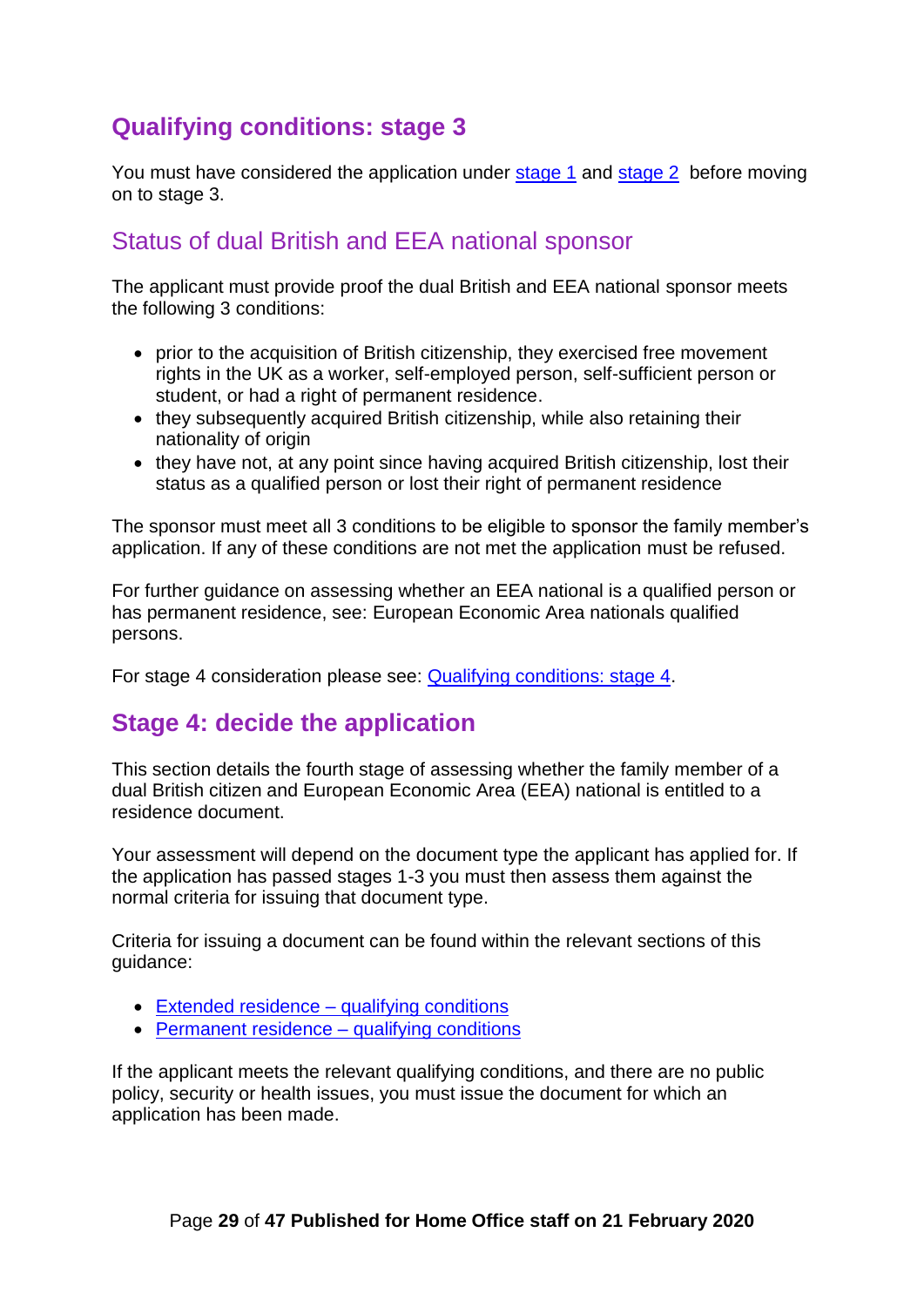## <span id="page-29-0"></span>Public policy, public security or public health

Before issuing a residence document, you must be certain there are no reasons to refuse on the grounds of public policy, public security or public health. For further information, see: [European Economic Area \(EEA\) decisions on grounds of public](https://assets.publishing.service.gov.uk/government/uploads/system/uploads/attachment_data/file/668087/EEA-Decisions-taken-on-grounds-of-public-policy-3.0EXT.pdf)  [policy and public security.](https://assets.publishing.service.gov.uk/government/uploads/system/uploads/attachment_data/file/668087/EEA-Decisions-taken-on-grounds-of-public-policy-3.0EXT.pdf)

If the conditions are met to the civil law standard (the balance of probabilities), and there are no grounds of public policy, public security or public health justifying refusal, then the applicant has a right to reside under 2016 regulations.

## <span id="page-29-1"></span>Right of appeal

An EEA national who claims to be the family member of another EEA national will have a right of appeal even if they do not produce evidence of the relationship but will need to produce a valid national identity card or passport issued by an EEA state.

A non-EEA national only has a right of appeal if they produce a valid passport and proof that they are the family member of an EEA national.

## <span id="page-29-2"></span>**Example scenarios of the qualifying conditions 4 stage test**

Example scenarios of how to apply the 4 stage test for assessing whether a person qualifies as a family member of a dual British and European Economic Area (EEA) national worker.

### <span id="page-29-3"></span>Scenario 1

Mrs B, a Portuguese national, entered the UK in March 2010 using her Portuguese passport and began full time employment.

In March 2015, she acquired a right of permanent residence, applied for a document certifying permanent residence and was granted one. 12 months after acquiring her permanent residence document, she naturalised as a British citizen and retained her Portuguese citizenship, making her a dual British and EEA national.

In March 2017, Mrs B married a non-EEA national, Mr G, who then applied for a residence card as the family member of a dual British and EEA national.

Mr G's application is accompanied by his:

- own valid non-EEA passport
- spouse's valid British passport and her valid EEA passport to show that she is a dual British and EEA national
- marriage certificate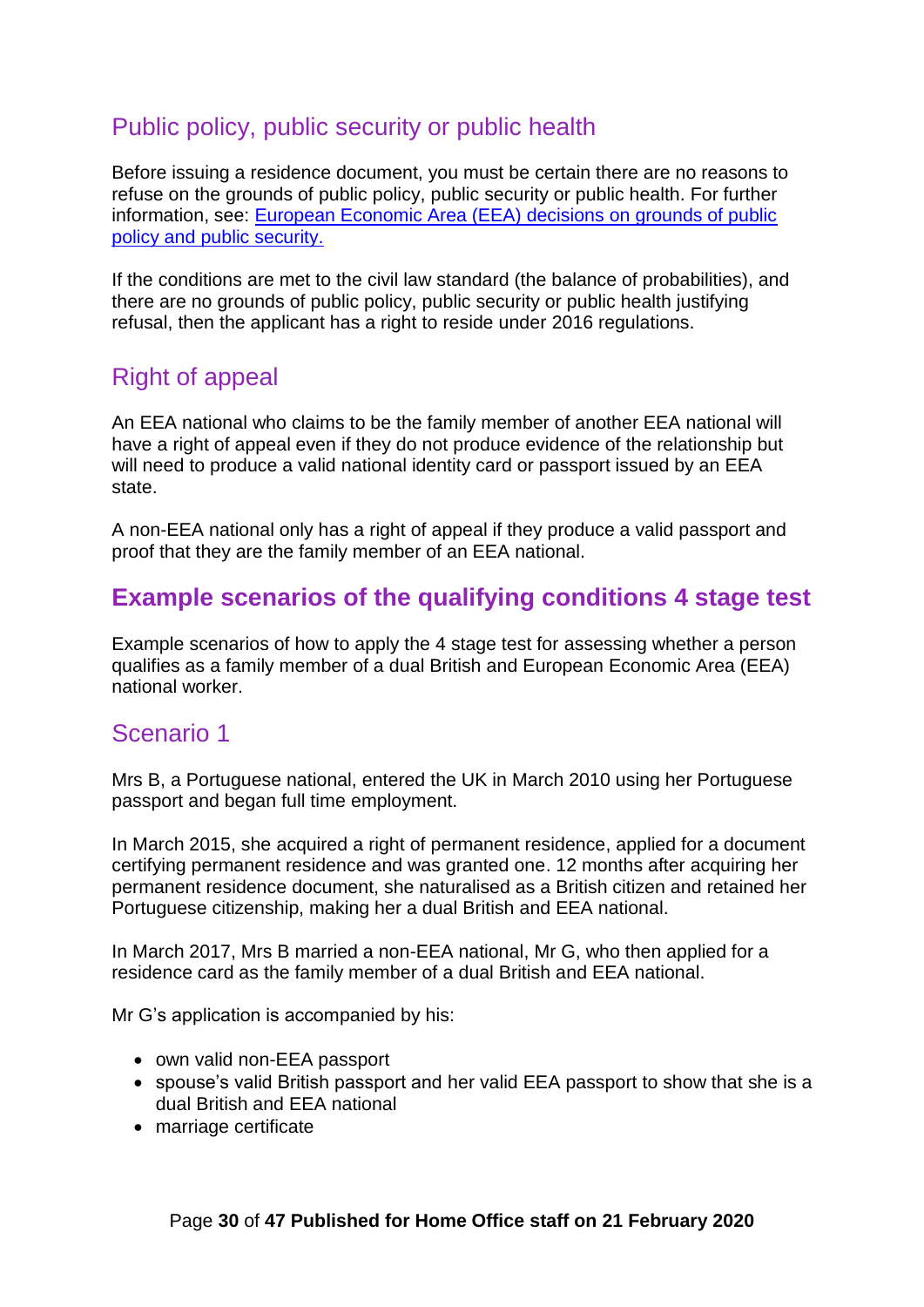• spouse's permanent residence card and evidence that her permanent residence has not been lost through an absence from the UK in excess of 2 years

You consider the 4 stage test and find Mr G has provided proof of his own identity and his spouse's dual nationality. He has provided proof that his spouse has permanent residence and has not lost this through an absence from the UK in excess of 2 years and he is related as claimed. You can issue a residence card to Mr G.

## <span id="page-30-0"></span>Scenario 2

Mrs D, an Italian national, enters the UK using her Italian passport. She worked for 5 years and acquired permanent residence in 2010, before applying for and being granted a document certifying permanent residence. After a further 12 months she naturalised as a British citizen.

Mrs D returned to Italy in 2012 but resumed residence in the UK in 2015. In 2016, she marries Mr L, a non-EEA national. Mr L applies for a document to confirm his right of residence. In support of his application Mr L sends in his:

- own valid non-EEA passport
- spouse's valid British passport and valid EEA passport to show that she is a dual British and EEA national
- marriage certificate
- spouse's permanent residence card but cannot provide evidence that her permanent residence has not been lost (because she was in Italy between 2012 to 2015).

You consider the 4 stage test and find Mr L has provided proof of his own identity and his spouse's dual nationality. He provided proof that his spouse acquired permanent residence in 2010 but could not provide evidence that she continues to have permanent residence having not lost it through an absence from the UK in excess of 2 years.

You refuse the application with a right of appeal because Mr L's spouse has not provided evidence of retaining her permanent residence.

#### **Related content**

**[Contents](#page-0-0)** 

#### **Related external links**

[Immigration \(European Economic Area\) Regulations 2006](http://www.legislation.gov.uk/uksi/2006/1003) [Immigration \(European Economic Area\) Regulations 2016](http://www.legislation.gov.uk/uksi/2016/1052/contents/made) [Free Movement of Persons Directive \(2004/38/EC\)](http://eur-lex.europa.eu/LexUriServ/LexUriServ.do?uri=OJ:L:2004:158:0077:0123:EN:PDF)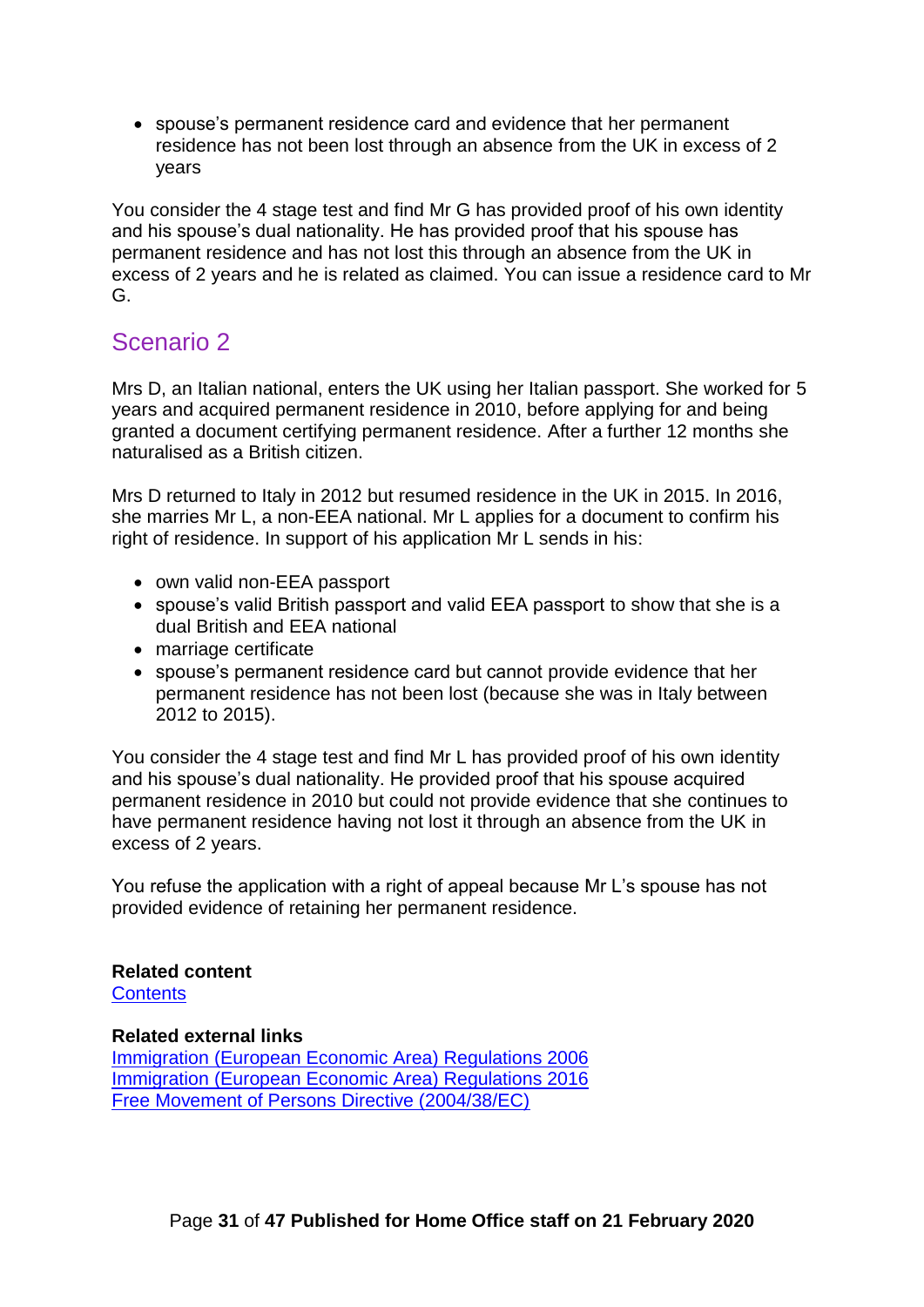# <span id="page-31-0"></span>Family members of dual British and EEA nationals before 16 July 2012

## <span id="page-31-1"></span>**Transitional arrangements**

Transitional arrangements were put in place following amendments to the regulations in July 2012, which allowed family members of dual nationals who had already relied upon a right of residence as the family member of that dual national to continue to enjoy a right of residence where the conditions set out below were met.

## <span id="page-31-2"></span>**Persons residing in the UK on 16 July 2012**

Persons already residing in the UK on 16 July 2012 as family members of dual nationals, and who held a valid registration certificate or residence card confirming this right on 16 October 2012 will continue to be treated as the family member of an EEA national for as long as they continue to be the family member of that dual national.

This arrangement also applies where a person had a right of residence on this basis on 16 July 2012 and had submitted an application for a document confirming this right on or before 16 October 2012. Such persons will continue to have a right where a document was subsequently issued on the basis of this application.

### <span id="page-31-3"></span>**Persons who had applied for an EEA family permit before 16 July 2012**

A person who submitted an application for an EEA family permit as the family member of a dual national before 16 July 2012 will continue to be treated as the family member of an EEA national if both:

- the application resulted in an EEA family permit being issued (including where this document was issued following a successful appeal)
- the applicant travelled to the UK within the 6 month validity period of that EEA family permit

If the family member of a dual British citizen and EEA national meets the conditions above, they will continue to be treated as the family member of an EEA national for as long as they continue to be the family member of that dual national.

Anyone who falls within the transitional arrangements on the basis of an EEA family permit application does not need to apply for further confirmation of a right of residence in the UK.

For further information, see the Court of Justice of the European Union (CJEU) judgment in [McCarthy \(C-434/09\).](https://eur-lex.europa.eu/legal-content/EN/TXT/?uri=CELEX%3A62009CJ0434)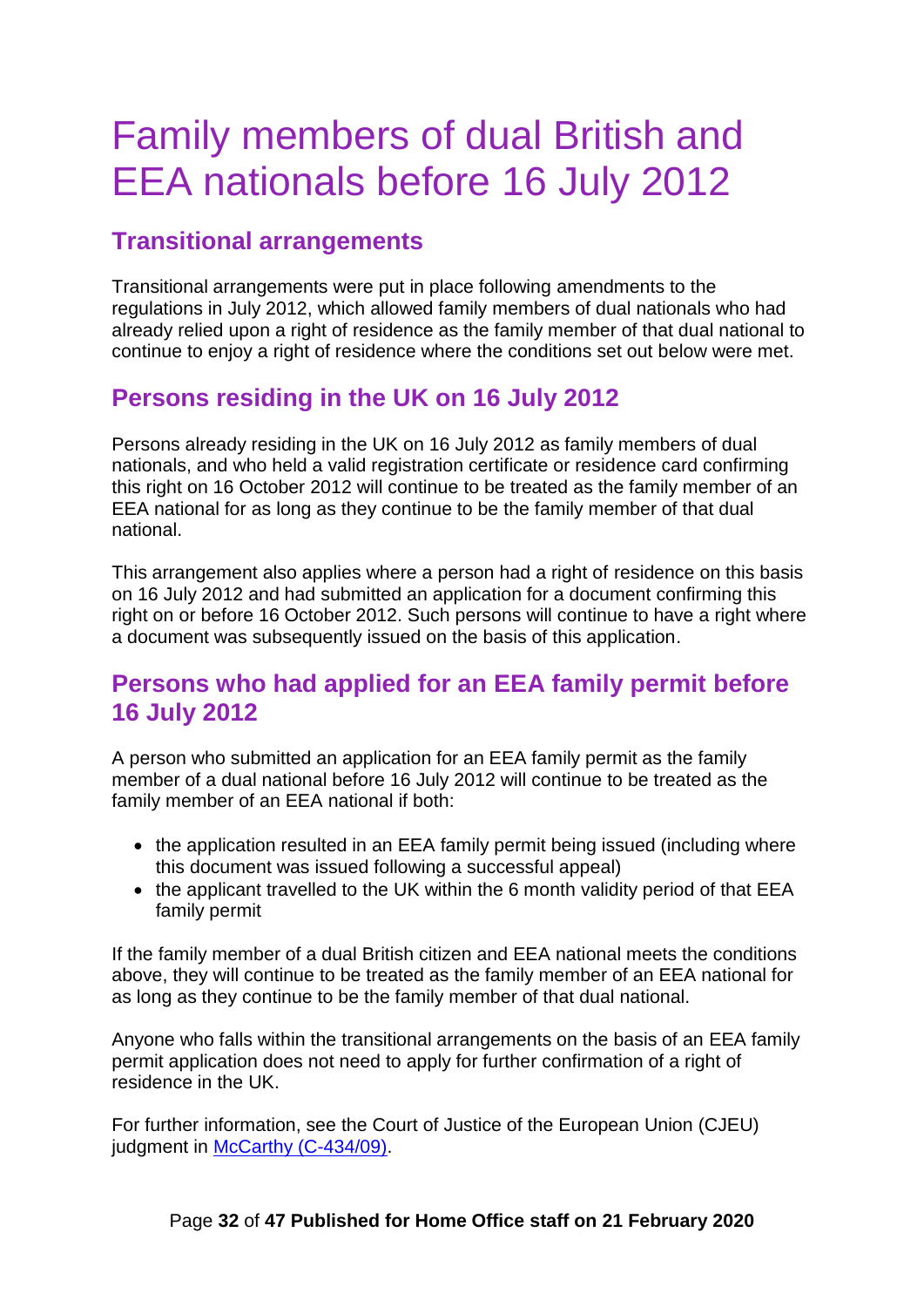#### **Related content [Contents](#page-0-0)**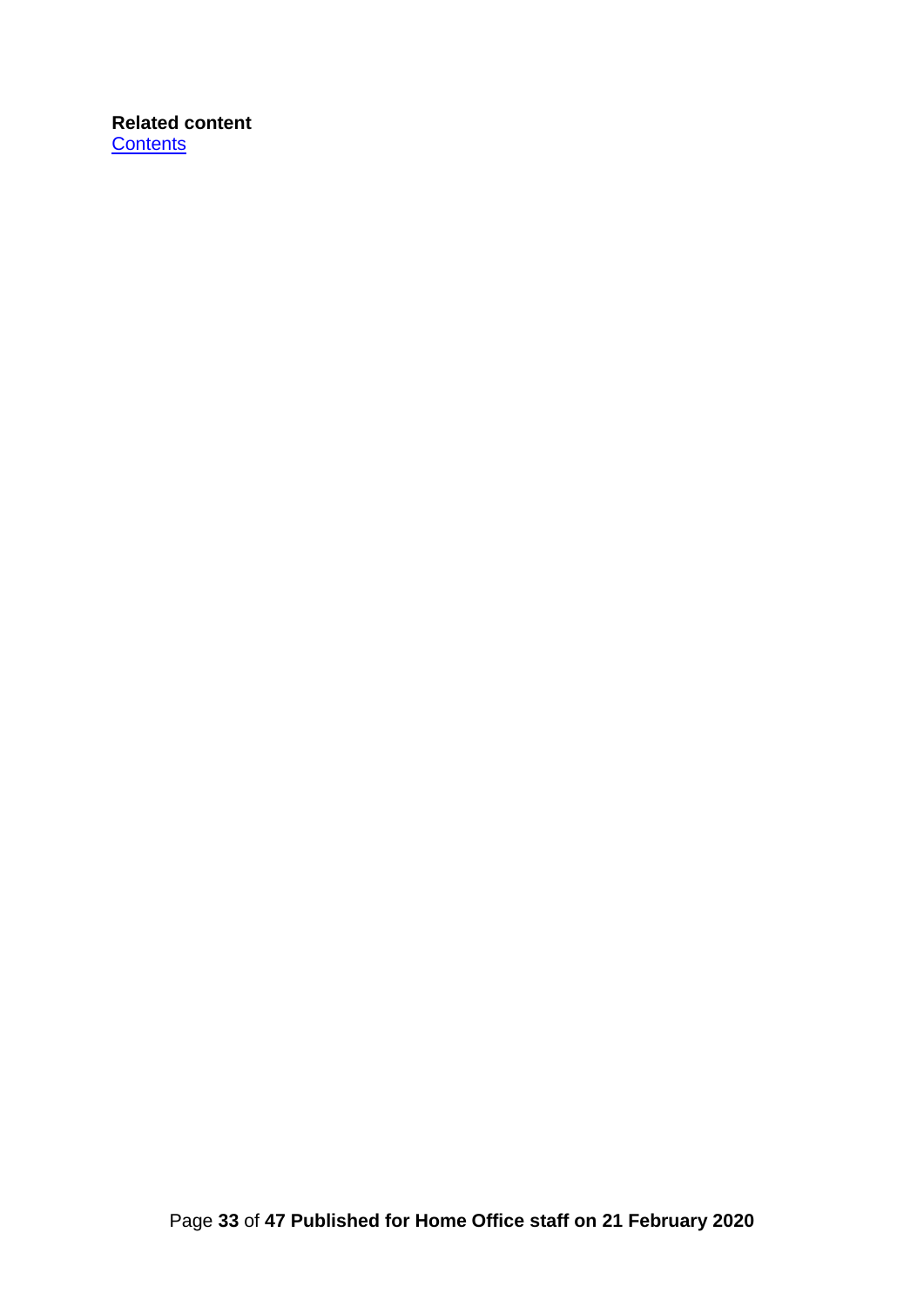# <span id="page-33-0"></span>Validity of marriages

This section tells you how to assess the validity of a marriage or civil partnership involving direct family members of European Economic Area (EEA) nationals.

Whether a marriage is valid depends on a number of factors. For guidance on assessing the validity of a marriage, see: [Immigration Directorate Instructions –](https://www.gov.uk/government/publications/chapter-8-section-1spouses) Chapter 8, Section FM 1.3 – [Recognition of Marriage and Divorce.](https://www.gov.uk/government/publications/chapter-8-section-1spouses)

## <span id="page-33-1"></span>**Polygamous marriages**

Polygamy is different from bigamy. The laws of certain countries allow people to be married to more than one person at the same time. A polygamous marriage may be accepted as valid, but a bigamous marriage is never accepted as valid.

To decide if a marriage is regarded as polygamous you must first find out where the marriage was celebrated. You will usually be able to assess this from the marriage certificate.

If the law of the country where the marriage takes place is the same as English law and does not allow polygamy, then all marriages celebrated in that country must be monogamous, even if a party to such a marriage is permitted to practise polygamy in their country of domicile.

Someone from a country which allows polygamy can still contract a valid marriage in the UK, as long as they are not already married, either here or abroad. Any further marriage contracted in the UK would be invalid as it would be bigamous.

If a person from a country which allows polygamy, then marries in another country which also allows polygamy the marriages are considered valid. However, although the marriage is valid it does not automatically allow the polygamous spouses of an EEA national to have the right to reside in the UK.

The European Commission, under Union law, allows member states not to recognise a polygamous marriage if it conflicts with their own legal system.

This is in line with Article [8 of the European Convention on](http://www.coe.int/en/web/conventions/full-list/-/conventions/rms/0900001680063765) Human Rights.

#### <span id="page-33-2"></span>Children of polygamous marriages

When considering the rights of children from polygamous marriages, you must always give due consideration to the best interests of the child.

For guidance on processing an application involving polygamous marriages, see: [Immigration Directorate Instructions Chapter 8 Appendix FM: 1.4 Polygamous and](https://www.gov.uk/government/publications/chapter-8-section-1spouses)  [potentially polygamous marriages.](https://www.gov.uk/government/publications/chapter-8-section-1spouses)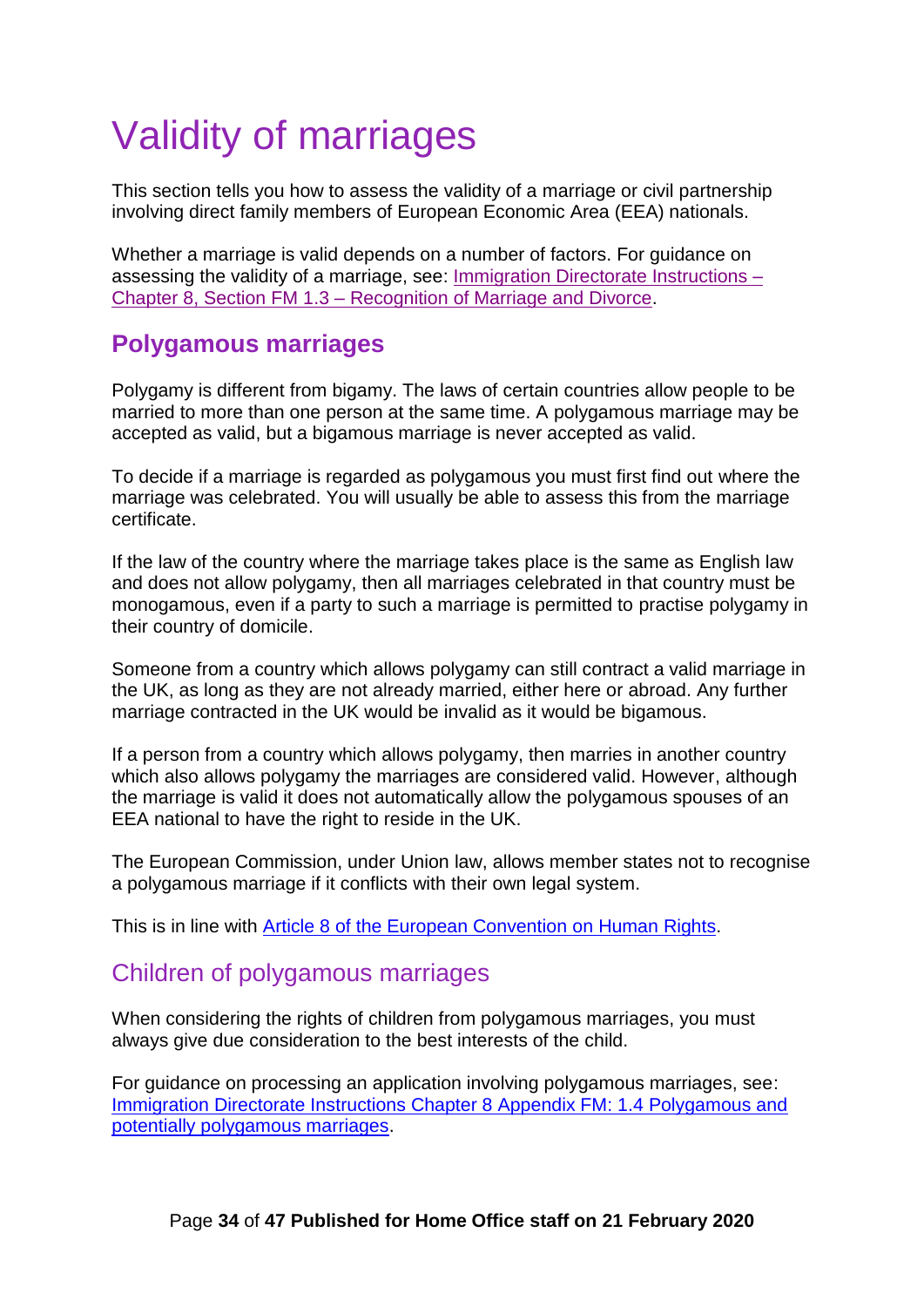## <span id="page-34-0"></span>**Polygamous relationships**

[Regulation 2 of the 2016 regulations](http://www.legislation.gov.uk/uksi/2016/1052/regulation/2/made) prevents parties to a marriage, civil partnership or a durable relationship from asserting free movement rights as the family members of an EEA national in cases where the EEA national or family member already has a spouse, civil partner or durable partner in the UK.

#### <span id="page-34-1"></span>Applicants applying as a spouse or civil partner of an EEA national

Where a person (person A) is applying for documentation as a spouse or civil partner of an EEA national you must refuse the application if the applicant or EEA national is married to, or the civil partner of, another person (person B) who is present in the UK. This is regardless of whether the relationship with person B is subsisting at the date of application.

This means that the free movement rights of person A as the civil partner or spouse of an EEA national will not be recognised until such time as person B is either:

- outside of the UK
- no longer in that legal relationship with the EEA national

Where person B is not in the UK, you can issue a document to person A where you are satisfied that the marriage is valid and genuine, and all other requirements of the regulations have been met. If person B were to subsequently apply for a document on the basis of their marriage to the EEA national, this must be refused under [regulation 2](http://www.legislation.gov.uk/uksi/2016/1052/regulation/2/made) as the EEA national is already sponsoring person A in the UK.

You must also refuse documentation to someone applying on the basis of a marriage or a civil partnership where the applicant or the EEA national is in a subsisting durable partnership with another person in the UK.

#### <span id="page-34-2"></span>Applicants applying as the durable partner of an EEA national

Where a person (person A) is applying for documentation as a durable partner of an EEA national and that person or the EEA national already has a spouse, civil partner or durable partner (person B) in the UK then person A will only be refused if their or the EEA national's relationship to person B is still subsisting.

This approach ensures that an application from a durable partner will not be refused on the basis that they are already legally married or in a civil partnership to another person but that the relationship has permanently broken down and is no longer subsisting. This is necessary to ensure that persons in the process of dissolving their relationships with another person (including where necessary by divorce) are able to do so without negative impact on any new durable partnership they may have formed.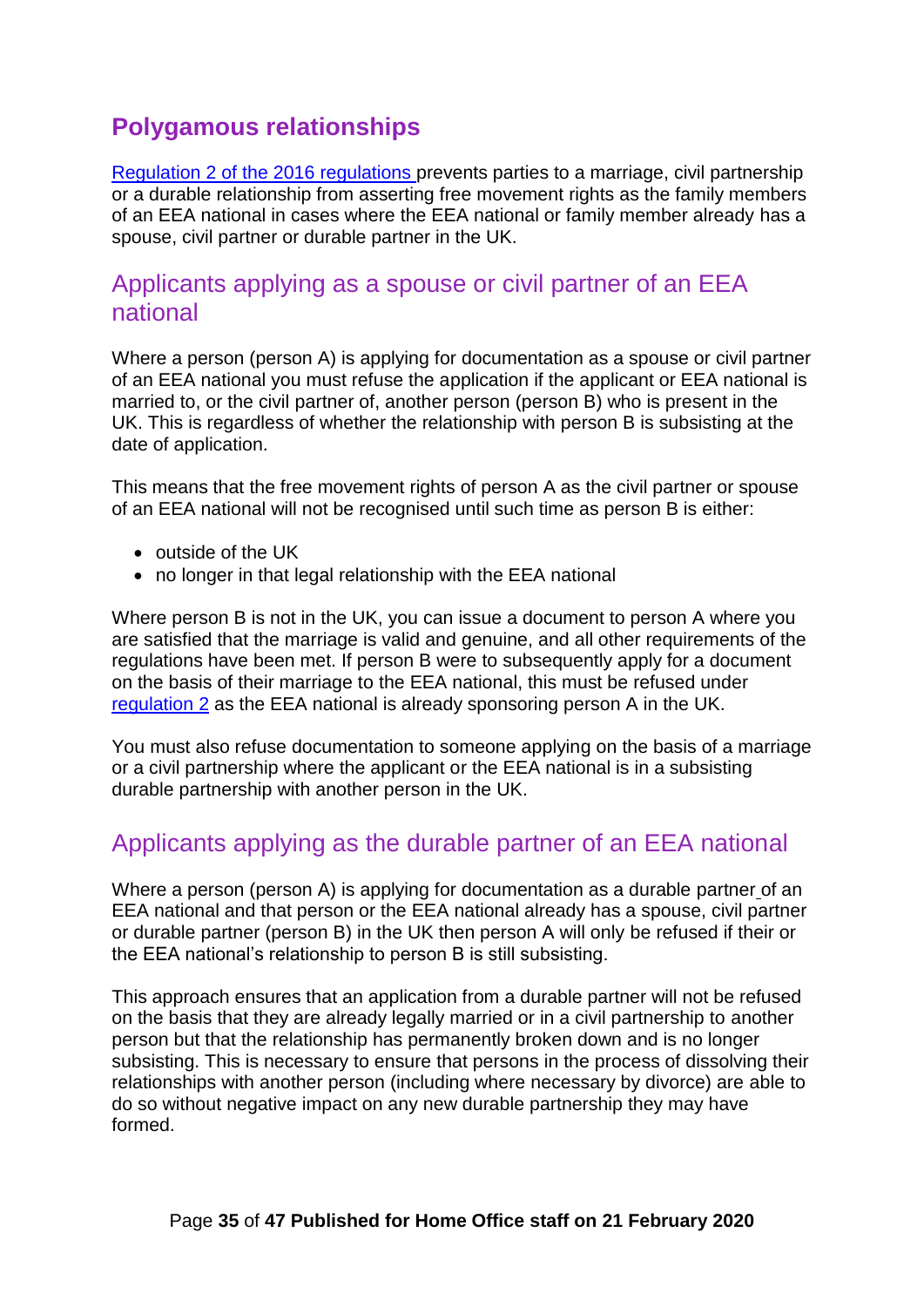You must ask the applicant for evidence that the previous relationship in the UK is no longer subsisting. This may include:

- initiation of divorce proceedings (if married)
- severance of joint financial commitments
- custody agreements for any children

There may be other evidence, other than that listed above which may also be acceptable. Each case must be considered on its individual merits.

Where you are satisfied that the relationship in the UK has permanently broken down, then you must also consider whether any existing right to reside in the UK for that person has also ceased and if so whether documentation should be revoked on that basis.

For example, person A applies for a residence card on the basis that they are the durable partner of an EEA national. That EEA national has also sponsored another non-EEA durable partner (person B) in the UK but has since claimed that the relationship with person B has permanently broken down. In this instance, it would be appropriate to consider revoking person B's residence card as they no longer have any right to reside in the UK.

If person B had already gained permanent residence, or have a right to reside on another basis, then revocation of documentation would not be appropriate in these circumstances.

You must refer the case to a senior caseworker if it is not clear whether the relationship in the UK is subsisting.

For further information on assessing applications from durable partners, see: Free Movement Rights: Extended family members of EEA nationals.

## <span id="page-35-0"></span>**Child marriages**

A marriage between 2 partners where one or both are under the age of 16 is not allowed to take place in the UK.

However, the law of a number of countries allows children under the age of 16 to enter into a valid marriage.

A marriage contracted when one or both parties are under the age of 16 is recognised under English law if both of the following apply:

- the marriage was valid in the country in which it took place
- both parties to the marriage had the legal capacity under the law of their domicile to marry each other

You must be aware that the minimum age for marriage is below 16 in a number of countries. It is also not uncommon for countries to have a different minimum age for marriage depending on the sex of the spouse.

#### Page **36** of **47 Published for Home Office staff on 21 February 2020**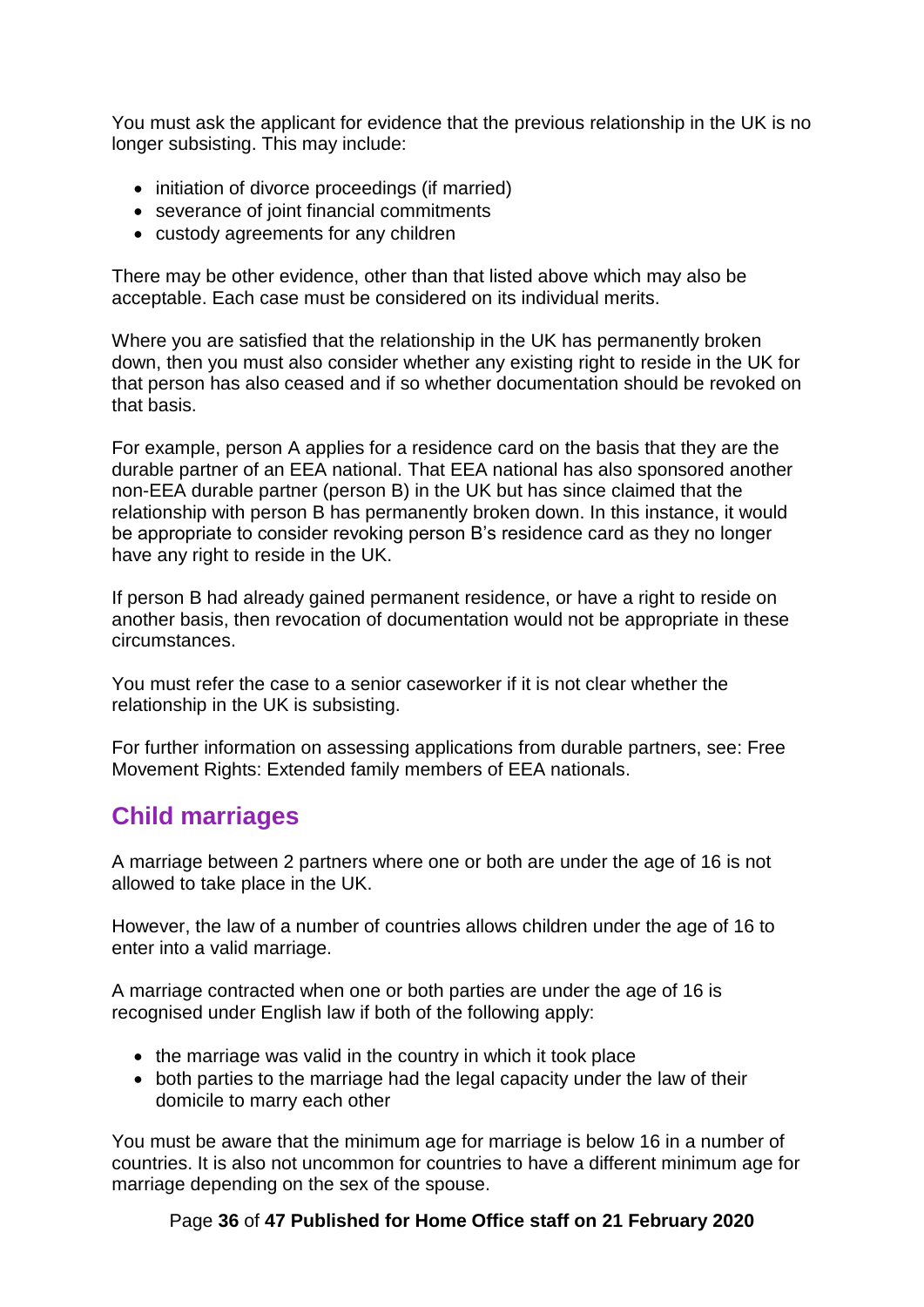#### **Official – sensitive: Start of section**

The information on this page has been removed as it is restricted for internal Home Office use.

#### **Official – sensitive: End of section**

For guidance on processing an application involving child marriages, see: [Immigration Directorate Instructions –](https://www.gov.uk/government/publications/chapter-8-section-1spouses) Chapter 8, Section FM 1.3 – Recognition of [Marriage and Divorce.](https://www.gov.uk/government/publications/chapter-8-section-1spouses)

### <span id="page-36-0"></span>**Marriages of convenience**

When processing an application for documents under the 2016 regulations from direct family members of EEA national sponsors, you must follow a stage-by-stage test. For more information, see:

- [Extended rights of residence qualifying conditions](#page-8-0)
- [Permanent rights of residence: assessing the application](#page-17-0)

If you conclude that a marriage, civil partnership or durable partnership is one of convenience, you must refer the EEA national to the relevant Immigration, Compliance and Enforcement team to consider whether there are grounds of public policy justifying deportation. For further information, see: EEA decisions on grounds of public policy and public security.

Under the regulations a spouse and civil partner are defined as a person who is not a party to a marriage or civil partnership of convenience.

Recital 28 of [Directive 2004/38/EC](http://eur-lex.europa.eu/LexUriServ/LexUriServ.do?uri=OJ:L:2004:158:0077:0123:en:PDF) (the Free Movement Directive) defines a marriage of convenience as a relationship contracted for the sole purpose of enjoying the right of free movement and residence.

If you suspect a marriage or civil partnership is one of convenience, it is open to the Secretary of State to investigate individual cases.

This may include:

- asking the applicant and EEA sponsor for further information
- inviting the applicant and EEA sponsor for interview
- arranging a home visit by the Immigration Compliance and Enforcement (ICE) team

### <span id="page-36-1"></span>Burden of proof

An applicant must show they are the family member of an EEA national. This would usually come from a valid marriage certificate. If you suspect the marriage or civil partnership is one of convenience, it is for the Secretary of State to prove this.

#### Page **37** of **47 Published for Home Office staff on 21 February 2020**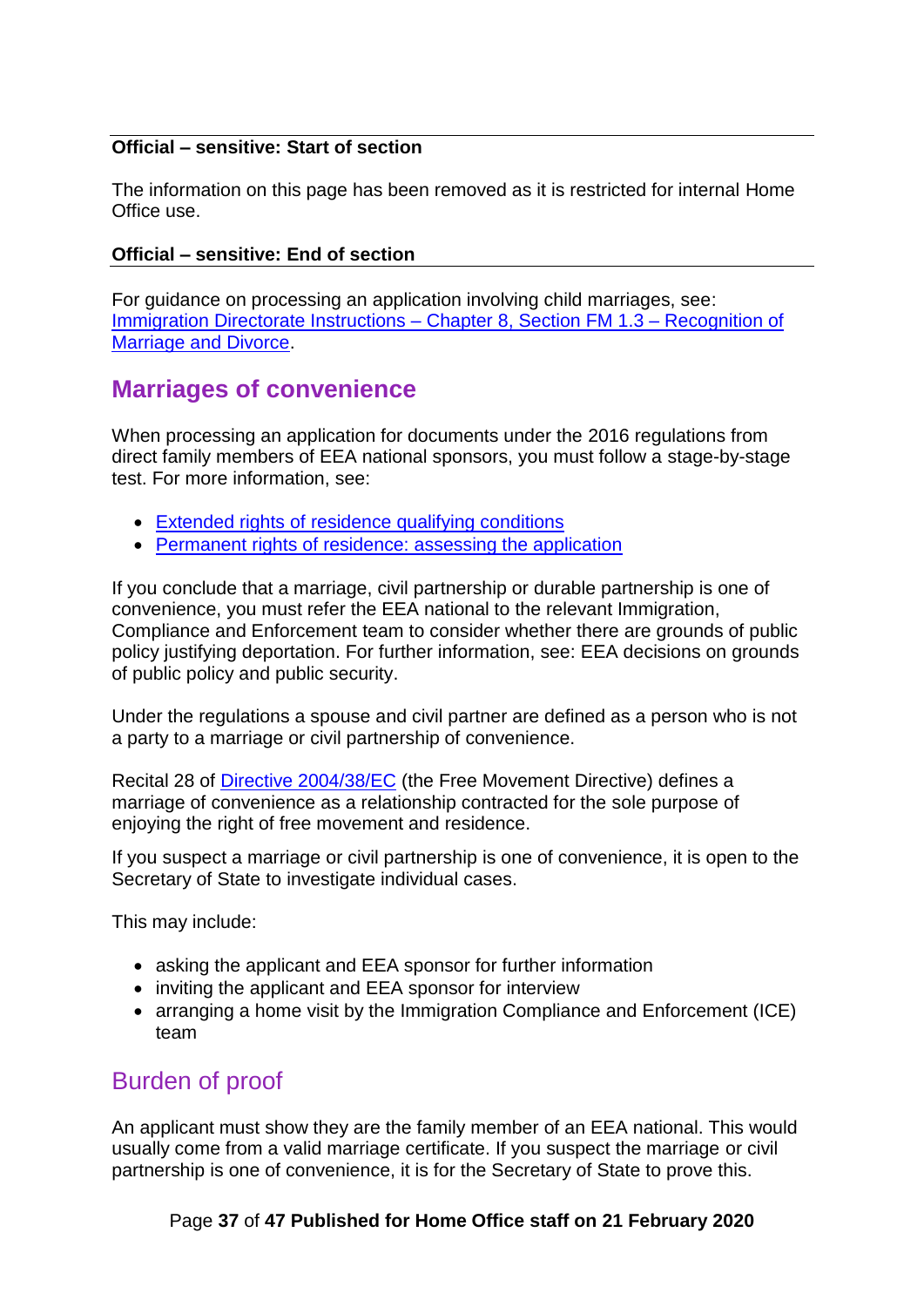The national courts must verify the existence of abuse in individual cases if there is an appeal.

### <span id="page-37-0"></span>Standard of proof

Any evidence must meet civil law standard, which is the balance of probabilities. Unlike in criminal cases you do not need to prove beyond all reasonable doubt before you refuse an application.

You must consider the balance of probabilities, and after looking at all the evidence decide if it is more likely than not the marriage or civil partnership is one of convenience.

Only once you have done this is a refusal to issue documentation to the spouse or civil partner of a qualified EEA national justified. This is because they do not meet the definition in [regulation 2 of the 2016 regulations.](http://www.legislation.gov.uk/uksi/2016/1052/regulation/2/made)

You must refuse the application if there has been a criminal investigation into the marriage or civil partnership that resulted in a conviction for any of the parties involved. Because of this compelling evidence the marriage or civil partnership can be considered invalid.

If no convictions have been brought against the parties involved but you suspect the marriage or civil partnership is one of convenience you must apply the 4 stage test.

For the different stages of the test, see:

- [marriages of convenience test: stage 1](#page-37-1)
- [marriages of convenience test:](#page-38-0) stage 2
- [marriages of convenience test: stage 3](#page-39-1)
- [marriages of convenience test: stage 4](#page-41-0)

#### <span id="page-37-1"></span>**Marriages of convenience test: stage 1**

This is the first stage of the marriages of convenience test to determine if a marriage or civil partnership involving applicants claiming to be direct family members of a European Economic Area (EEA) national is genuine.

#### <span id="page-37-2"></span>Factors which may indicate a marriage or civil partnership of convenience

The factors are grounds for doubting the reasons for entering into a marriage or civil partnership and give you cause to make further investigations.

However, without further evidence, they are not, in themselves, proof the marriage or civil partnership is one of convenience.

Even if the factors are present, later enquiries may show the marriage to be genuine.

Page **38** of **47 Published for Home Office staff on 21 February 2020**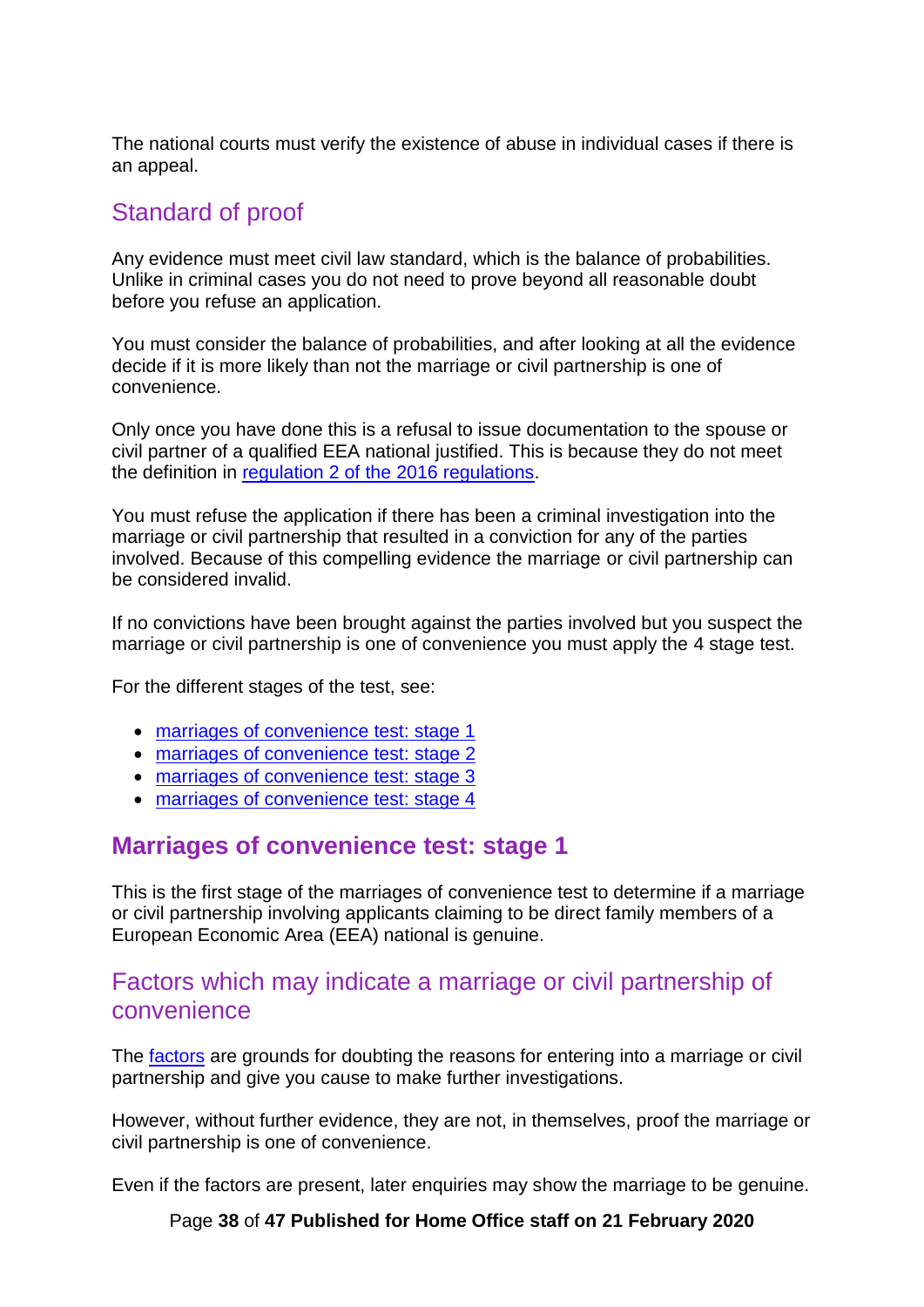The information on this page has been removed as it is restricted for internal Home Office use.

The information on this page has been removed as it is restricted for internal Home Office use.

The information on this page has been removed as it is restricted for internal Home Office use.

#### **Official – sensitive: End of section**

If none of the factors exist, then you must accept the marriage or civil partnership is not one of convenience and the direct family member is related to the EEA national sponsor as claimed.

If any of the factors exist, then you must proceed to [stage 2](#page-38-0) of the marriages of convenience test.

#### <span id="page-38-0"></span>**Marriages of convenience test: stage 2**

This is the second stage of the marriages of convenience test to determine if a marriage or civil partnership involving applicants claiming to be direct family members of a European Economic Area (EEA) national is genuine.

You must consider [stage 1](#page-37-1) of the test before moving on to stage 2.

#### Page **39** of **47 Published for Home Office staff on 21 February 2020**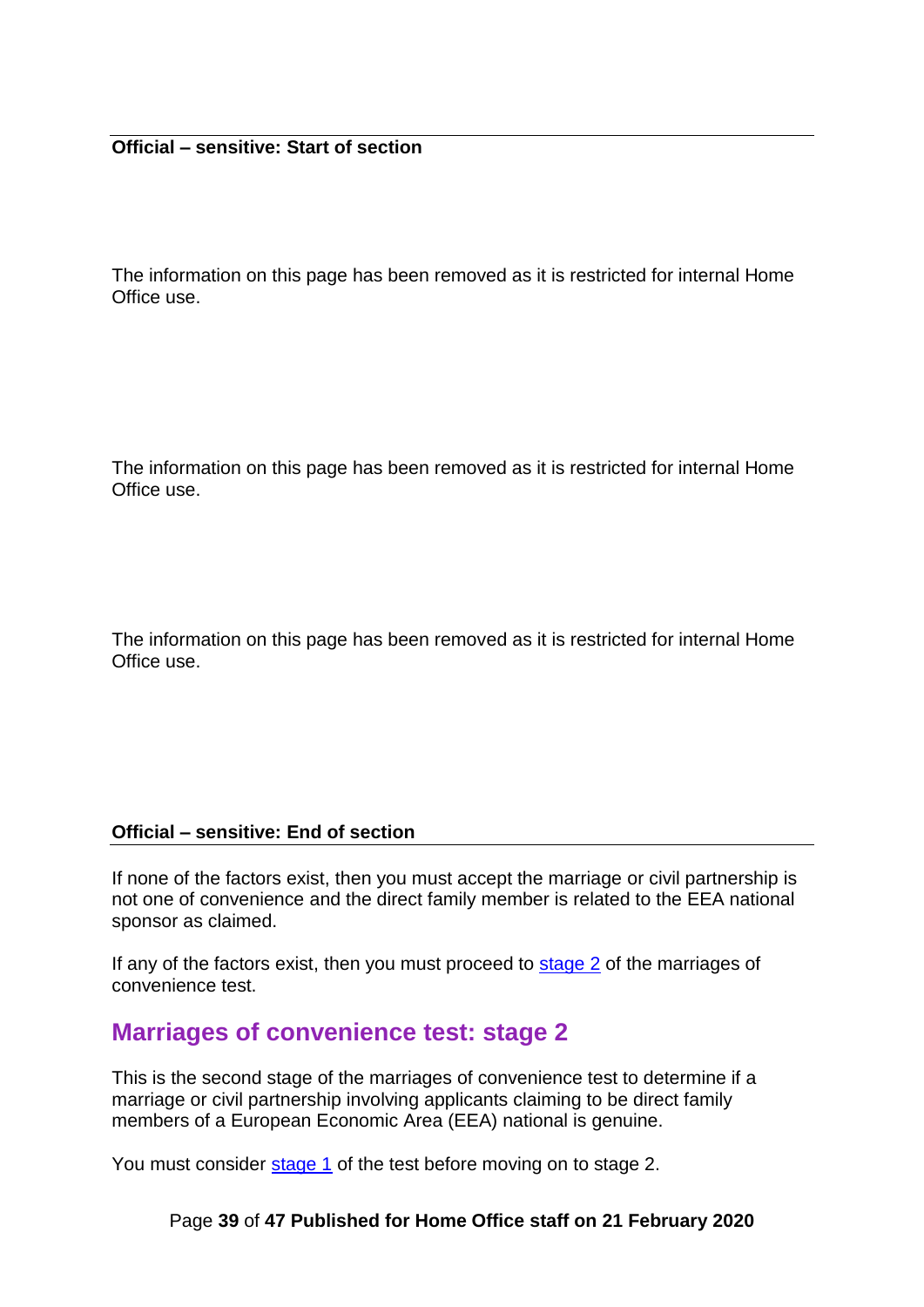### <span id="page-39-0"></span>Factors leading to referral to senior caseworker

Some evidence may make it difficult to prove the marriage or civil partnership is one of convenience. You must refer any cases to your senior caseworker if any of the following factors exist:

- there is a child of the relationship children from previous relationships must be excluded
- there appears, for any other reason, little prospect of sustaining a refusal at appeal when all the evidence on file is considered

It is possible evidence may come to light, following a residence document being issued, which indicates the marriage or civil partnership was one of convenience and there was never an intention to live as husband and wife or as civil partners. This evidence may not come to light until permanent residence is sought.

However, you must still consider each case on its merits. If you have doubts about the authenticity of the documents provided you must continue to [stage 3](#page-39-1) of the marriages of convenience test.

If you accept the marriage or civil partnership is not one of convenience you must return to the 4 stage test for direct family members at [stage 2.](#page-38-0)

#### **Official – sensitive: Start of section**

The information on this page has been removed as it is restricted for internal Home Office use.

#### **Official – sensitive: End of section**

For more information, see: [Extended rights of residence qualifying conditions –](#page-9-3) stage [2.](#page-9-3)

If none of the above criteria apply to the case, you must proceed to [stage 3](#page-39-1) of the marriages of convenience test.

#### <span id="page-39-1"></span>**Marriages of convenience test: stage 3**

This is the third stage of the marriages of convenience test to determine if a marriage or civil partnership involving applicants claiming to be direct family members of a European Economic Area (EEA) national is genuine.

You must consider [stage 1](#page-37-1) and [stage](#page-38-0) 2 of this test before moving on to stage 3.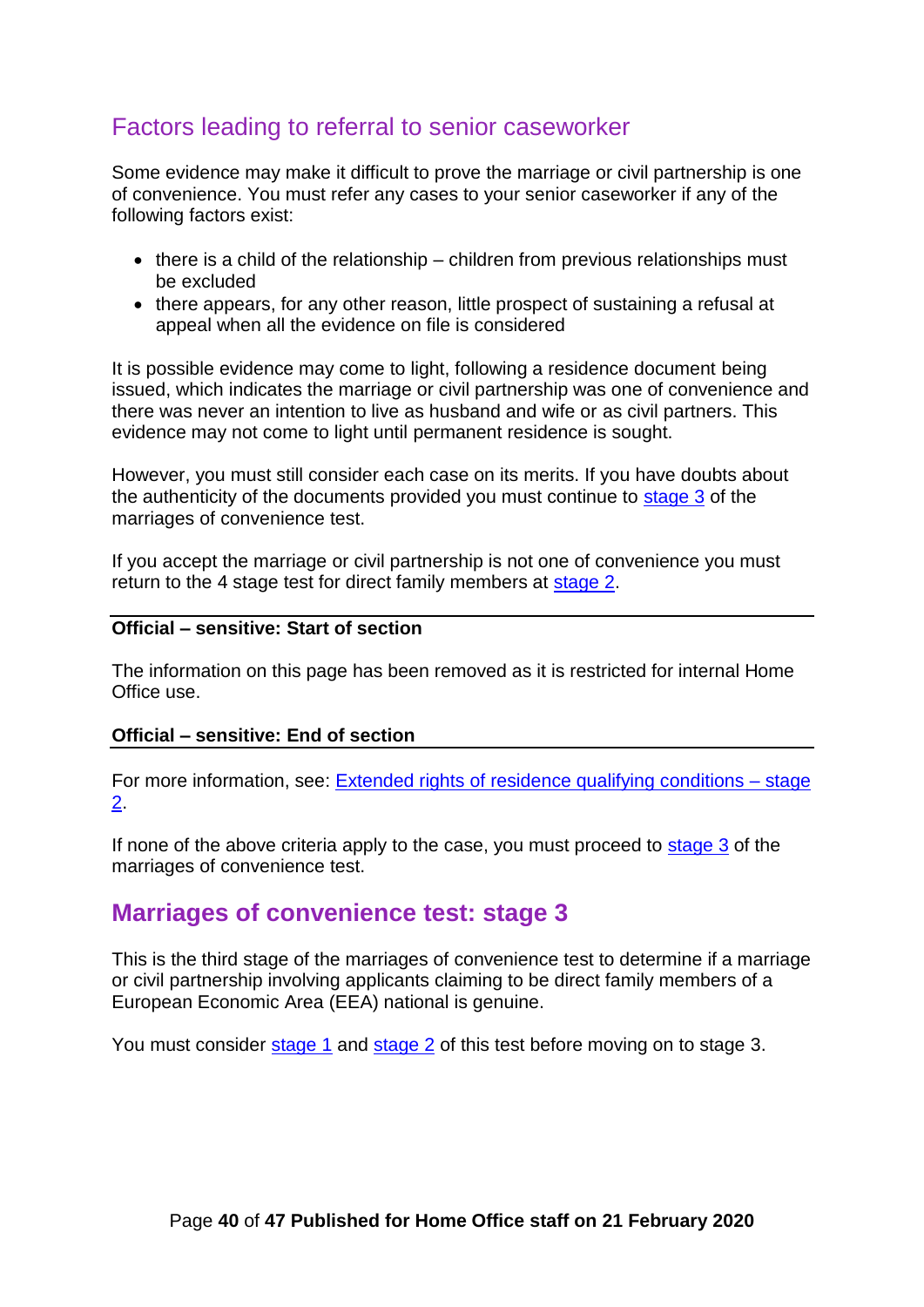### <span id="page-40-0"></span>Referring the case to a senior caseworker to recommend conducting a marriage interview

To arrange a marriage interview you must complete the marriage interview referral form.

All requests for a marriage interview must be approved by a senior caseworker.

If you are unable to refer the case for a marriage interview but consider that further information is needed in order to make a decision, you should consider sending out a marriage questionnaire to the applicant to gather this information.

#### **Official – sensitive: Start of section**

The information on this page has been removed as it is restricted for internal Home Office use.

#### **Official – sensitive: End of section**

You must also note on any referral form whether a registrar's report exists.

The form submitted to the senior caseworker must:

- set out why you consider an interview is needed
- state the evidence submitted in support of the application
- list any particular areas of questioning you want the applicant to be asked

The senior caseworker will consider the evidence and decide if it is appropriate for a marriage interview to be arranged. If there is insufficient evidence, they will return the case to you. You must then make a decision without a marriage interview.

If the senior caseworker agrees to recommend a marriage interview, the case will be allocated to a caseworker on the Permanent Migration Interviewing team (PMINT) who is trained to conduct marriage interviews.

Once PMINT have finished all the interviews the case will be referred back to you to make a decision. See: [Marriages of convenience test –](#page-41-0) stage 4.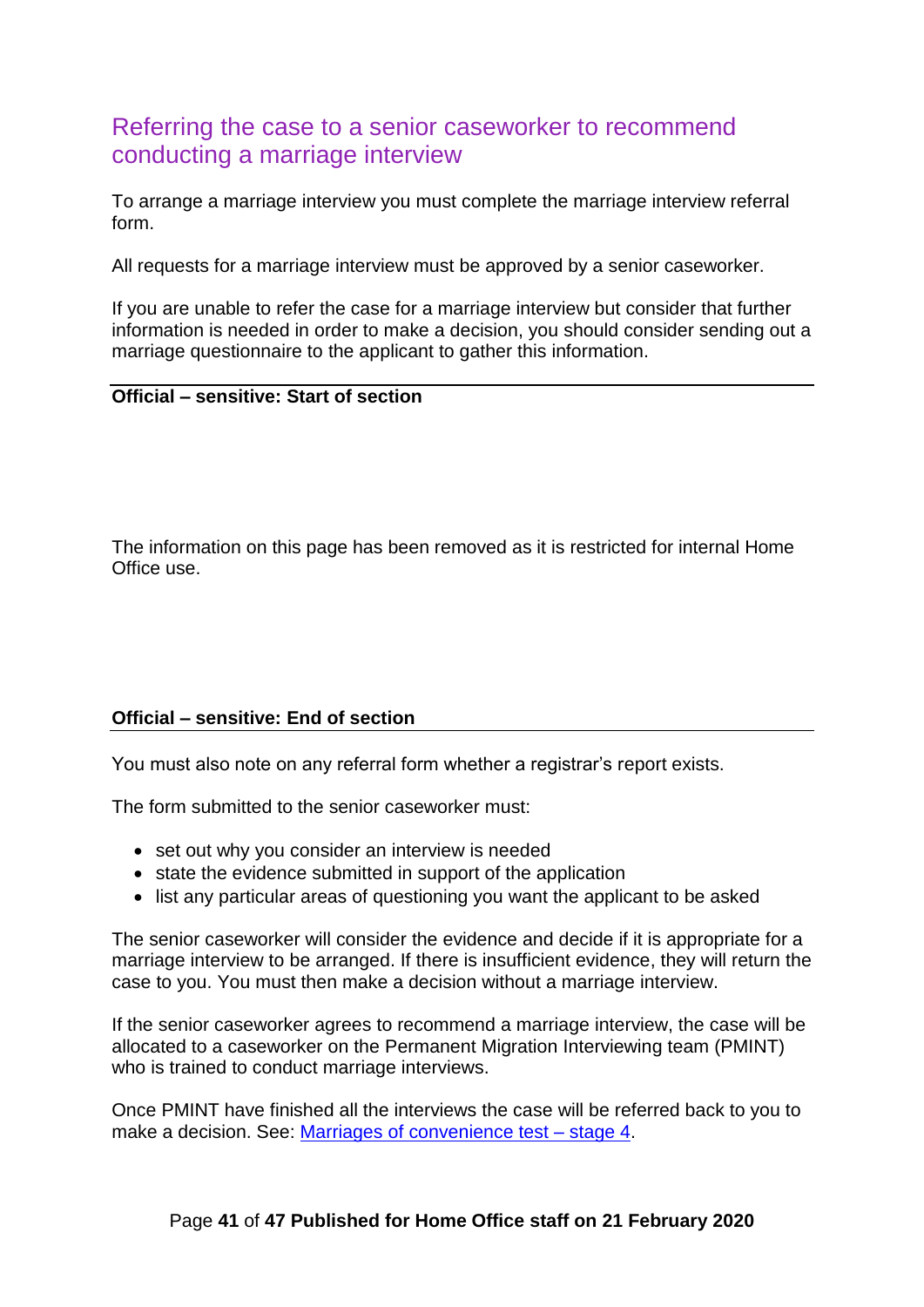#### <span id="page-41-0"></span>**Marriages of convenience test: stage 4**

This is the fourth stage of the marriages of convenience test to determine if a marriage or civil partnership involving applicants claiming to be direct family members of a European Economic Area (EEA) national is legitimate.

You must consider [stage](#page-37-1) 1, [stage 2](#page-38-0) and [stage 3](#page-39-1) of this test before moving on to stage 4.

#### <span id="page-41-1"></span>Making a decision following an interview

After the interview is completed the case will be returned to you, along with the interview record, to consider.

#### **Official – sensitive: Start of section**

The information on this page has been removed as it is restricted for internal Home Office use.

#### **Official – sensitive: End of section**

If the applicant attends the marriage interview, you must consider:

- the answers they gave during their interviews
- the evidence that led to doubts about the reasons for entering into the marriage or civil partnership
- any other documentary evidence they have provided

You must assess where discrepancies occurred and consider if these outweigh the questions where their answers matched. This must not be based purely on the number of discrepancies.

You must take into account the personal circumstances of the relationship. For example, it may be reasonable for someone not to be able to answer detailed questions about their spouse's parents if they have never met them, but it would be reasonable to expect them to be able to answer basic questions about them.

#### <span id="page-41-2"></span>Valid evidence provided that the marriage is genuine

If the applicants attended the interview and a significant number of their answers were the same and they were able to show an in-depth knowledge of each other, this would outweigh evidence that led to doubts about the relationship.

You must accept the marriage or civil partnership is not one of convenience and that the direct family member is related to the EEA national sponsor as claimed.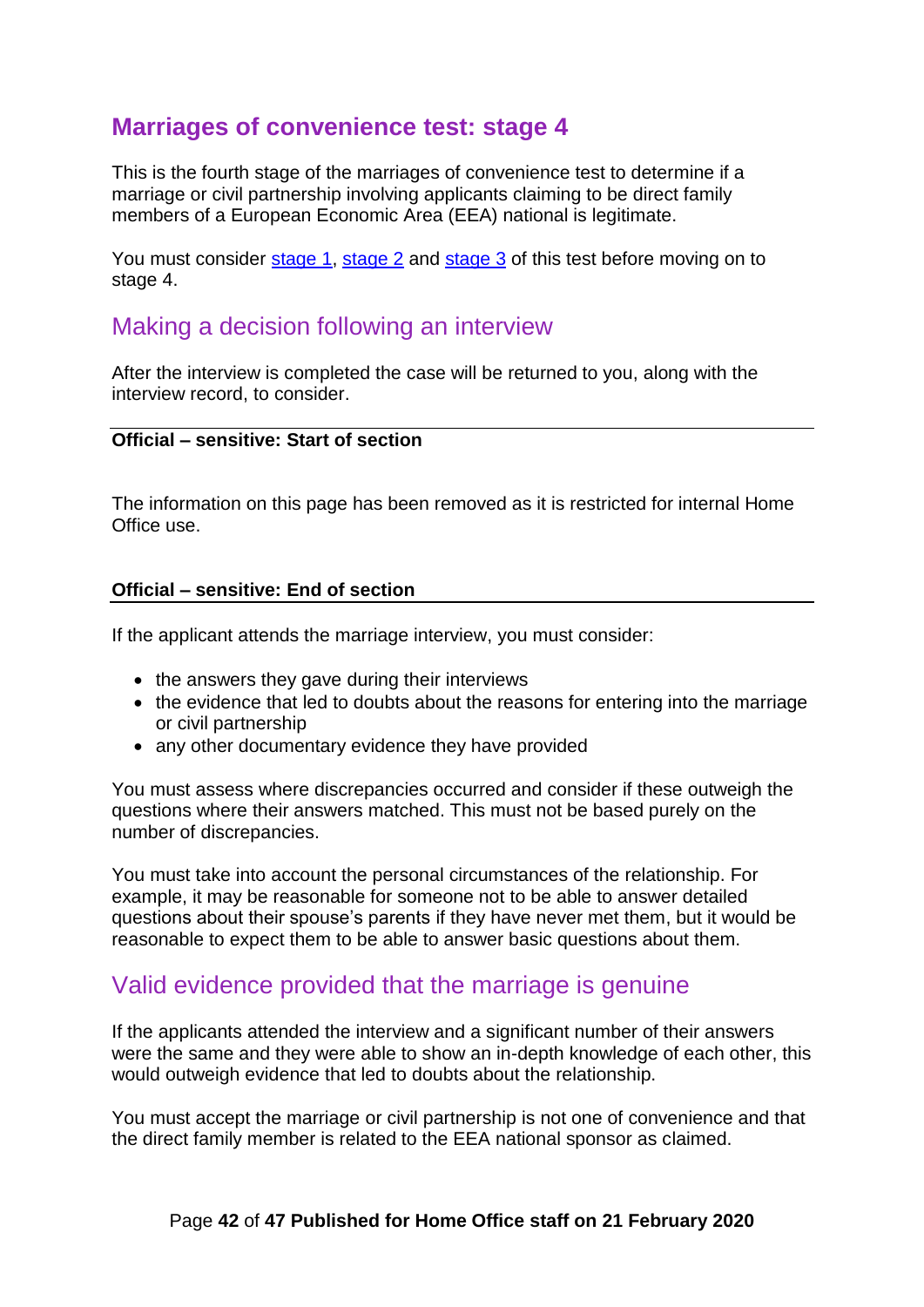## <span id="page-42-0"></span>Failure to attend the interview

In line with regulation 22(4), the Secretary of State may draw any factual inferences about a person's entitlement to a right to reside if, without good reason, a person fails to:

- provide the additional information requested
- attend an interview on at least 2 occasions, if so invited

This means that if there is other evidence to suggest that the person does not have a right to reside, then combined with the failure by that person to provide evidence to substantiate their claim, it can be considered on the balance of probabilities, that the person does not have, or ceased to have, a right to reside under the regulations.

Caseworkers must not decide that a person does not have, or ceased to have, a right to reside on the basis that the person failed to comply with this regulation alone. There must be additional grounds to suggest there is no right to reside; in practice these will usually be the grounds which prompted the request for additional information or attendance at interview.

As this is a substantive refusal there is a right of appeal if the relevant provisions of regulation 36 are met, and it is open to the applicant to appeal this decision.

In any case where the applicant's appeal against the decision to refuse is unsuccessful, any further application made on the same grounds can be refused and certified under regulation 36(7). For further information on certifying a case for refusal see: [Rights of appeal and certification.](https://www.gov.uk/government/publications/appeals)

### <span id="page-42-1"></span>**Marriage interviewing**

Marriage interviews are carried out by the PMINT. The purpose of the marriage interview is to gather the facts relating to the relationship between the applicants and compare their knowledge of each other.

#### <span id="page-42-2"></span>Office interviews

The interview must be conducted objectively and impartially to allow you to make a well reasoned and fair decision on the application.

You must make sure you review the evidence before the interview. You must not use a set list of questions in every marriage interview that you carry out. You must base your questions on the evidence available.

#### **Official – sensitive: Start of section**

The information on this page has been removed as it is restricted for internal Home Office use.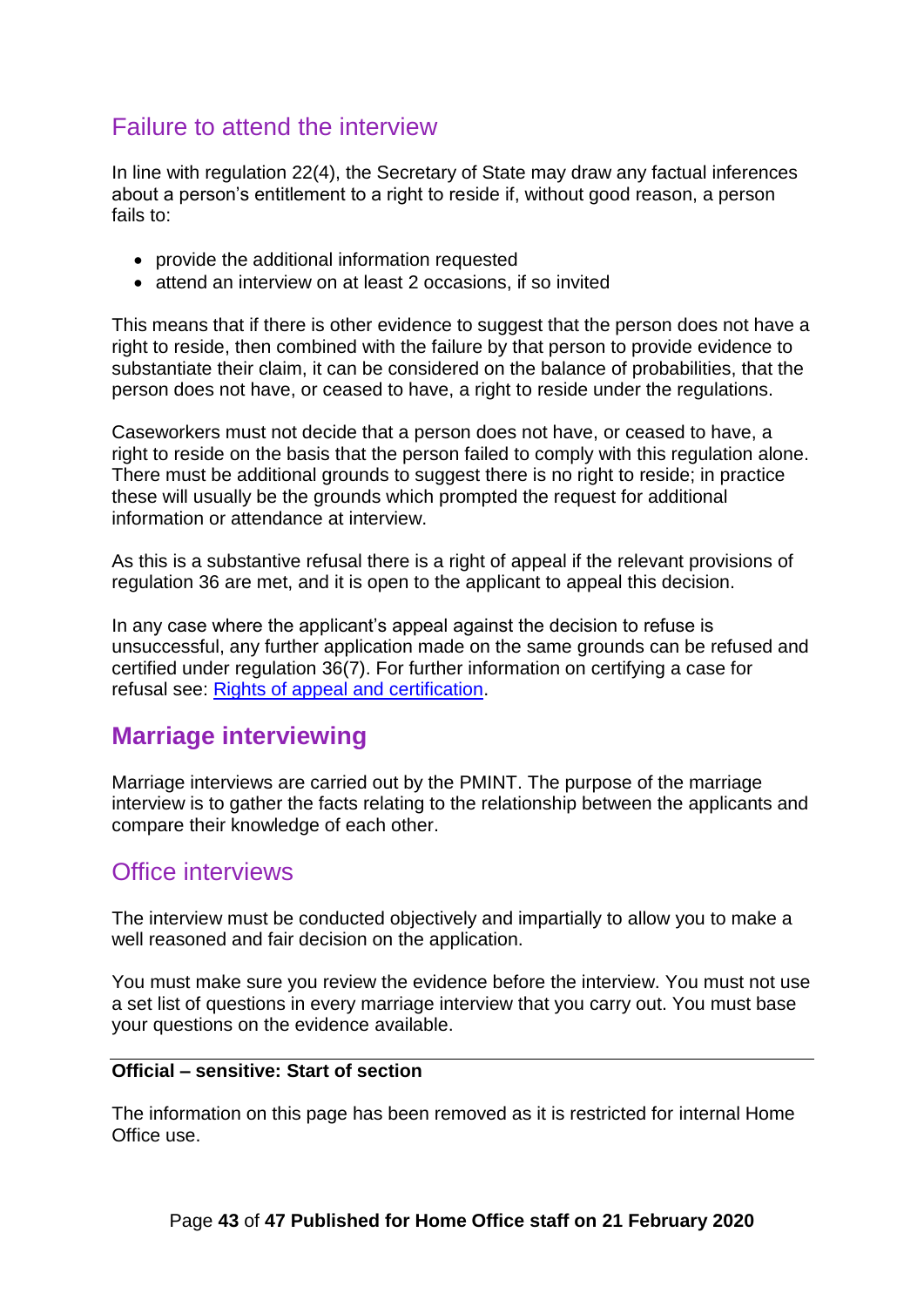The information on this page has been removed as it is restricted for internal Home Office use.

The information on this page has been removed as it is restricted for internal Home Office use.

#### **Official – sensitive: End of section**

You must interview the EEA and non-EEA nationals separately and ask them both the same questions so you can compare their answers.

You must ask open questions wherever possible. These are questions that cannot be answered with a 'yes' or 'no' answer.

Closed questions can be used to get a clear answer to a question.

#### <span id="page-43-0"></span>Marriage interview home visits

Home visits are only requested if the application cannot be resolved any other way. In these cases, you must ask Immigration Compliance and Enforcement (ICE) staff to carry out the home visit.

### <span id="page-43-1"></span>**Validity of marriages: example scenarios**

These are example scenarios relating to applications from direct family members of European Economic Area (EEA) nationals for a document confirming their right of residence where overseas marriages or marriages of convenience are involved.

#### <span id="page-43-2"></span>Validity of marriages: scenario 1

This is an example scenario of an application from a direct family member of a European Economic Area (EEA) national for a document confirming their right of residence when a polygamous marriage is involved.

Mr A was born in Senegal to French parents and so has dual nationality. He is currently in the UK exercising his free movement rights as a self-employed EEA

#### Page **44** of **47 Published for Home Office staff on 21 February 2020**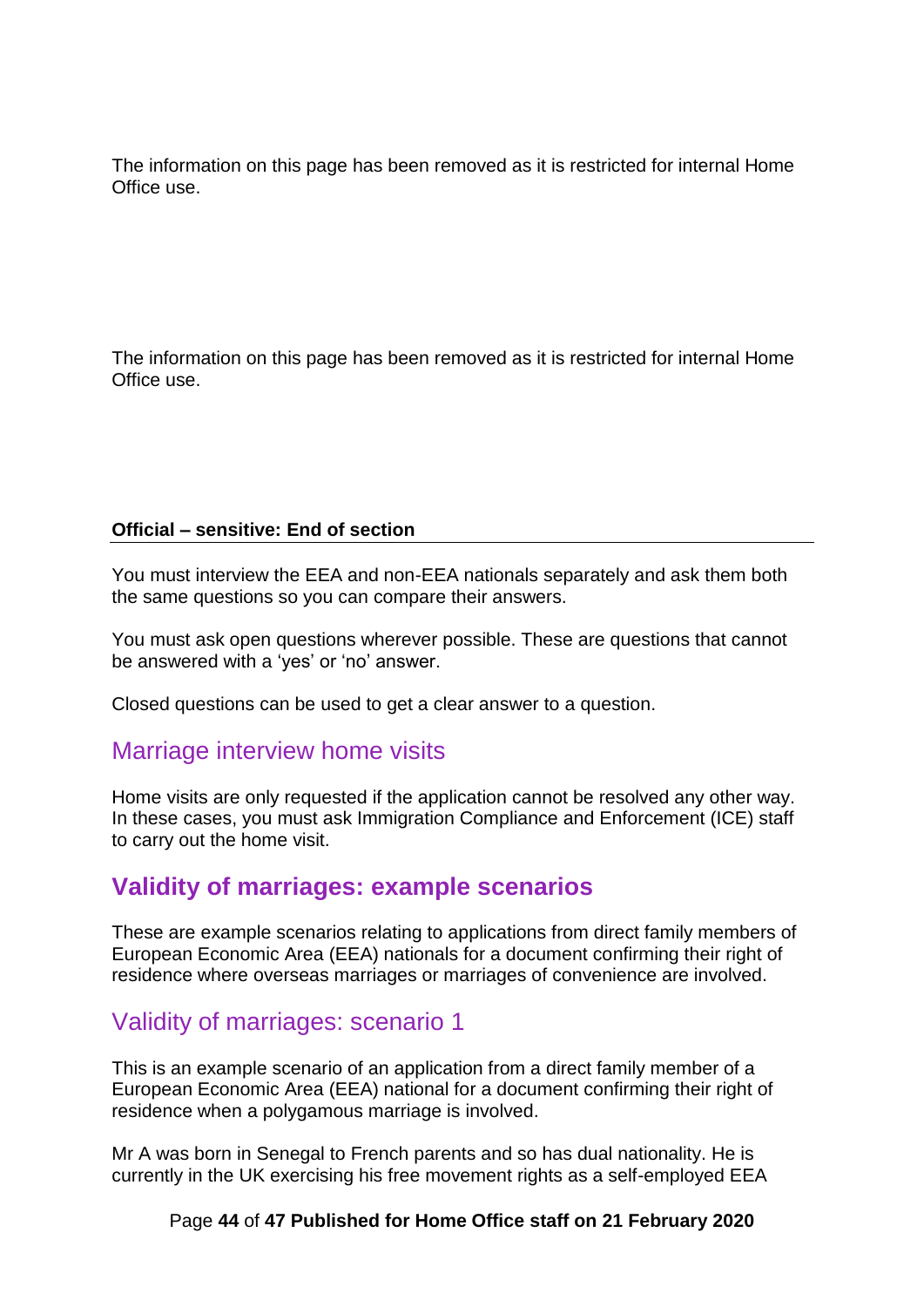national. Before coming to the UK, he married 3 women in Senegal. Since his arrival in the UK his wives have joined him.

Mrs A1, also a dual French and Senegalese national, arrived 6 months ago and is exercising her free movement rights as a worker in the UK and so is a qualified person in her own right.

Mrs A2, also a dual French and Senegalese national, arrived 4 months ago and is not a qualified person in her own right but was exercising her right of residence in the UK for 3 months following her entry into the UK.

Mrs A3, a Senegalese national, arrived on an EEA family permit 3 months ago

All 3 wives apply at the same time for documents to confirm their right of residence. You must first decide if the marriages are valid.

You can see that polygamy is recognised in Senegal where the marriages took place and they took place in line with the laws of Senegal. You can also see there was nothing in the laws of Senegal to prevent any party from freely entering into the marriages. Therefore, although the marriages are polygamous, they are accepted as valid.

Mrs A1 is immediately issued a registration certificate, as she has her own right of residence as a qualified person due to her French nationality.

Mrs A2 is not a qualified person in her own right and so is applying on the basis of being the spouse of an EEA national sponsor, as her right to reside for 3 months as an EEA national has now expired.

Mrs A3 is a non-EEA national so is also applying on the basis of being the spouse of an EEA national sponsor.

Only one spouse has the right of residence on this basis. Therefore, you must establish which wife was the first to live in the UK on the basis of being the spouse of an EEA national sponsor.

You find that Mrs A1 is not residing in the UK on the basis of being married to Mr A as she has been a qualified person in her own right since she entered the UK.

You find that although Mrs A2 arrived one month before Mrs A3, she was initially resident in the UK on the basis of exercising her own right of residence as an EEA national for 3 months. Whereas Mrs A3 was residing in the UK on the basis of being the spouse of an EEA national sponsor from the point of her entry in the UK.

Therefore, you issue a residence card to Mrs A3 the non-EEA national and refuse the application from Mrs A2.

#### <span id="page-44-0"></span>**Children of polygamous marriages**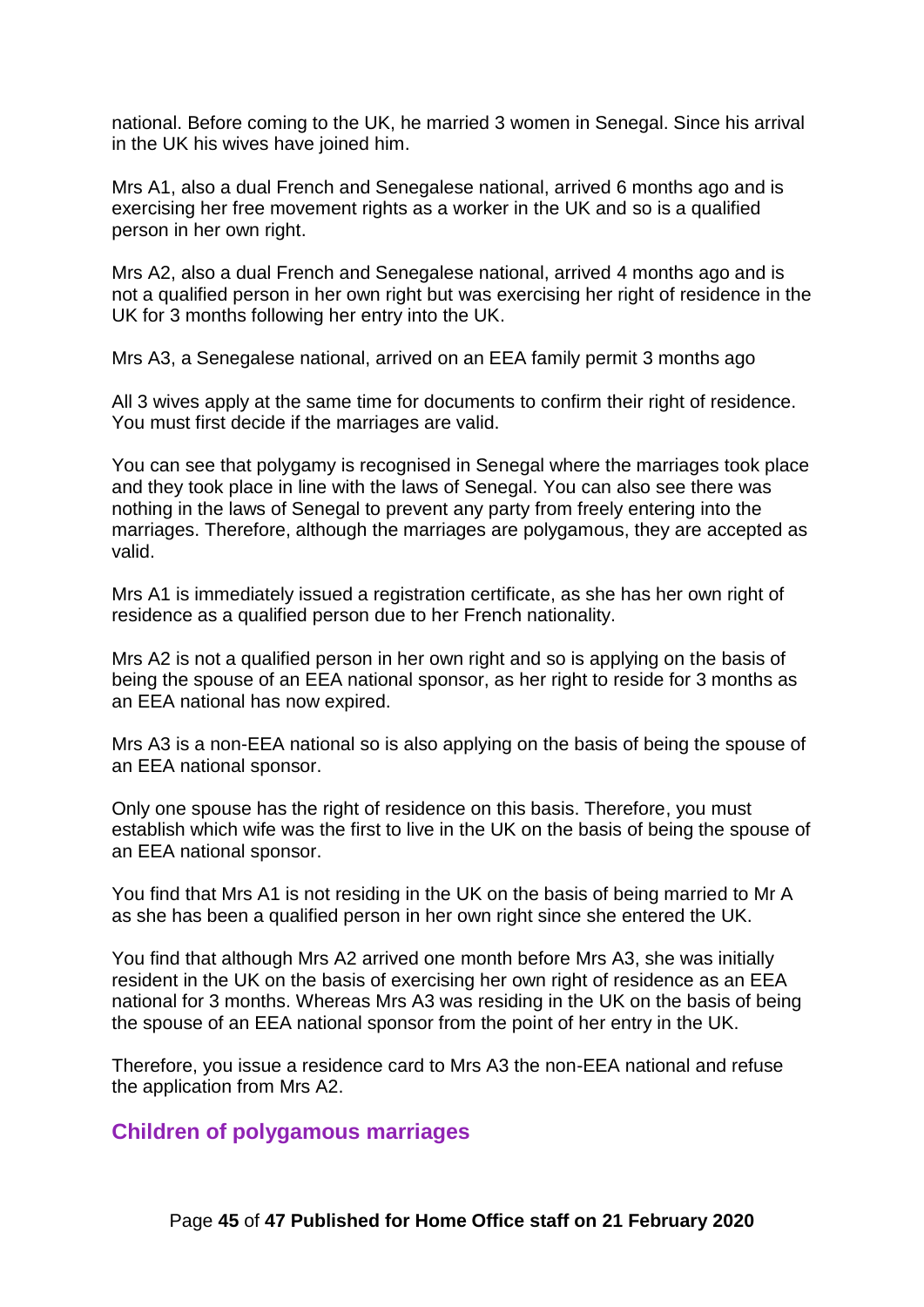If the wives mentioned above each had a child and Mr A was the father of all 3 children, you would issue a registration certificate or residence card to all of the children. Because Mr A is their father they are recognised as family members in line with [regulation 7](http://www.legislation.gov.uk/uksi/2016/1052/regulation/7/made) of the 2016 regulations.

However, if Mr A was not the father of any of those children, you would need to consider whether they qualify for a right of residence.

In this scenario, you would issue a registration certificate or residence card to the child of Mrs A1 as they are the child of someone who is a qualified person in their own right.

You would refuse to issue a registration certificate or residence card to Mrs A2's child as Mrs A2 does not have the right of residence as stated in scenario one as she is not recognised as a family member in line with [regulation 7.](http://www.legislation.gov.uk/uksi/2016/1052/regulation/7/made)

You would issue a registration certificate or residence card to Mrs A3's child as Mrs A3 has the right to reside as the spouse of Mr A.

#### <span id="page-45-0"></span>Validity of marriages: scenario 2

This is an example scenario of an application from a direct family member of a European Economic Area (EEA) national for a document confirming their right of residence when a proxy marriage is involved.

Mr B, an EEA national, is married to an American national. He is exercising his free movement rights as a worker in the UK. Their marriage took place in the state of Colorado, USA.

However due to military service Mr B was unable to attend the wedding and he had to remain in the UK. A proxy stood in for Mr B at the wedding ceremony.

Mr B submits a valid marriage certificate and evidence from the registrar's office that proves the marriage was registered in accordance with the law. As marriage by proxy is legal in the state of Colorado you accept that this marriage is valid.

Therefore when Mrs B joined her husband and applied for a document confirming her right of residence you apply the extended rights of residence 4 stage test and at [stage 2](#page-9-3) you find that she is related to Mr B as claimed.

#### <span id="page-45-1"></span>Validity of marriages: scenario 3

This is an example of an application from a direct family member of a European Economic Area (EEA) national for a document confirming their right of residence, when a proxy marriage is involved.

Mr C, a Nigerian national, is married to Miss D, a Portuguese national. Neither person was present at their marriage ceremony in Nigeria, with Mr C living in Ghana and Miss D living in Brazil at the time.

#### Page **46** of **47 Published for Home Office staff on 21 February 2020**